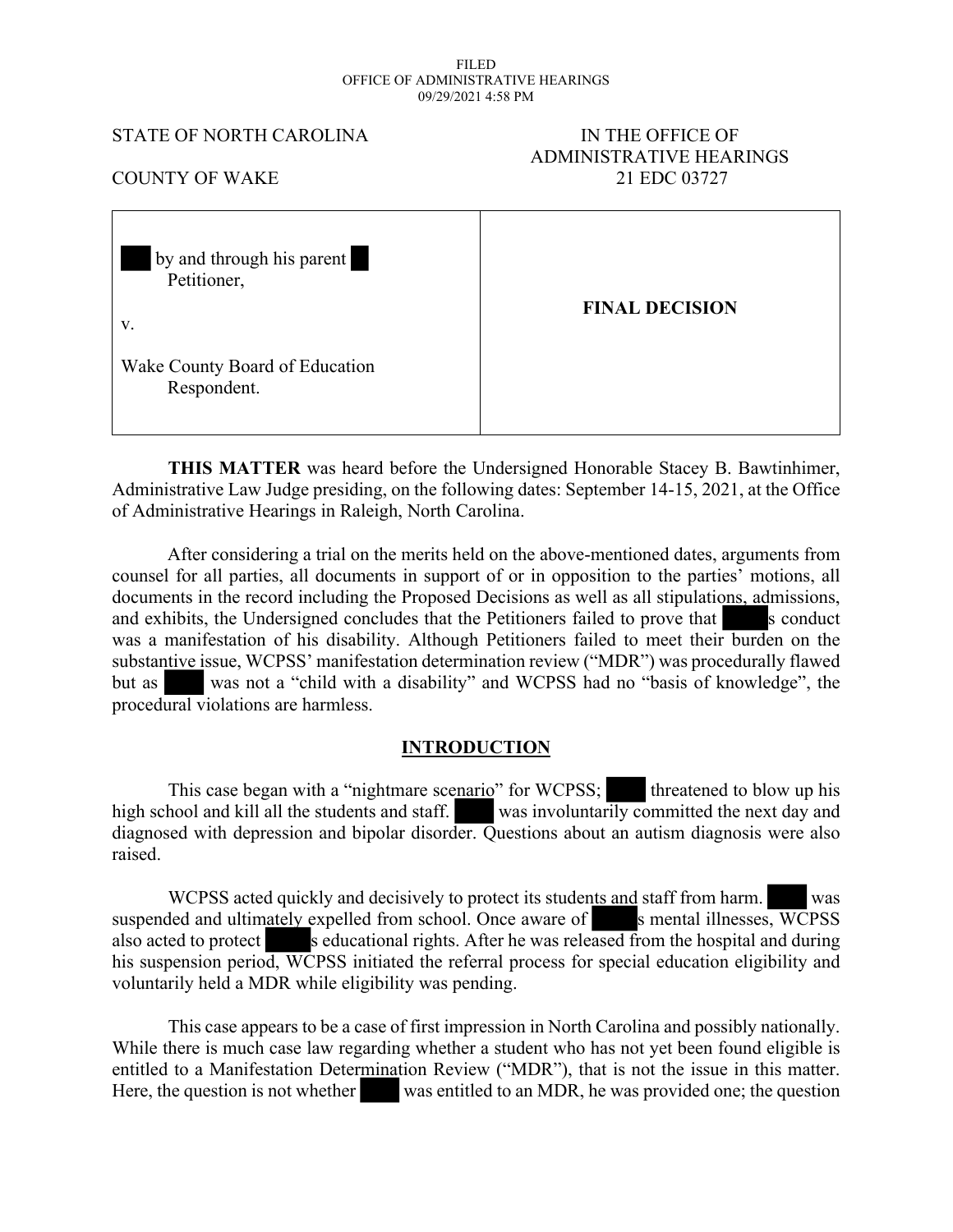is once having been provided an MDR, was s MDR procedurally and substantively appropriate. The Undersigned finds that the MDR provided to by WCPSS was not procedurally appropriate but because WCPSS had no "basis of knowledge" and had not yet been determined a "child with a disability" in need of special education, he is not entitled to another MDR. If, however, is later found eligible during the disciplinary period, he would then be entitled to another MDR and WCPSS should not make the same procedural violations or others during the next MDR.

#### **APPEARANCES**

| For Petitioners: | Stacey M. Gahagan                                                                                                             |  |  |  |  |  |  |  |
|------------------|-------------------------------------------------------------------------------------------------------------------------------|--|--|--|--|--|--|--|
|                  | Meghan Brown                                                                                                                  |  |  |  |  |  |  |  |
|                  | Gahagan Paradis, P.L.L.C.                                                                                                     |  |  |  |  |  |  |  |
|                  | 3326 Durham Chapel Hill Boulevard, Suite 210-C                                                                                |  |  |  |  |  |  |  |
|                  | Durham, NC 27707                                                                                                              |  |  |  |  |  |  |  |
| For WCPSS:       | Stephen Rawson                                                                                                                |  |  |  |  |  |  |  |
|                  | Tharrington Smith, L.L.P.                                                                                                     |  |  |  |  |  |  |  |
|                  | 150 Fayetteville Street, Suite 1800                                                                                           |  |  |  |  |  |  |  |
|                  | Raleigh, NC 27602                                                                                                             |  |  |  |  |  |  |  |
|                  | WITNESSES                                                                                                                     |  |  |  |  |  |  |  |
| For Petitioners: | Ph.D., Expert Witness<br>David F.<br>Mother of<br><b>Petitioner</b>                                                           |  |  |  |  |  |  |  |
| For Respondent:  | Barbara Liggett, WCPSS Senior Administrator<br>Rodney Smith, LEA Representative<br>Daniel McGrogan, WCPSS School Psychologist |  |  |  |  |  |  |  |

## **EXHIBITS AND TRANSCRIPTS**

The following exhibits were received into evidence during the course of the hearing. The page numbers referenced are the "Bates stamped" numbers.

Stipulated Exhibits: 1-15, 16 (pp. 47-48), 17-19, 21 (pp. 65-66), and 22-29.

Petitioners' Exhibits: 3 (p. 10), 8 (pp. 79-81, 83), and 10-12.

Respondent's Exhibits: 1, 2, and 4.

Supplemental Exhibits: 5, 10, 14, and 16.

The exhibits have been retained as part of the official record of this contested case.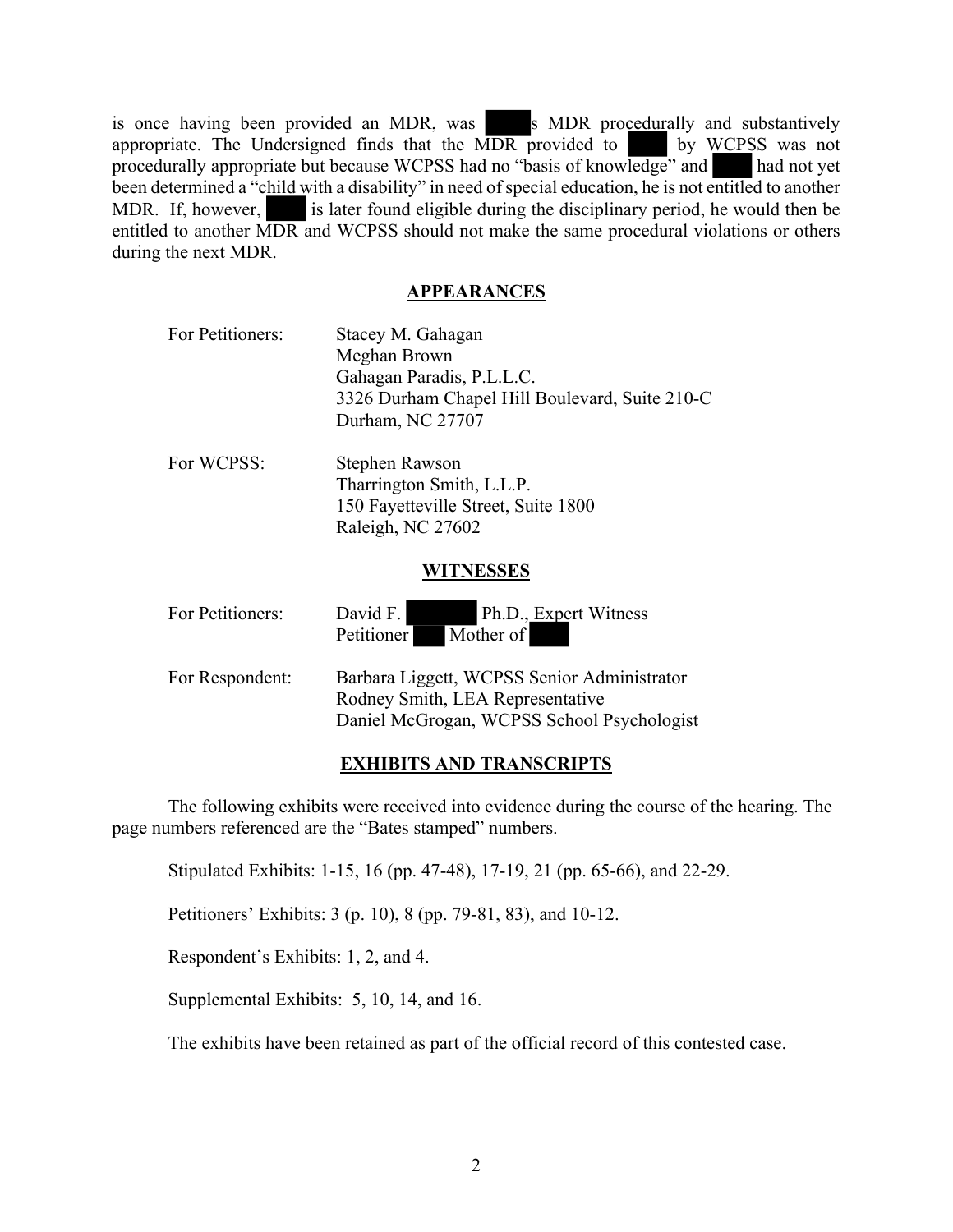#### **OTHER DOCUMENTS**

Transcript Volumes 1 and 2 were received and have been retained in the official record of this case.

#### **ISSUES**

The Parties identified the issues<sup>1</sup> for hearing as follows:

1. Was the Manifestation Determination Review decision made on substantively appropriate?

2. Was the Manifestation Determination Review conducted on procedurally appropriate?

#### **BURDEN OF PROOF**

Petitioners bear the burden of proof in North Carolina. *Schaffer v. Weast*, 546 U.S. 49, 62 (2005). The standard of proof is by a preponderance of the evidence. *See id.*; "Courts give educators "deference . . . based on the application of expertise and the exercise of judgment by school authorities." *Endrew F. ex rel. Joseph F. v. Douglas Cnty. Sch. Dist. RE-1*, 137 S.Ct. 988, 999 (2017). "By the time any dispute reaches court, school authorities will have had a complete opportunity to bring their expertise and judgment to bear on areas of disagreement," and a "reviewing court may fairly expect those authorities to be able to offer a cogent and responsive explanation for their decisions that shows the IEP is reasonably calculated to enable the child to make progress appropriate in light of [the child's] circumstances." *Id.*

Due regard in administrative cases is given "to the demonstrated knowledge and expertise of the agency with respect to facts and inferences within the specialized knowledge of the agency." N.C.G.S. § 150B-34(a).

#### **PROCEDURAL BACKGROUND**

1. On August 3, 2021, Petitioners filed a Petition for a Contested Case Hearing ("First Petition") in the Office of Administrative Hearings ("OAH") against the Wake County Board of Education case file number 21 EDC 3373. In the First Petition, Petitioners alleged violations of the IDEA and other relevant laws. The First Petition was assigned to Administrative Law Judge J. Randolph Ward.

2. Subsequently, on August 30, 2021, Petitioners filed a separate Expedited Petition for a Contested Case hearing alleging violations of the IDEA surrounding the Manifestation Determination Review conducted by Respondent. The Expedited Petition was assigned to Administrative Law Judge Stacey Bice Bawtinhimer, and the First Petition was reassigned to Judge Bawtinhimer.

<sup>1</sup> The Undersigned has reversed the issues from how they were numbered in the Prehearing Order. The reasons for which will become obvious later in the decision.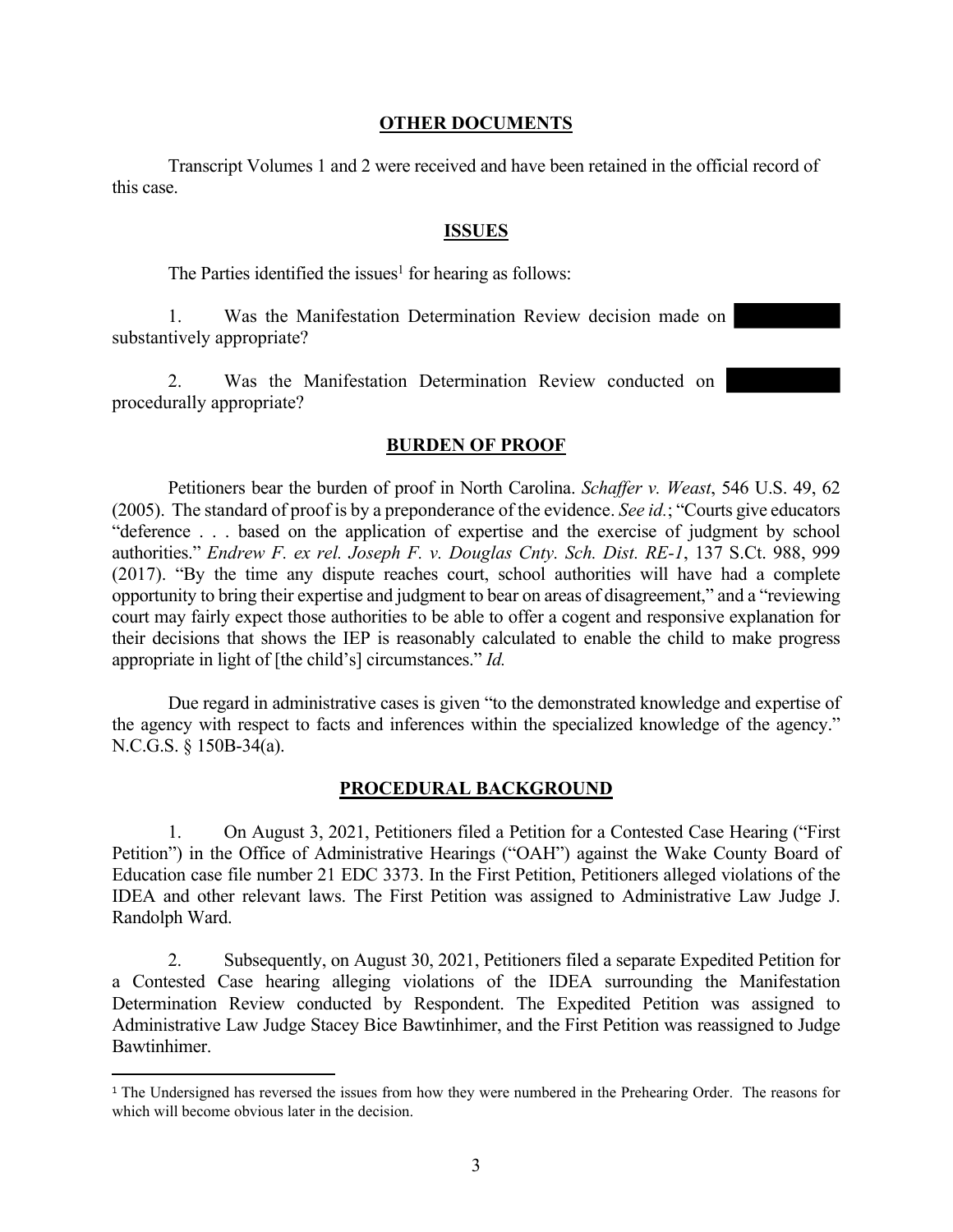3. Petitioners sought to Consolidate the Expedited Petition with the First Petition on August 31, 2021 which Respondent opposed on September 7, 2021 and moved to dismiss.

4. On September 9, 2021, Judge Bawtinhimer informed the Parties she was denying Respondent's Motion to Dismiss, and that the ruling on Petitioner's Motion to Consolidate would be determined by the Chief Administrative Law Judge after the expedited hearing if still applicable. Based on this Final Decision, the Motion to Consolidate is now moot.

5. On September 10, 2021, Petitioners filed an unopposed Motion to Permit Remote Testimony and Motion to Require Sequestration of Witnesses. Both were granted.

6. The Parties conducted mediation on September 13, 2021 but were unable to reach a mutually agreeable result.

7. On September 14-15, 2021, Judge Bawtinhimer held an in-person expedited hearing on the procedural and substantive appropriateness of the Manifestation Determination Review conducted by Respondent.

8. On September 15, 2021, Judge Bawtinhimer issued a written Order Denying Respondent's Motion to Dismiss which memorialized her verbal order of denial on September 9, 2021.

9. On September 22, 2021, Petitioners filed a Motion for Additional Evidence seeking to admit additional evidence regarding an autism evaluation conducted by Dr. Peter Duquette which was opposed and denied.

10. On September 23, 2021, the Parties filed Draft Proposed Final Decisions.

11. All admitted exhibits and the Parties' respective verifications were filed on September 27, 2021.

12. Amended Proposed Final Decisions were filed on September 27, 2021 to incorporate transcript citations unavailable when the initial proposals were filed and to include proposed remedies as requested.

13. The Final Expedited Decision was issued within ten (10) school days of the hearing on September 29, 2021.

## **FINDINGS OF FACT**

**BASED UPON** careful consideration of the sworn testimony of the witnesses presented at the hearing, the documents, the exhibits received and admitted into evidence, and the entire record in this proceeding, the Undersigned Administrative Law Judge ("ALJ") makes the following Findings of Fact. In making these Findings of Fact, the ALJ has weighed the evidence presented and has assessed the credibility of the witnesses by taking into account the appropriate factors for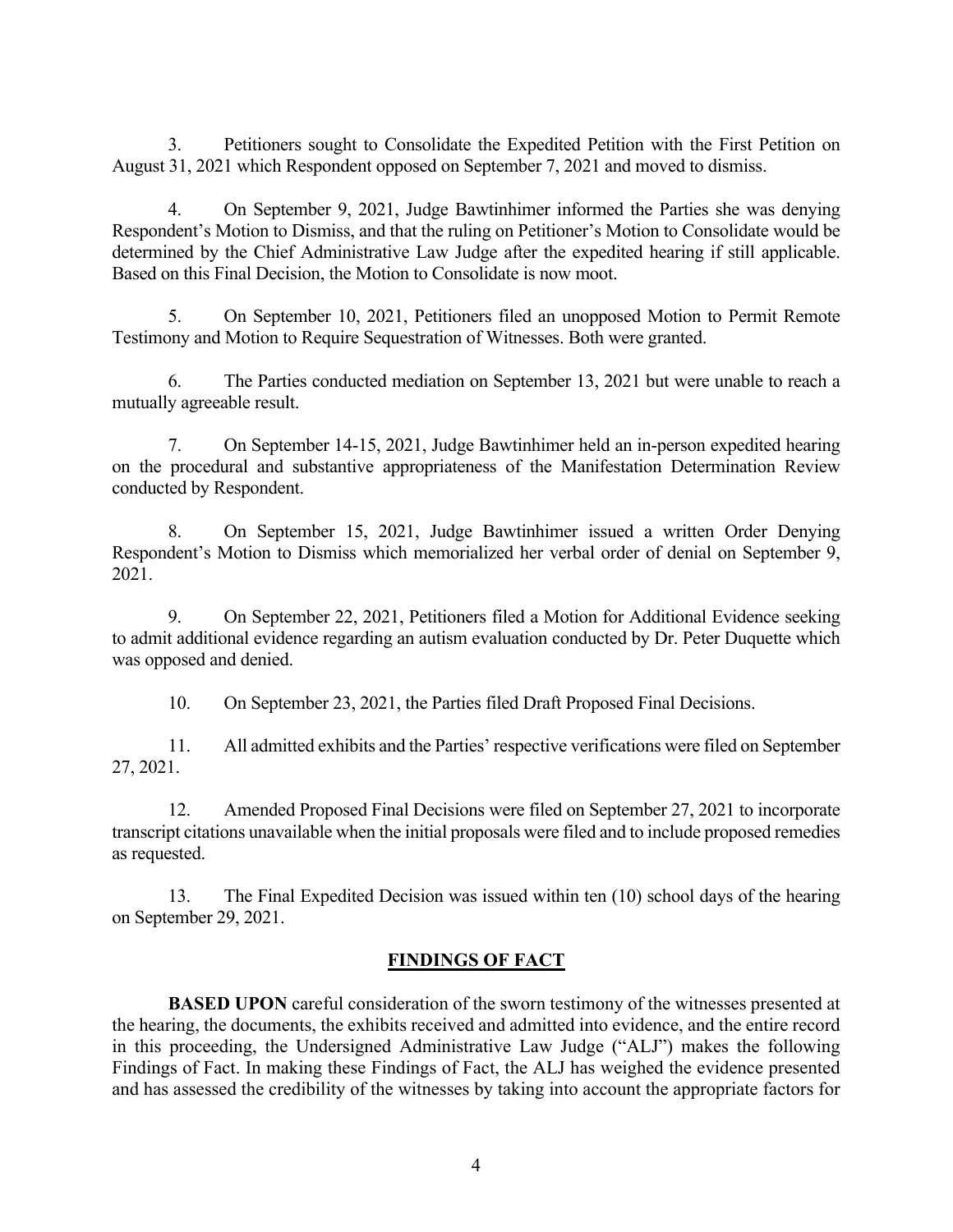determining credibility, including but not limited to the demeanor of the witnesses, any interests, bias, or prejudice the witnesses may have, the opportunity of the witnesses to see, hear, know, and remember the facts or occurrences about which the witnesses testified, whether the testimony of the witnesses is reasonable, and whether the testimony is consistent with other believable evidence in the case, including but not limited to verbal statements made at meetings as documented in the admitted exhibits, meeting minutes, MDR documents, Prior Written Notices, correspondence, notes, texts messages, evaluations, medical documents, recordings, and all other competent and admissible evidence.

At the start of the hearing in this matter, the Parties agreed to Jurisdictional, Party, and Legal Stipulations and Factual Stipulations in an Amended Proposed Pre-Hearing Order, which was approved and filed in the Office of Administrative Hearings on September 21, 2021. To the extent that Stipulations are not specifically stated herein, the Stipulations of Fact in the Order on Pre-Hearing Conference are incorporated fully by reference.

Based upon the stipulations of record and the preponderance of admissible evidence, the Undersigned finds as follows:

Unless specifically contradicted, this Order incorporates and reaffirms all Findings of Fact and Conclusions of Law contained in previous Orders entered in this litigation either orally at the hearings or in written format. Such Orders are appealable after issuance of this Final Decision.

To the extent the Findings of Fact contain Conclusions of Law or the Conclusions of Law are Findings of Fact, they should be considered without regard to their given labels.

## **Credibility of Witnesses**

1. The Undersigned determined the credibility of the witnesses in this case based on any inconsistencies in the record and the witnesses' testimony as well as the Undersigned's observations of witnesses' demeanor, voice inflection, tone, hesitation in responding to questions, facial features, body language, as well as any leading nature in the questioning by and the witnesses' interactions with legal counsel. The transcript of the hearing cannot record these mannerisms of witnesses.

2. In this case, as in all others, the Undersigned has not indicated in the record to legal counsel how she intended to rule on the credibility of the witnesses. Occasionally in hearings, the Undersigned has noted on the record when a witness significantly and routinely delays answering a question. There is no legal authority requiring that an administrative law judge, or any judge, make any credibility determinations on the record or advise legal counsel on how the administrative law judge intends to rule on the credibility of witnesses.

3. Even though this Final Decision may incorporate language from the Parties' respective Proposed Final Decisions, credibility determinations are made independently from any proposals by the Parties. The Undersigned notes that legal counsel of both Parties also heard and/or observed each witness testify.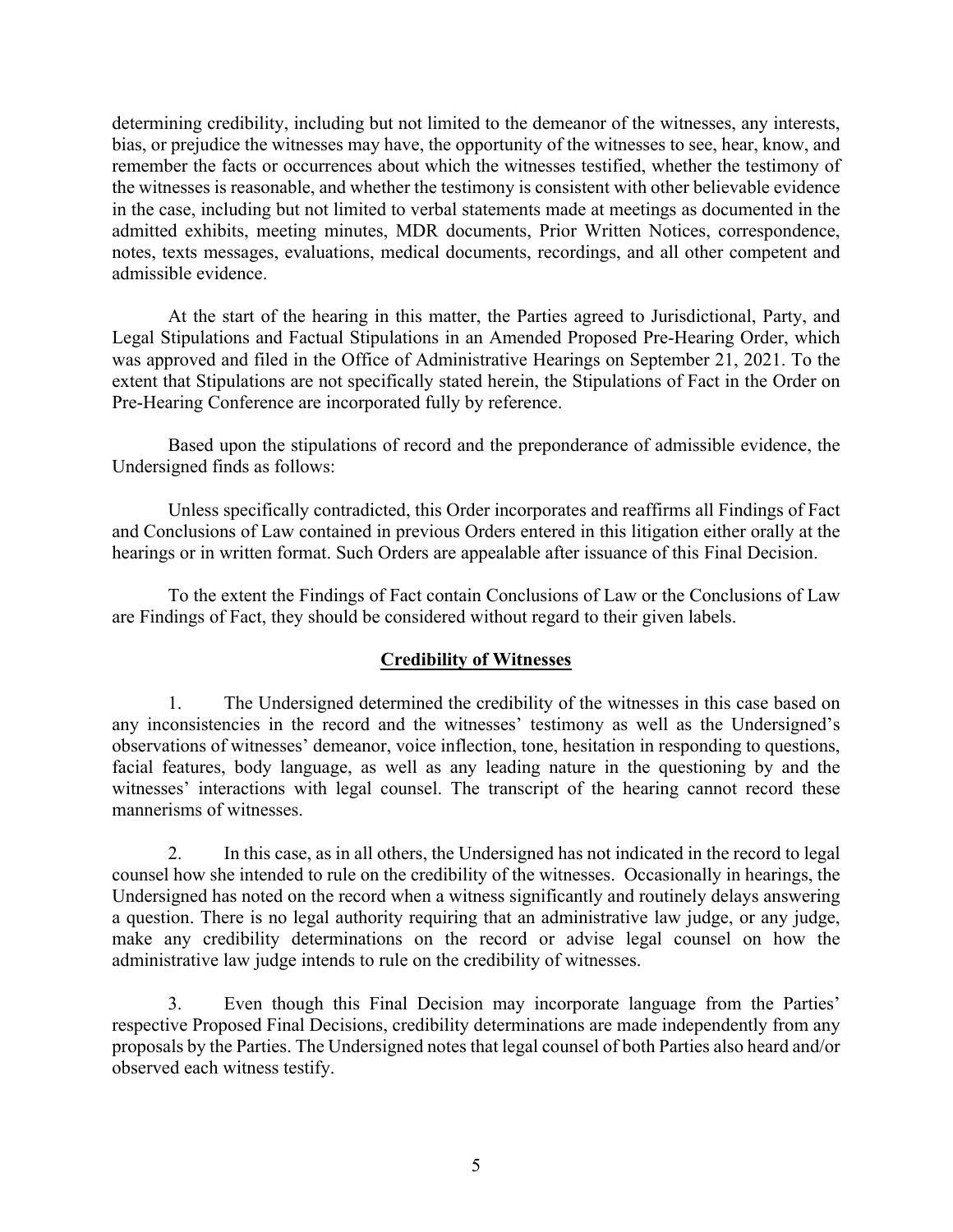#### **Petitioners' Witnesses**

4. Petitioners called one expert witness: David Ph.D. and one fact witness,

*Expert Witness: David M.Ed., Ph.D. (Tr. vol. 1)*

5. Dr. David was qualified as an expert in the Discipline of Students with Disabilities, Manifestation Determination Reviews, and Manifestation Determination Review Policy. Tr. vol. 1, p. 32:17-19. He was the only expert witness received in this hearing; Respondent proffered no qualified opposing expert testimony.

6. Dr. professional experience includes working as a special education teacher, due process hearing officer in which he conducted five-hundred eighty-eight (588) hearings, professor of special education with tenure, and working as an educational consultant to assist school districts in eligibility meetings and manifestation determination reviews. Pet. Ex. 12, pp. 108-110; Tr. vol. 1, pp. 38:19-24, 39:6-17 (T. of

7. Dr. has published twenty-five (25) books, thirty-five (35) journal articles, eleven (11) monographs, and thirty-six (36) chapters; provided consultation to forty (40) school districts and thirteen (13) law firms; and presented at hundreds of conferences, workshops, and meetings in the area of special education. Pet. Ex. 12 (117-page curriculum vita)

8. Although Dr. reviewed the MDR records, s medical records, and listened to the recordings of the Referral meeting and MDR, he has never met or observed

9. Despite his credentials and experience as a hearing officer, as explained further below, Dr. did not opine that s conduct was a manifestation of his disabilities. He stated the opposite that "this is not a manifestation of his disability." Tr. vol. 1, p. 99:9. At best, Dr. only questioned whether was "completely rational" at the time.

*s Mother, (Tr. vol. 1)*

10. s mother, Petitioner was credible, even though, as s parent, she has an explicit and implicit bias for the best interests of As was a credible witness, her testimony will be given weight as applicable.

11. Petitioner s testimony was corroborated by s educational record, other documentary evidence admitted at hearing, and the testimony of other witnesses.

#### **Respondent's Witnesses**

12. Respondent called three (3) fact witnesses: Barbara Liggett, Rodney Smith, and Daniel McGrogan.

*Barbara Liggett, WCPSS Senior Administrator (Tr. vol. 2)*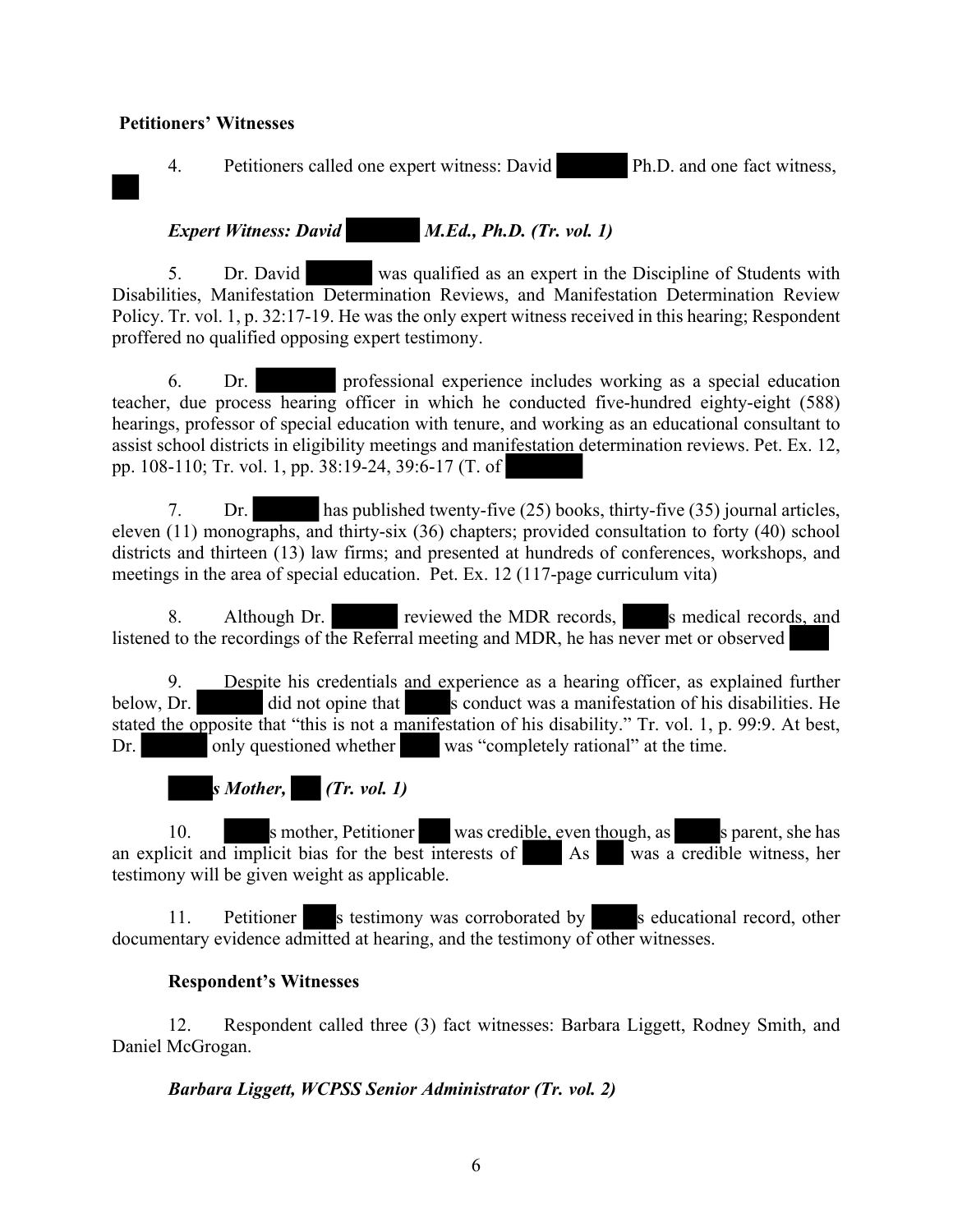13. Ms. Barbara Liggett is a Senior Administrator in the WCPSS. As part of her duties, she provides training and advice on the proper administration of an MDR and reviews and participates at MDRs when requested by schools in the county. Ms. Liggett estimated she has participated in fifty (50) to one hundred (100) MDR meetings and reviewed close to two-hundred (200) MDRs. Tr. vol. 2, pp. 205:7-9; 206:9. Ms. Liggett received her training in how to conduct MDRs from the WCPSS and subsequently developed training for the district on how to conduct MDRs. Tr. vol. 2, pp. 208:3-23; 211:17-18 (testifying to creating the training that WCPSS' administrators were required to view for the MDRs to comply with the corrective action).

14. Ms. Liggett has a bachelor's degree in Developmental Psychology, a master's degree in Clinical Social Work, and a master's degree in School Administration. Resp. Ex. 4; Tr. vol. 2, pp. 203:22-204:1.

15. Ms. Liggett did not participate in the MDR or any other meetings regarding and has never met him. Tr. vol. 2, p. 211:11-14. She agreed it was appropriate for WCPSS to "redo" a MDR when new information becomes available which may alter the original decision. Tr. vol. 2, pp. 243-244.

16. Ms. Liggett was a credible witness and insightful in her testimony regarding WCPSS' MDR procedures. Based on her experience and training in the WCPSS, her testimony will be given appropriate weight throughout the opinion.

#### *Rodney Smith, LEA Representative (Tr. vol. 2)*

17. Mr. Rodney Smith is the Principal of School. During the  $2020-2021$  school year he was an Assistant Principal at  $\overline{\text{S}}$  School. Tr. vol. 2, pp. 277:17-18; 278:2-3. Mr. Smith holds a bachelor's degree in Psychology and a master's degree in Teaching. Tr. vol. 2, p. 278:13-17. Mr. Smith served as the Local Education Agency ("LEA") Representative and was responsible for taking meeting minutes during s Initial Referral Meeting on and the MDR on Tr. vol. 2, p.  $336:25-337:2$ ; Stip. Ex. 3; Stip. Ex. 25. Mr. Smith knew of but did not meet prior to the MDR. Tr. vol. 2, pp. 287:15-16; 281:12-13.

18. Mr. Smith lacked understanding regarding conducting a procedurally and substantively appropriate MDR and the necessity for conducting expedited evaluations; Stip. Ex. 29 at 01:34:25 (Smith telling Mr. McGrogan there was "no rush" in completing the evaluation report); but compare Tr. vol 2, p. 339:1-8 (did not recall saying "no rush"). Mr. Smith was credible but his testimony was of limited value and not worthy of deference due to his lack of understanding of MDRs.

#### *Daniel McGrogan, WCPSS School Psychologist (Tr. vol. 2)*

19. Mr. McGrogan holds a specialist degree in School Psychology and is a Nationally Certified School Psychologist. Tr. vol. 2, p. 347:8-13.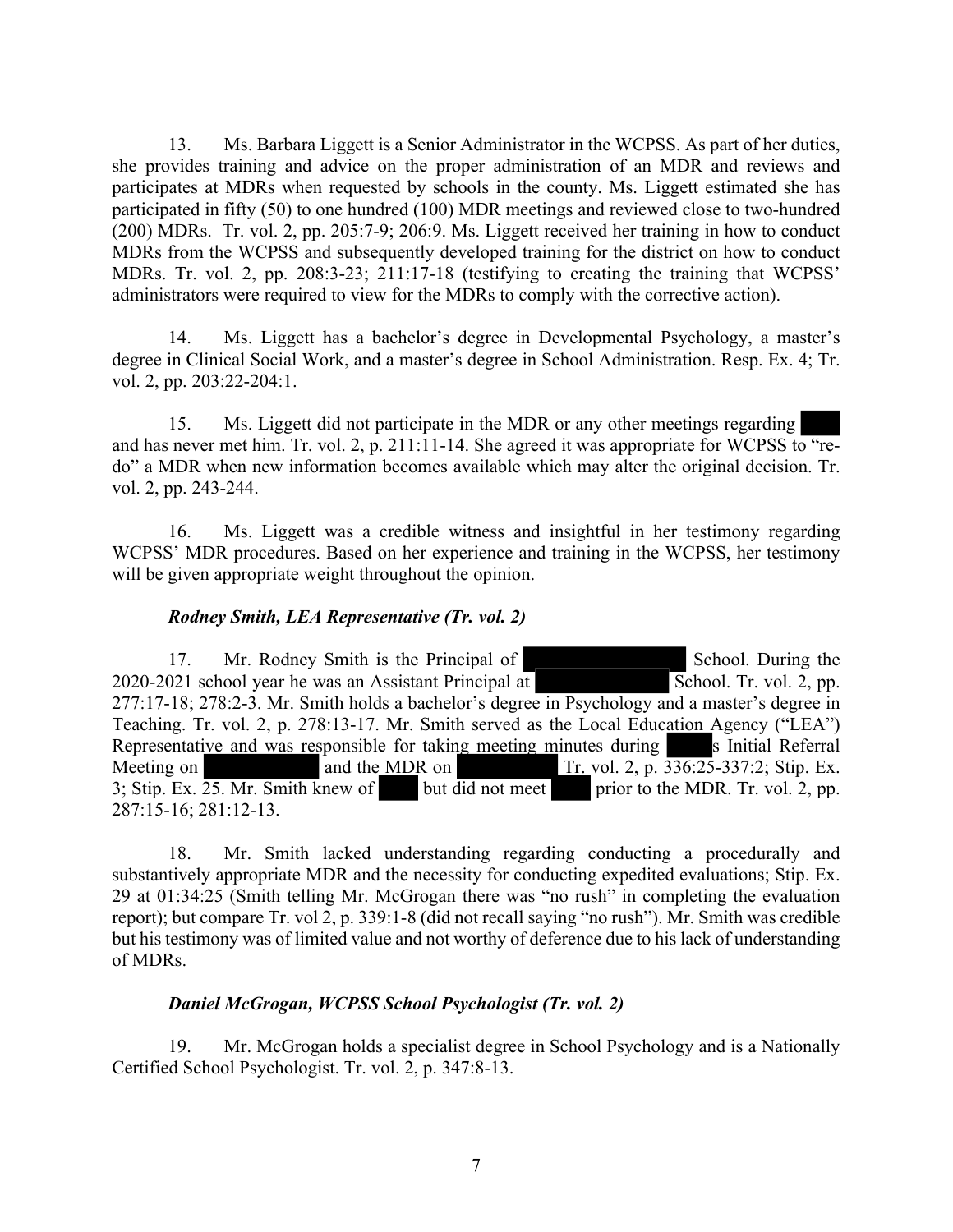20. Mr. McGrogan is in his nineteenth (year as a school psychologist, primarily evaluating high school students. Tr. vol. 2, p.  $347:16-20$ .

21. Mr. McGrogan first met the morning of prior to the MDR meeting, to conduct the psychological evaluation. Stip. 40; Supp. Ex. 5; Tr. vol. 2, p. 350:19-21.

22. Although Mr. McGrogan is competent in conducting psychological evaluations and making academic recommendations, like Dr. he is not a clinical psychologist or psychiatrist. Mr. McGrogan's testimony about the evaluation results was given deference in this decision.



26. After the "bomb threat" during his involuntary hospitalization, was diagnosed with Unspecified Depression, Unspecified Bipolar Disorder, Adjustment Disorder, and Generalized Anxiety Disorder. Stip. 12.

## **"Basis of Knowledge"**

*Prior to Bomb Threat Received by Principal Hendrick on*

27. **has been a student in the Wake County Public School System since** Stip. 11.

28. began grade at School in . He attended in-person until the COVID-19 closure in March 2020, and virtually thereafter. Stip. Ex. 9.



30. S grade teachers described him as "very quiet and respectful," "really nice and always smiling," "an active participant and part of the social group in English." They noted that he "hardly spoke in class," "had friends," and that there were "no major issues or alarming concerns." Stip. Ex. 22, p.67-68.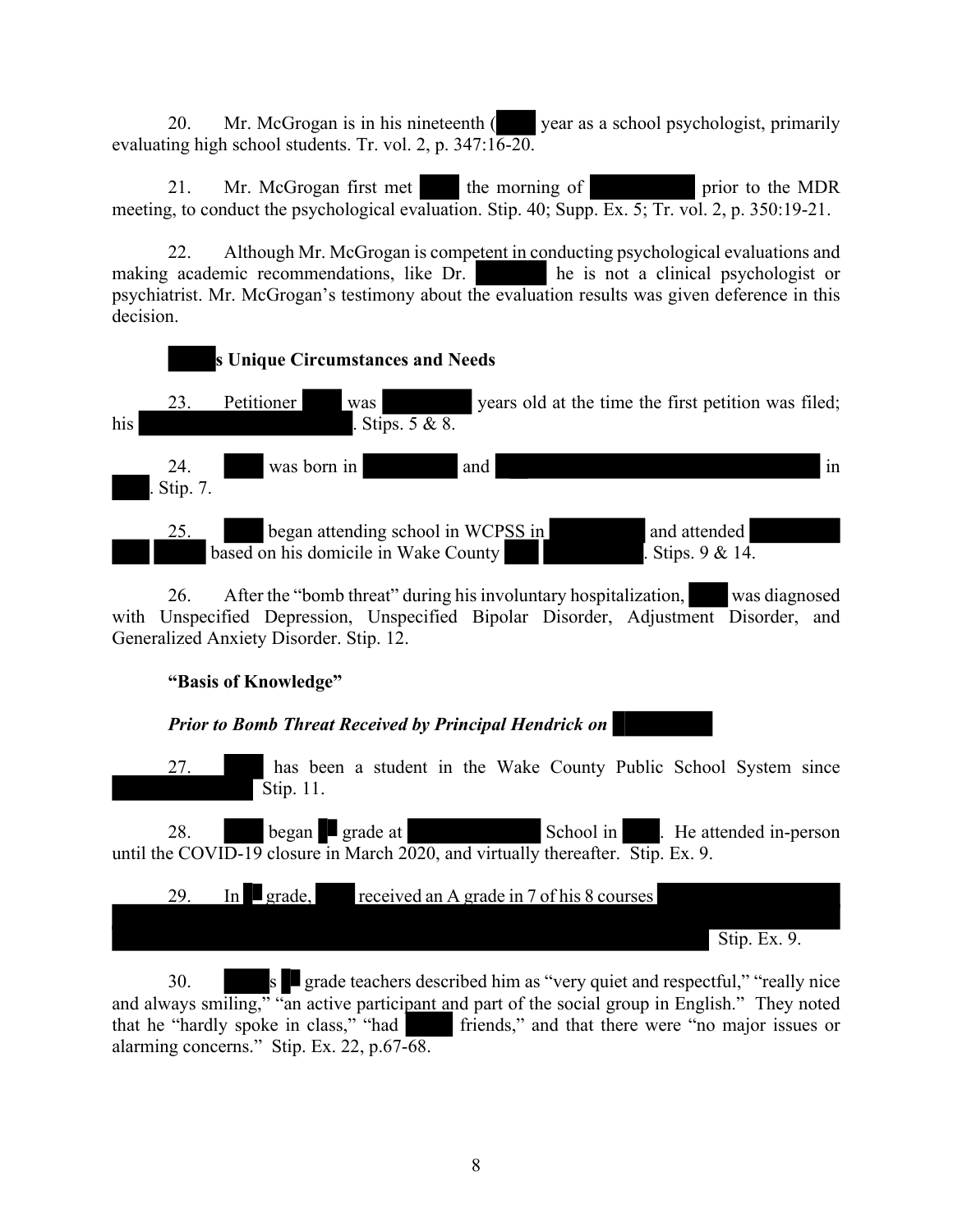31. For grade, beginning in the fall of , and his family elected to attend school virtually. Stip. 15. This was a difficult adjustment for and attributed his depression in part because of the virtual learning setting. *See* Stip. Ex. 29 (recording of MDR)

|               | 32. |  | In the first semester of $\Box$ grade, |  |               |                           | earned two |  |                                              |  |  |  |
|---------------|-----|--|----------------------------------------|--|---------------|---------------------------|------------|--|----------------------------------------------|--|--|--|
| Stip. Ex. 12. |     |  |                                        |  |               |                           |            |  |                                              |  |  |  |
|               | 33. |  | In the second semester of              |  |               | $\Box$ grade,<br>In the t |            |  | was enrolled in<br>, which ended just before |  |  |  |
|               |     |  |                                        |  | Stip. Ex. 12. |                           |            |  |                                              |  |  |  |

34. **grade teachers indicated that he was "engaged and participated in** class," that he "does not interact with other students" (in Ms.  $\blacksquare$  math class, *see* Stip. Ex. 12), and that he "participates in science class." Stip. Ex. 22.

35. There is no evidence in the record that, prior to Parents expressed concern in writing to supervisory or administrative personnel, or a teacher of that was in need of special education and related services. Petitioners' witnesses acknowledged this. Tr. vol. 1, p. 153:14-18.

36. There is no evidence in the record that, prior to parent parent requested an evaluation of Petitioners' witnesses acknowledged this. Tr. vol. 1, p. 153:19- 23.

37. There is no evidence in the record that, prior to any of teachers or other personnel of Respondent expressed specific concerns about a pattern of behavior demonstrated by directly to the direction of special education or other supervisory personnel. Multiple witnesses acknowledged this. Tr. vol. 1, pp. 153:24-154:4.

38. was not even on Assistant Principal Smith's "radar". Tr. vol. 2, p. 288:1-4 (T of Smith).

39. In their Final Proposed Final Decision, Petitioners inserted in a proposed conclusion of law that "the Undersigned agrees with Respondent that it did not have a basis of knowledge before sent the threatening text message . . .". Pet's Final Proposed FD, p. 36, #34. In light of this turnabout, Petitioners also raise the new argument of "equitable estoppel" in their revised proposed decision even though the Parties were only asked to include updated transcript citations. Pet's Final Proposed FD p. 34, ¶¶ 20-26. As this argument has been raised for the first time after the hearing and without amendment of the Petition, it will not be considered.

40. had not been determined eligible for special education and related services prior to the "bomb threat". As a student who has not been determined eligible for special education and related services and who engages in behavior which violates the code of student conduct, may still assert any of the protections of the IEP if the LEA had knowledge that the child was a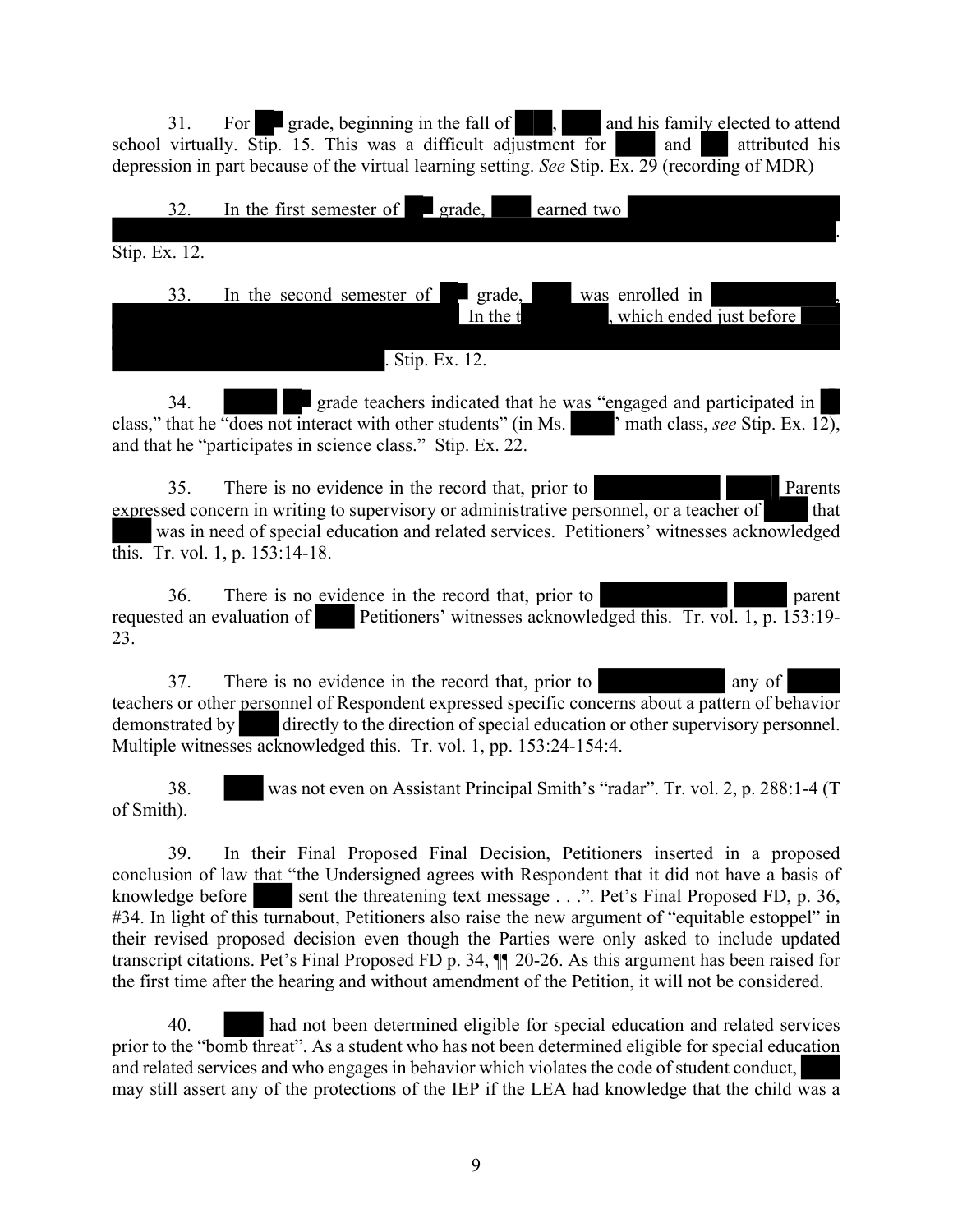child with a disability before the behavior that precipitated the disciplinary action occurred. 34 C.F.R. § 300.534. One of those protections is the continuation of educational services. Because his conduct did not involve controlled substance/illegal drugs, actual serious bodily injury or a weapon, unless ordered otherwise by an ALJ, he would be placed back in the regular education setting pending any appeal.

41. To assert that WCPSS had a "basis of knowledge" that was a child with disability before his bomb threat, one of three criteria must be met. They are: 1. his Parents must have expressed concern in writing to WCPSS that he is in need of special education and related services; 2. his Parents must have requested an evaluation; or 3. his teachers or other school personnel of WCPSS must have expressed specific concerns about a pattern of behavior demonstrated by directly to the director of special education or other supervisory personnel of WCPSS. 34 C.F.R.  $\S$  534(b)(1-3).

42. Prior to was not on the "radar" for suspected disabilities. Although he had had depression and suicide attempts prior to making the bomb threat, even his "[p]arents appeared blindsided by the events of today  $\begin{bmatrix} 1 & 1 \end{bmatrix}$ ". Supp. Ex. 16, p. 20 (not Bate stamp) ( record noting parent's verbal report). As of , however, was on everyone's radar.

43. However, prior to his bomb threat, Petitioners failed to prove that any of these criterions fit s case. Dr. also did not opine that any one of these three criteria were applicable. As such, Petitioners have failed to meet their burden of proof that WCPSS had a "basis of knowledge" that was a "child with a disability" and he was not entitled to a MDR.

## **Conditions Applicable If There Is No "Basis of Knowledge"**

44. IDEA has "conditions that apply if there is no basis of knowledge" as in this case. 34 C.F.R. § 300.534(d). But first, what "a child with a disability" means for entitlement to protections under the IDEA must be addressed.

45. IDEA defines "a child with a disability" as a child evaluated and determined to have one of the 13 disabling conditions of which include the categories of Serious Emotional Disturbance ("ED"), Other Health Impaired ("OHI"), and Autism ("AU"). In addition, the child must by reason of the disabling condition require special education and related services. 20 U.S.C.  $$1400(a)(1).$ 

46. Whether mental illness met the categories of ED, OHI, or AU and he needed special education had not yet been determined. Prior to and at the MDR, Petitioners offered no evidence that met one of these disabling conditions as defined under IDEA or that he needed special education. At the hearing, Petitioners proffered no evidence that met the definition of a "child with a disability."

47. Because WCPSS had no "basis of knowledge" that was a "child with a disability" as defined by IDEA, was subject to the same disciplinary measures applicable for children without disabilities.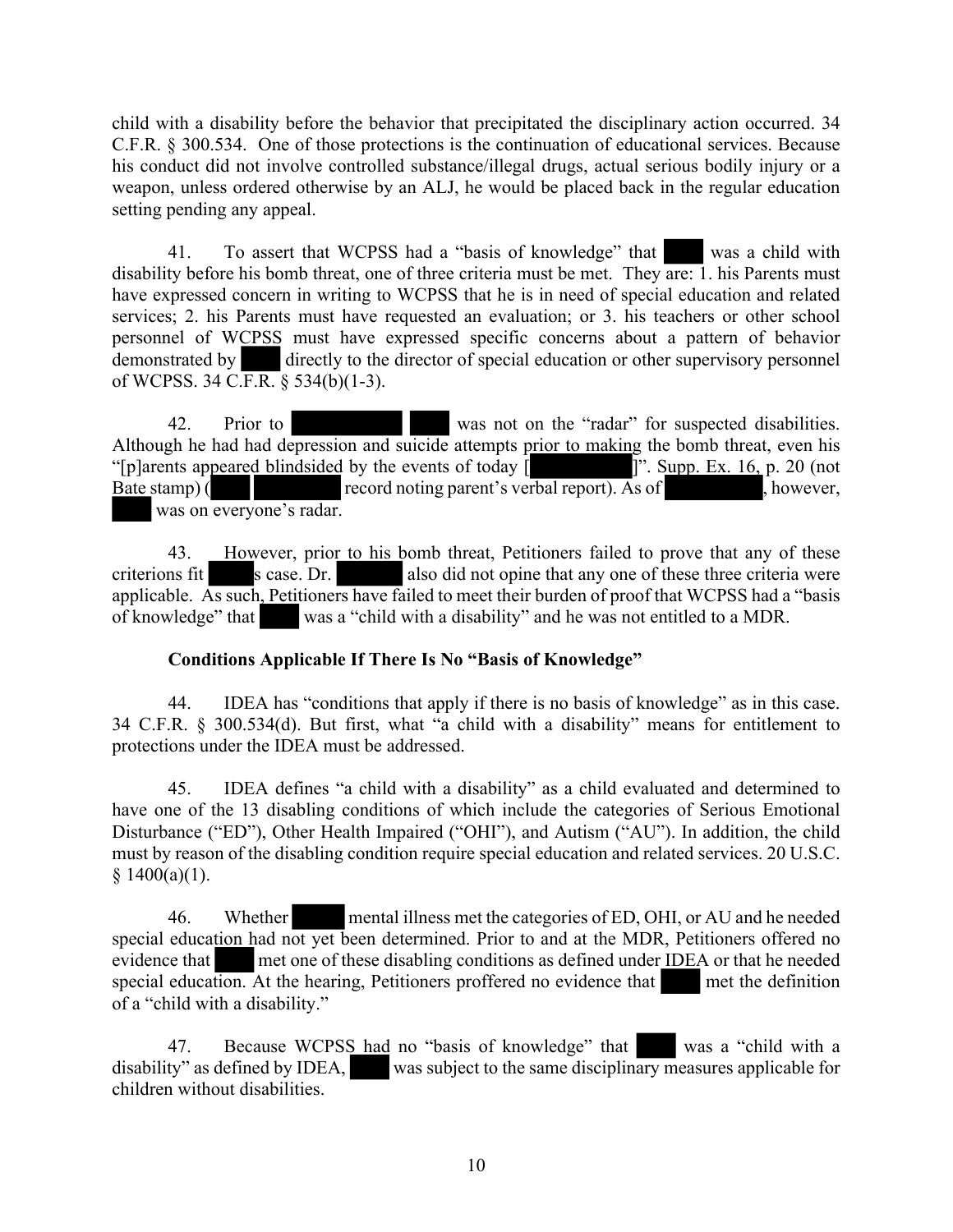48. Since a request was later made to evaluate him for suspected disabilities after the incident, the evaluation had to be conducted in an expedited manner but was still subject to the disciplinary procedures. Even after completion of the evaluation, would remain in the education placement, long term suspension then expulsion, without educational services.

49. If later after the evaluations and an eligibility meeting is determined to be a "child with a disability", WCPSS would have to provide special education and related services and comply with the due process procedures of IDEA including conducting another MDR. The MDR at issue here occurred before any Eligibility Determination. If at the Eligibility Meeting, the IEP team finds eligible for special education, the MDR would have to be redone.

## *Behavior Incident*

50. On a student sent an e-mail to a counselor at School attaching text messages from Stip. Ex.  $14$ .

51. The text messages read as follows:

Dude I really have to tell you something urgent. I'm planning some very big, like really big. When I say don't show up to school, probably should give it a good listen. Just, don't look to [sic] much into it, it'll be my best revenge ever conceived ... I want to blow up the school by collapsing the structural weak points, and killing potentially thousands of students, because I don't like people and I feel hateful. And don't tell anyone else, I need as many people in the building . . . My soul is just not on a good path right now, but I'm afraid to tell anyone but you, like you've never seemed to have a problem with me until now.

Stip. Ex. 14, pp. 42-44 (other students' statements omitted).

52. intended to blow up the school on September 11, 2021 which incidentally was a Saturday. Supp. Ex. 16 p. 9 (not Bate stamped)

53. In her e-mail to the school counselor Katherine Tarr, the student indicated that:

I'm extremely concerned about [ I'm not entirely sure of what I should do but over quarantine they [sic] have expressed increasingly more and more disturbing behavior. They [sic] have expressed wanting to commit various levels of violence and are currently showing signs of suicidal ideation. I have attached screenshots of our most recent conversation below, I'm not entirely sure if this is supposed to be a long term very bad joke or not but I figured it was best to contact someone anyway.

Stip. Ex. 14, p. 41.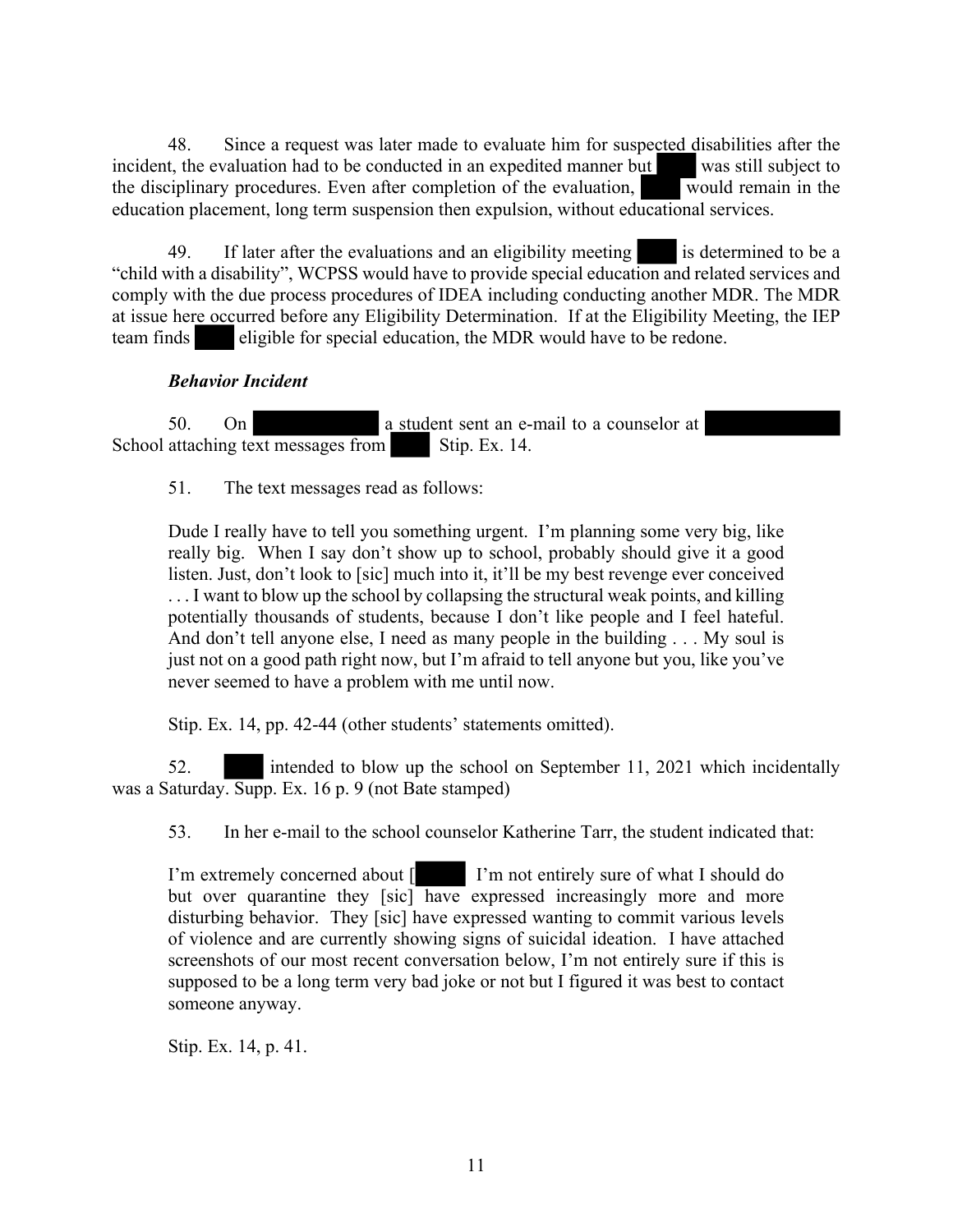54. The following day, on April 1, 2021, Ms. Tarr forwarded the email to Principal Hedrick. Stip. 18.

55. When Principal Hedrick received the email and attached text messages, she notified the Police Department. Stip. 18. The police went to house and interviewed During the interview, admitted to writing the text messages. Stip. 19.

56. After the police interview, was admitted to Crisis and Assessment (" ") for emergency care, where it was determined he met involuntary commitment criteria and was then admitted to Services  $"$  on 2021. Stips. 20 & 21.

57. S Parents met with Principal Hedrick on 2021, and shared information about his hospitalization and diagnoses. Pet. Ex. 8, pp. 79-80.

58. mother signed a Two-Way Release of Information with on which was faxed to  $School on$   $\Box$   $Sup$   $\Box$   $\Box$   $Sup$ 

59. On was discharged from and released to return to school on  $Stip. 22$ .

60. After his release, and his parents attended and participated in a due process disciplinary meeting on  $\overline{\text{Stip}}$ . Ex. 28.

61. On , and Parents met virtually with Dr. Hedrick and Mr. Smith to discuss the incident. This meeting was recorded by school staff. Stip. 23. That day, Principal Hedrick suspended for ten (10) days with a recommendation for long-term suspension and expulsion for violating three policies: L3-8 Threats of Mass Violence; L2-14 Threat/False Threat; and L2-4 Substantially Disruptive or Dangerous Behavior. Stip. 24. The Notice of Suspension was not signed by the Principal or her designee. *See* Resp. Ex. 1, p. 2.

62. On the last page of the disciplinary notice, a "Language Assistance Notification" for translation/interpretation services to understand the document or other school processes was written in multiple languages including  $\blacksquare$  Resp. Ex. 1, p. 2. None of the MDR or IEP documents had this notice about language assistance in or any other foreign language.

63. Following the meeting, school staff invited Parents to a special education referral meeting ("Referral Meeting") to consider whether to evaluate for special education eligibility. The meeting was scheduled for . Stips.  $27-28$ ; Stip. Ex. 2.

64. On he WCPSS sent a letter in English informing her of suspension and recommended expulsion for aiding or abetting a bomb threat and stating would be assigned to "an alternative education program unless there is any reason to deny this assignment." Stip. 25.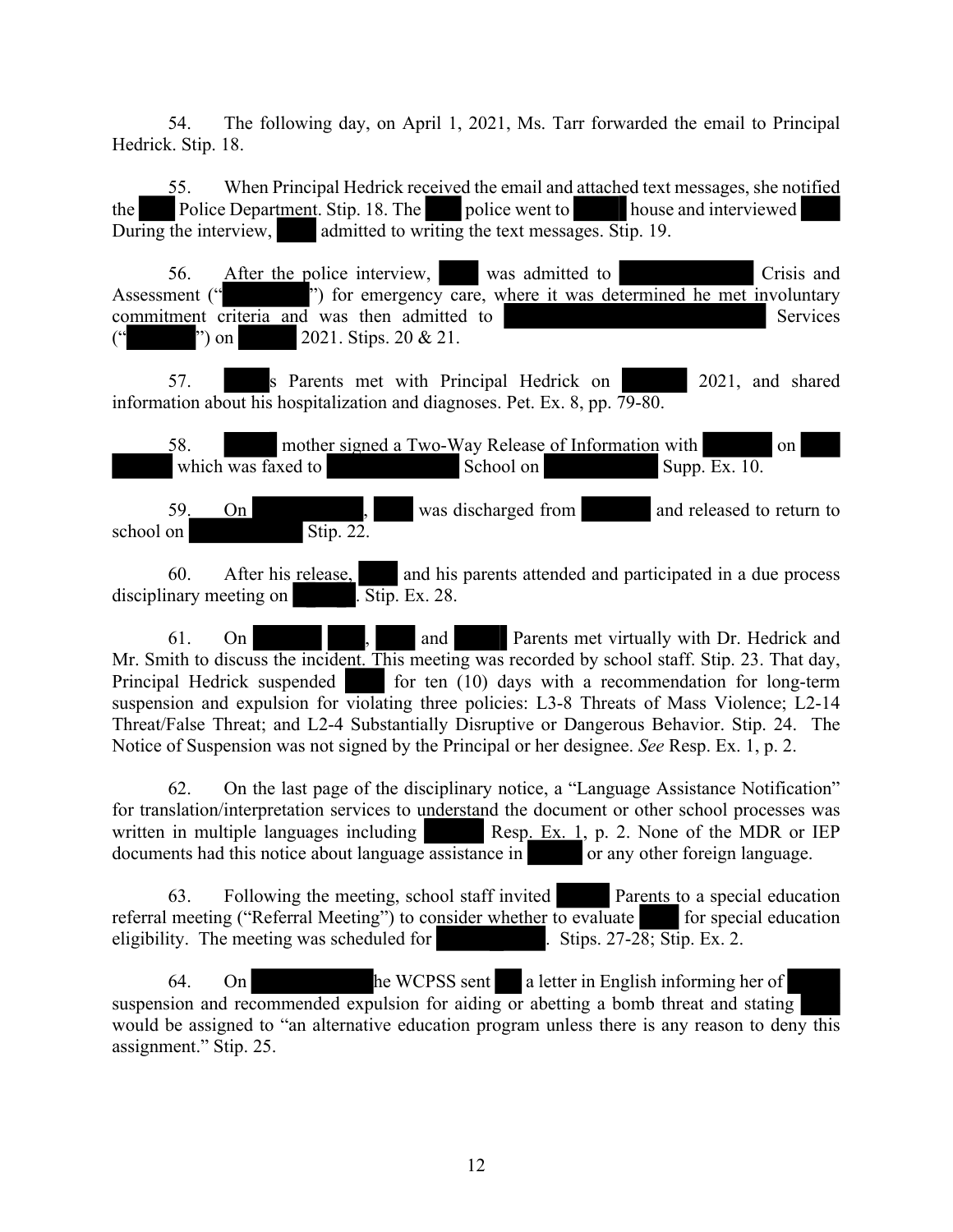65. Prior to the suspension on , had never been disciplined or suspended from school for any reason. Prior to the suspension, s grade point average was 3.75. Stip. 26.

66. On , School initiated a referral for special education services. Stip. 27.

#### **The Referral Meeting for IEP Eligibility Determination**

67. Even though WCPSS did not have a "basis of knowledge" before the bomb threat, Principal Hedrick knew soon after when advised Dr. Hedrick of involuntary hospitalization and diagnoses. Arguably, the school counselor's forwarding of the student's email, with s bomb threat text attached, to Principal Hedrick met the "basis of knowledge" criterion 3; this notice occurred merely seconds before seeing the attached bomb threat.

68. To WCPSS' credit, on , the IEP team met to conduct a Special Education Referral. Stip. 28.

69. At this time, the disciplinary due process action, the juvenile court action, and the eligibility process were occurring simultaneously. Understandably, was confused about the various processes and their interplay. Even without the language and cultural barriers, the purposes and consequences of them are often confusing.

70. The IEP team for the Referral Meeting consisted of Petitioner and father, LEA Representative and Assistant Principal Smith; Regular Education teacher Mrs. Burwell, Special Education teacher Mrs. Browning; SAP Counselor Mrs. Eason; Special Education Services representative Mrs. Jenkins; Principal Dr. Hedrick; and interpreter Ms. Kim. Stip. Ex. 3.

71. Petitioners provided information about s diagnoses, his therapy, and more. They specifically noted his diagnosis of unspecified depression and the possibility of bipolar disorder. They shared information about family dynamics and how described his school day disorder. They shared information about family dynamics and how to them. Stip. Ex. 3, pp.12-14.

72. During the , referral meeting, Parents reported "is" having a hard time making friends because at school he does not have anyone to talk to. He feels that it is hard to engage with others. He sometimes feels that he just goes to classes and comes home without talking to any friends." Stip. 29.

73. The team documented "does not seem to have a lot of friends or interacts [sic] with peers either in school or outside of school. Data also indicates that he only interacts with teachers and peers if he is interested in the class or subject." Stip. 30.

74. The minutes report: "Parents feel his social skills are lacking . . . [ will not demonstrate any facial expressions and doesn't want to talk to anyone." Stip. 31.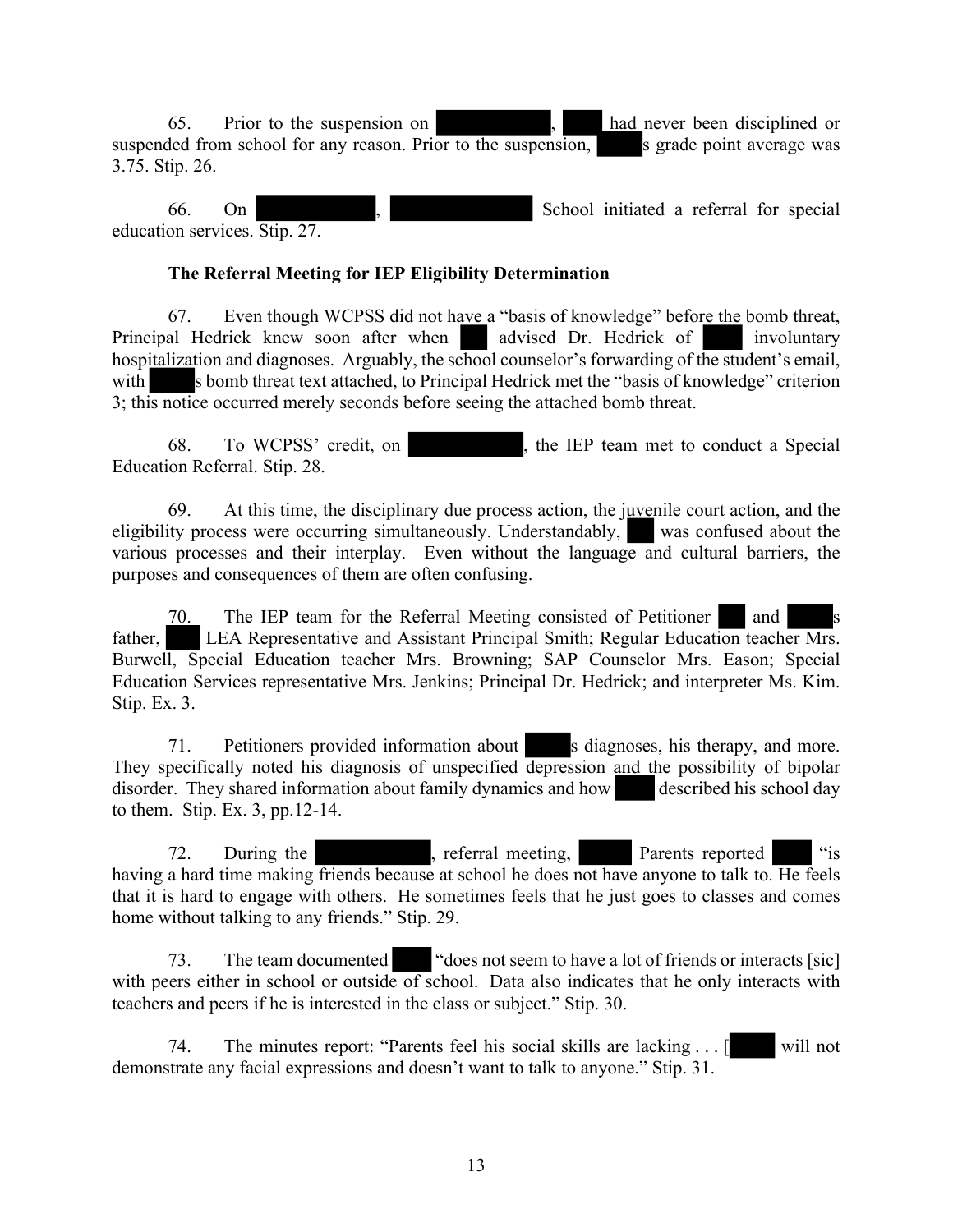75. When describing s "School life," the team reported: "[ felt alone at school, coming to classes and then getting on the bus and then going home and not talking to anyone." Stip. 32.

76. The team documented "will not fully engage" if he is not interested in a subject. family stated he "only tends to interact with peers and teachers when he is interested in a topic." Stip. 33.

77. teachers from the 2019-2020 school year reported he was "very quiet and respectful[,]" but only had "1 to 2 friends." Stip. 34.

78. teachers for the 2020-2021 school year stated "they have not had any behavioral issues with him[,]" but none had ever met in person and at least one had never seen his face or heard him speak. The referral document noted, "School staff has also reported no previous issues." Stip. 35.

79. The Referral Team decided to conduct an initial evaluation in the area of Serious Emotional Disability ("ED"). Stip. 36. s mother timely consented to the requested evaluations. Stip. Ex. 1.

80. Assistant Principal Smith canvassed **and grade teachers sometime** on or before and reported that nothing stood out during middle school or high school, he rarely participated in class, does not interact with other students, is active in church but has no friends, Mom reported he was going through a "tough time" before hospitalization, and he "wore a black trench coat in middle school." Stip. Ex. 22, p. 67. Otherwise, he was "very quiet and respectful. Really nice and was always smiling." Stip. Ex. 23, p. 68.

81. On , WCPSS sent an invitation in English to and to conduct an MDR on . Stip. 37.

82. On , Mr. McGrogan, WCPSS' school psychologist, sent requests for information to . Stip. 38.

## *Suspension Appeal Hearing*

83. Prior to the MDR on 1, the school system held a suspension appeal hearing requested by Petitioners through the Office of Student Due Process. *See* Pet. Ex. 10.

84. In attendance were Principal Hedrick, Paul Walker, Merri Dunn, Jamal Woods, Interpreter Jesse Kim, and both his parents, and Pet. Ex. 10, p. 90.

85. At that hearing Principal Hedrick presented information regarding the incident, including the original text messages and the e-mail reporting them. *See* Pet. Ex. 10, p. 95 and Stip. Ex. 14.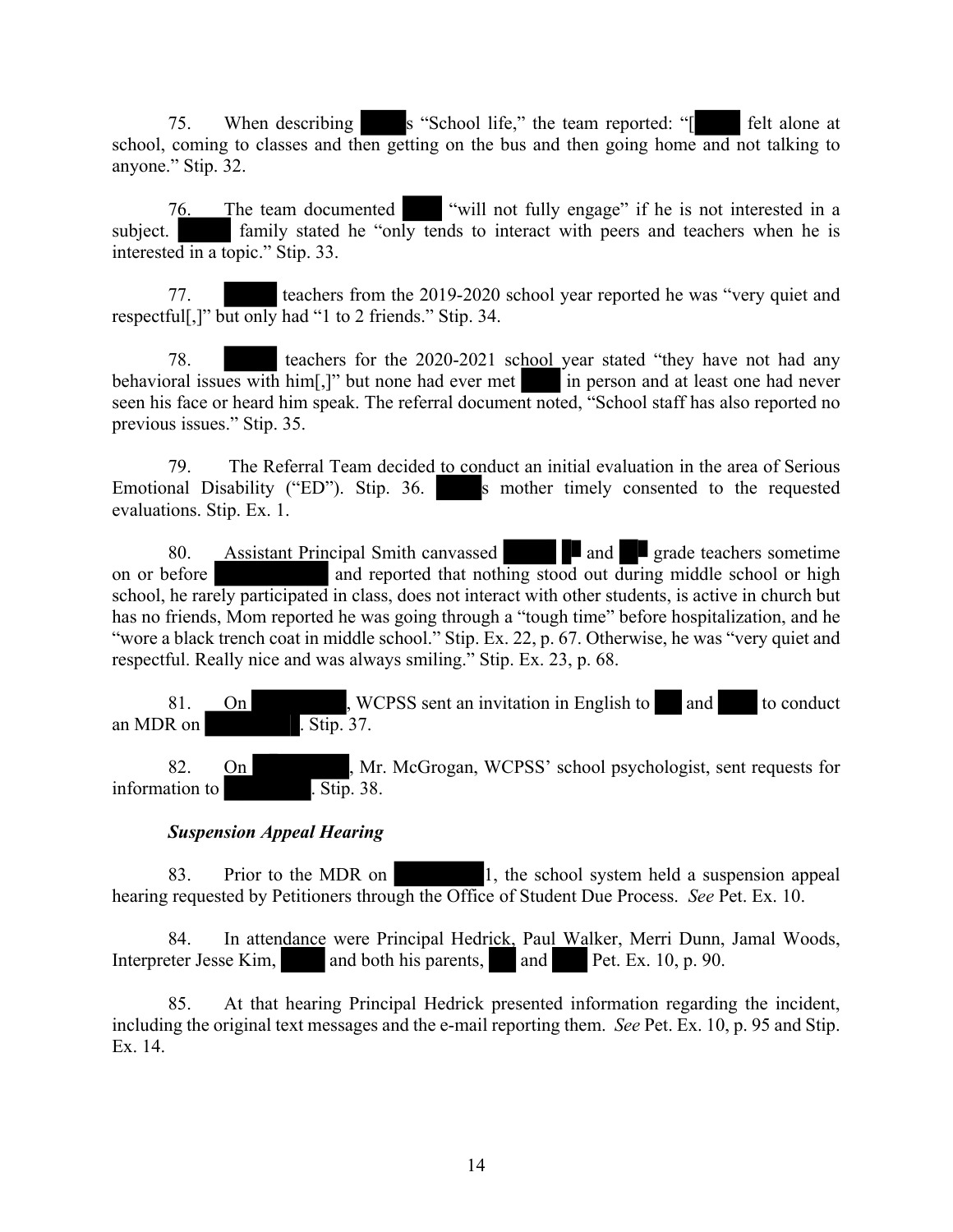86. Petitioners were present during this hearing but did not recall hearing Dr. Hedrick review the student's email. Pet. Ex. 10, p. 90. It is not clear if s Parents were aware of how the student had described the concerns about s mental state.

87. None of the MDR team members were aware of the student's comments that was "express[ing] increasingly more and more disturbing behavior" during the "quarantine". Stip. Ex. 14; Resp. Ex. 2, p. 3. Tr. vol. 2, pp. 375:23-376:12 (T of McGrogan); p. 255:15-23 (T of Liggett); p. 338:5-16 (T of Smith).

## *Expedited Evaluations for Eligibility -*

88. WCPSS requested evaluations and consented. The expedited evaluations for eligibility were scheduled for the morning of .

89. On the morning of , WCPSS' Speech-Language Pathologist (SLP), Ms. Ulrey, completed a Speech/Language/Communication evaluation on  $\Box$  and conducted the Oral and Written Language Scales-2 (OWLS-2), Expressive One Word Picture Vocabulary Test-4 (EOWPVT-4), and the Test of Pragmatic Language-2 (TOPL-2). Stip. 39.

90. After the speech-language evaluation, Mr. McGrogan conducted a psychoeducational evaluation on that included the following assessments: Behavior Assessment System for Children, 3rd Edition (BASC-3)-Parent Report Form, Self-Report Form, and Teacher Report Form; Parent Interview; Records Review; Reynolds Intellectual Assessment Scales (RIAS); Student Interview; and Wide Range Achievement Test, 4th Ed (WRAT-5). Stip. 40.

## **Premeeting -**

91. Prior to the MDR, a group of school staff met on in a "premeeting." This group included Principal Hedrick, School Psychologist McGrogan, and Assistant Principal Smith. Stip. Ex. 24, p. 79.

92. Notes from that meeting disclose discussion of where the testing for the approved evaluations should be conducted, when the MDR could occur, some of the questions to be asked at the MDR, and a note that HH (presumably Home Hospital services) had begun. Stip. Ex. 24, p. 79. Nothing in these notes suggests any inappropriate discussion or decision-making by the team.

93. Respondent's witnesses described the purpose of the Premeeting as preparation to ensure they had the necessary documentation and people for the meeting, not to make any decisions ahead of time.

94. Yet, prior to the MDR, WCPSS failed to obtain critical medical documentation or request s mental health providers to attend. Similarly, WCPSS did not wait for completion of the psychological evaluation or speech language reports prior to convening the MDR.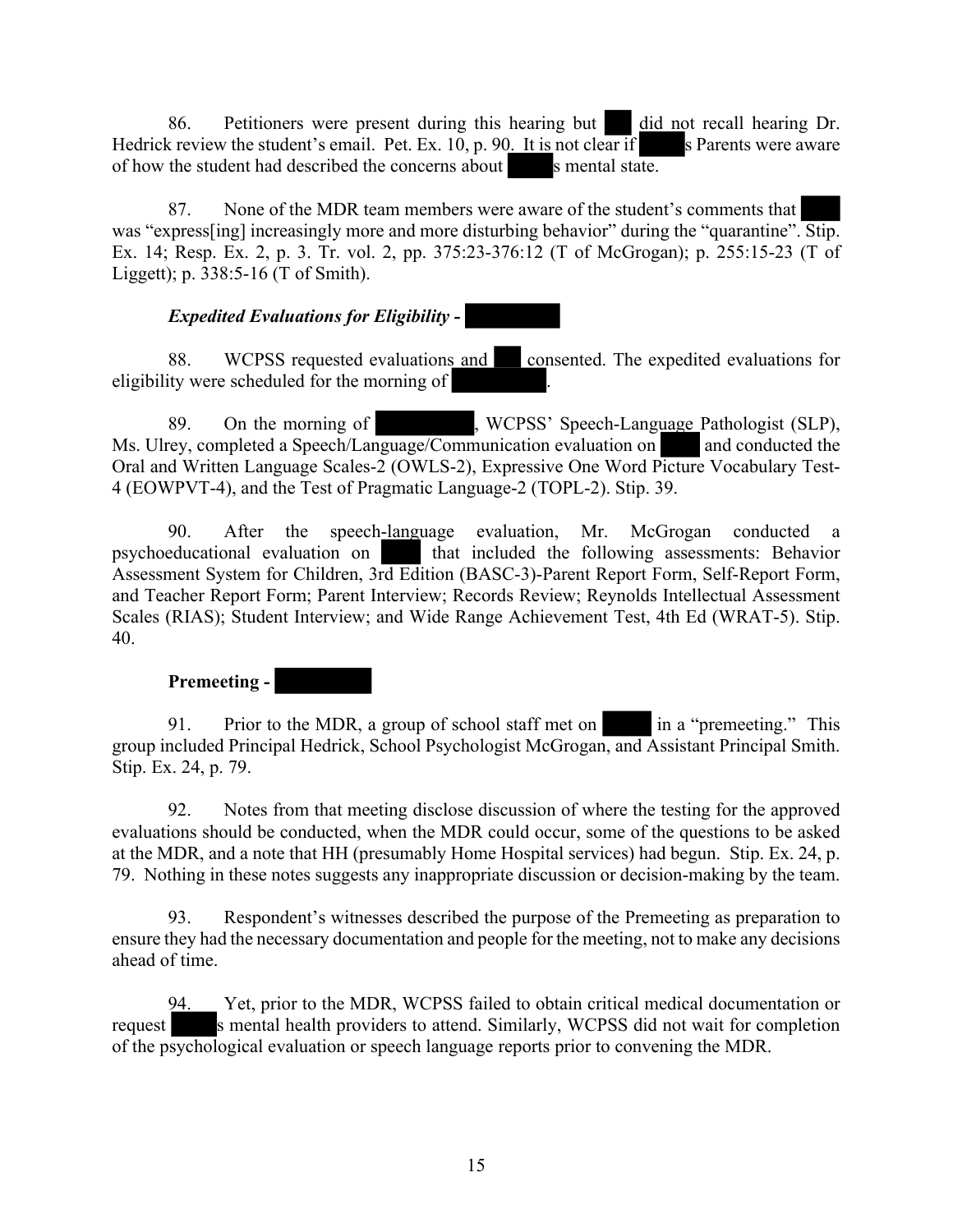#### **Manifestation Determination Review -**

95. The same day as the evaluations, in the afternoon of Respondent held the Manifestation Determination Review ("MDR"). Stip. 41. Since did not have an IEP and its implementation was not at issue, the sole purpose of this MDR was to determine if the conduct, bomb threat, was caused by, or had a direct and substantial relationship to s disabilities of depression, bipolar disorder, and possibly communication deficits.

96. A recording of the meeting is in the record. Stip. Ex. 29. Handwritten notes from Principal Hedrick and Assistant Principal Smith also disclosed some of the content of the meeting. Stip. Exs. 24 and 25. The review of information for the manifestation decision was brief; less than 30 minutes of the 1 ½ hour meeting.

97. The IEP team at the MDR meeting consisted of and father, Mr. Smith, Ms. Browning, Ms. Eason, Ms. Burwell, Ms. Jenkins, Dr. Hedrick, interpreter Ms. Kim, and school psychologist Dan McGrogan. With the exception of Mr. McGrogan, the membership of the IEP team was identical to the group that participated in the referral meeting 10 days earlier. Stip. Ex. 7, p. 29. WCPSS did not invite treating therapist or psychiatrist to the MDR meeting.

98. The meeting notes state that the "[i]nterpreter did not speak." Stip. Ex. 24, p. 80. could not communicate effectively with her own son because his primary language was English. Stip. Ex. 24, p. 90 (noting that "primary language is and  $\lceil$  s is English so she cannot communicate with him.").

99. The team discussed whether had a history of any behaviors that would shed light on how his suspected disability might manifest and determined that he did not. The team also discussed any behavioral patterns that might connect to his suspected disability and found none. Stip. Ex. 24, pp. 81-83. father again shared s current diagnoses.

100. While Petitioners have raised the possibility of autism as an area of disability, there was no information before the IEP team other than the parent's statement that her pastor had raised the possibility of autism, and the fact that had some social difficulties, to support such a suspicion. The team specifically discussed the social issues, and School Psychologist McGrogan cogently explained why he had no reason to suspect autism following his evaluation of the morning of the MDR meeting. Tr. vol. 2, pp. 360:1-361:8.

101. As acknowledged by Petitioners' expert, Dr. the same diagnosis may manifest differently for different students, and an MDR team should look at how the specific student's disability manifests, because a diagnosis alone does not equate to a behavior. Tr. vol. 1, p. 148:10-22.

102. The team considered the required questions for an MDR decision. Specifically, they reviewed whether the conduct was caused by the suspected disability and whether the conduct was directly or substantially related to the suspected disability. Stip. Ex. 24, pp. 80-85; Stip. Ex. 7, p. 28.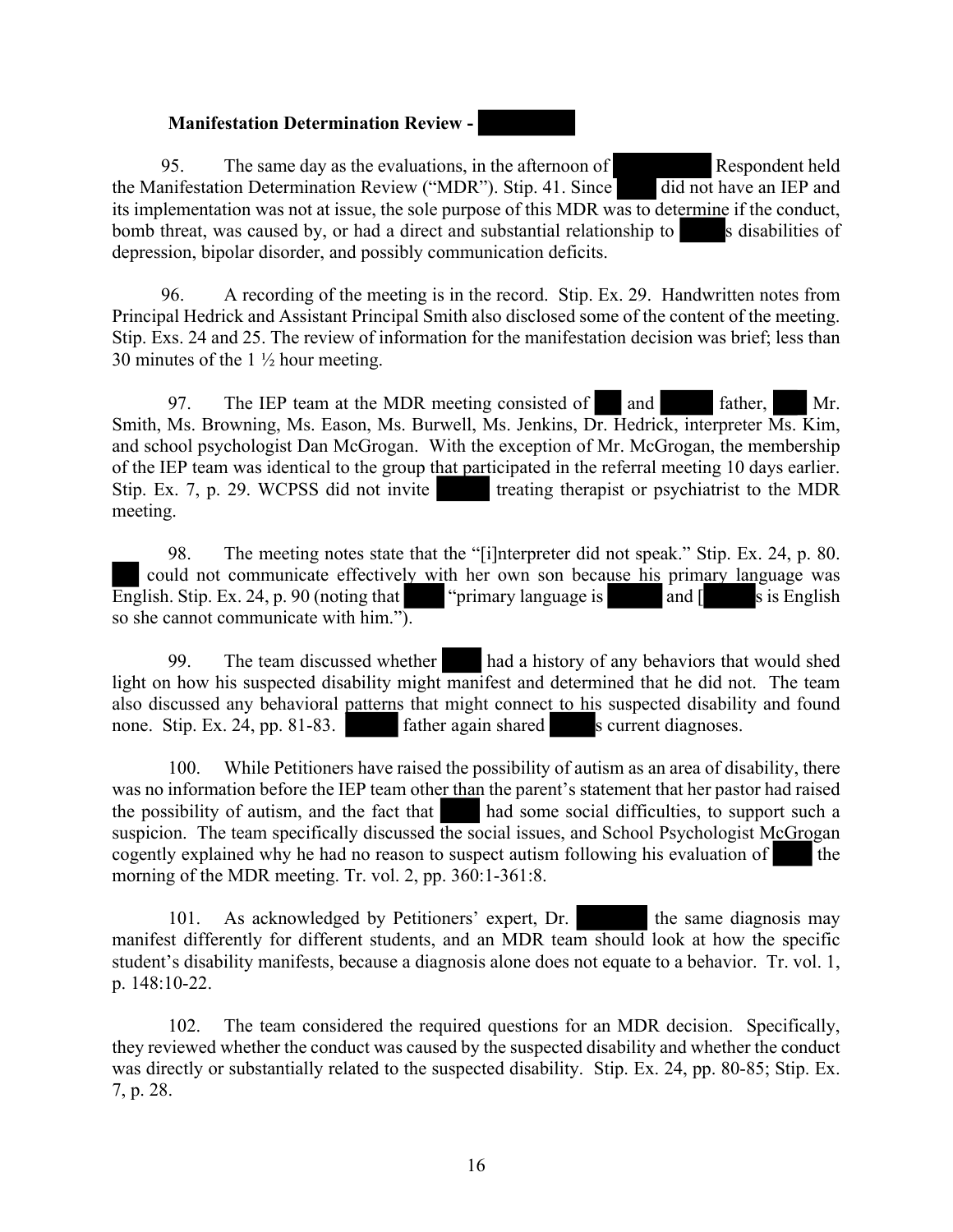103. Among the suspected disabilities the team considered were s diagnoses of depression and bipolar disorder, as well as social communication deficits. Based on the information available at the meeting, these were appropriate suspected areas to consider, and there were no other areas that should have been suspected.

104. In the MDR documentation, the team noted s conduct did not involve a weapon, drugs, or cause serious bodily injury. Stip. 42.

105. The IEP team determined "the incident was not a direct result of the suspected disability." Stip. 44.

106. The team determined there was not a "pattern" of previous disciplinary incidents. Stip. 45.

107. The team noted was "currently in the initial phase of the referral process and we will have more data once we meet to determine eligibility after all assessments and probes are completed." Stip. 46.

108. In the PWN, the team reported it considered the following information: "past grades, medical information, home life, referral information along with observations from current or past teachers." Stip. 47.

109. The team also reported it "discussed the area of Autism, however, based on the conversation—not able to begin a conversation, and not able to make friends" and determine "no other characteristics of Autism is [sic] present at this current moment in time." Stip. 48. Mr. McGrogan did not perform any autism assessments. Stip. 49.

110. The team wrote: "Presently, these new diagnosis [sic] for [ does [sic] not currently indicate that we can identify a pattern or need presently." Stip. 50.

111. The team documented in the manifestation determination meeting PWN that no actions were refused. Stip. 51.

112. At the meeting, the IEP team also decided to evaluate in the area of Other Health Impaired ("OHI"). Stip. 52.

113. The IEP team issued one Prior Written Notice for the meeting. Stip. 53.

114. The team ultimately decided:

Due to the lack of patterns when looking at  $\lceil$  s behaviors, the team determined that it *did not have enough information* at this time to determine if this was a direct result based on a suspected disability.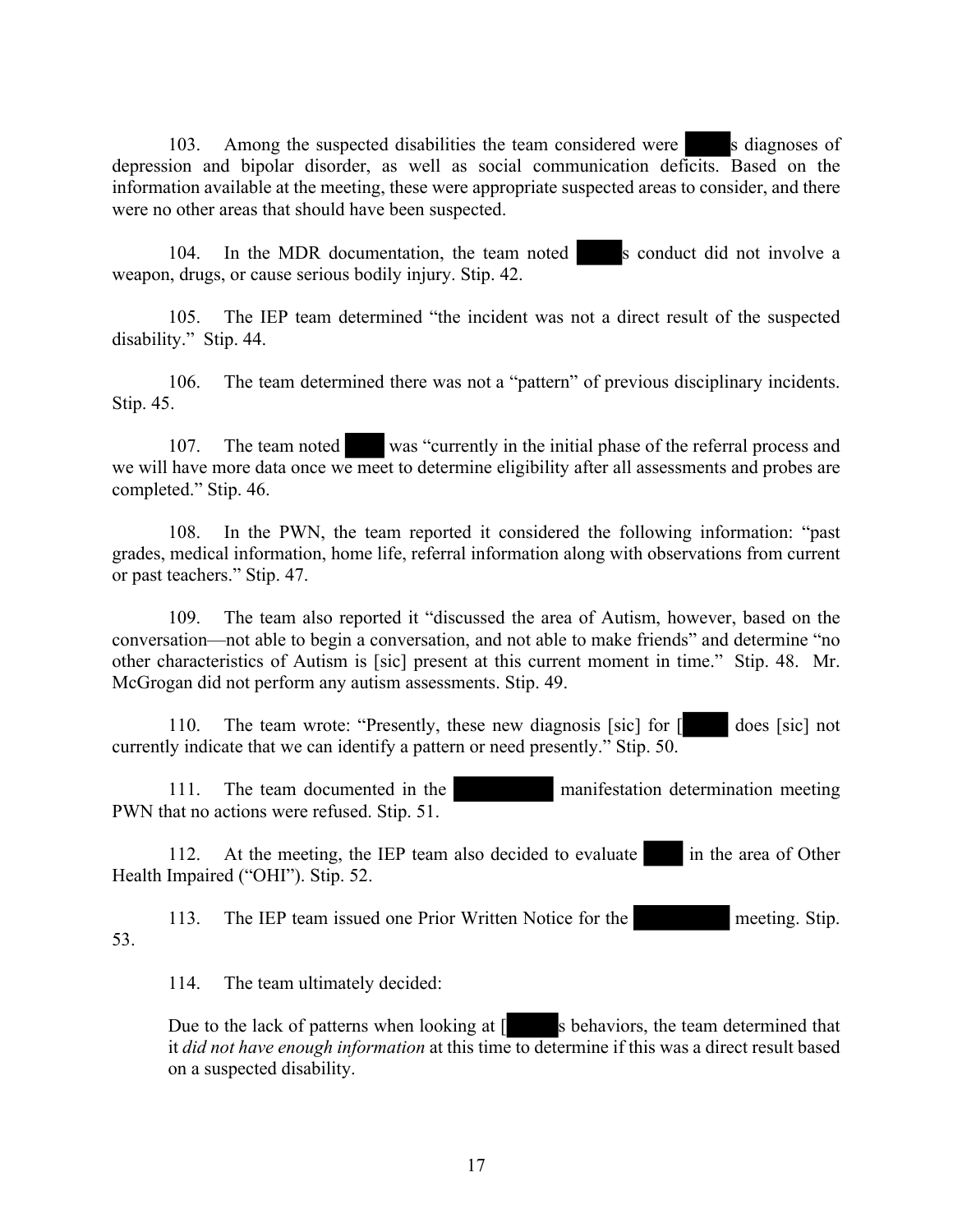Stip. Ex. 8, p. 30 (PWN) (emphasis added)

115. The MDR team determined that bomb threat was not a manifestation of his disabilities and that he could be suspended long-term and expelled without any educational services.

## *Information Not Obtained By WCPSS Prior to the MDR*

116. At the time of the MDR, the team had available to it the following information: parents' input at the referral meeting and the MDR meeting; the suspension notice with a description of the conduct leading to the discipline; academic information, teacher observations, the psychologist's observations, and several medical diagnoses.

117. As WCPSS had no basis of knowledge, was not entitled to an MDR within 10 days of the long-term suspension and expulsion decision; therefore, WCPSS did not have to hold a MDR at all. Senior Administrator Liggett admitted that "this was a unique case because it was—the referral started kind of as a result or around the time of the suspension. And it was an MDR for a student that was not identified yet, which is not a process that the schools normally do." Tr. vol. 2, p. 253:1-4 (T of Liggett).

118. Plus  $\begin{array}{|l|l|} 10$ -day short term suspension began on upon upon upon s upon s Resp. Ex. 1, p. 1. Because Principal discharge from the  $\overline{\text{hospital}}$  and ended on Hedrick had recommended long-term suspension and expulsion, the MDR had to be held within 10 days after Because of the expedited nature of a MDR, the IEP team did not have the evaluation results at the MDR meeting (Stip. 43) or the medical records.

119. WCPSS had a Two-Way Release dated from Behavioral Health Services. The MDR team did not request s mental health records. Supp. Ex. 10.

120. WCPSS knew the contact information of s mental health providers. Assistant Principal Smith's notes dated acknowledged that when the school initiated the referral; that had been diagnosed with depression and listed both outpatient therapist and Juvenile Court Counselor  $($  Stip. Ex. 22, p. 67.

121. After interviewing **and** grade teacher sometime before the meeting, Assistant Principal Smith wrote that nothing stood out in middle school or high school but he did note that "does not interact with other students," is "active in church but has no friends," and "wore a black trench coat in middle school." Stip. Ex. 22, p. 67. This information was not disclosed at the MDR meeting.

122. On Stephanie Eason, Student Assistance Program Counselor, sent a release of information to to obtain therapist's information. Stip. Ex. 15.

123. On sent one page of the records which listed the contact information, admission date, and anticipated discharge date. Stip. Ex. 17, p. 53. The same day,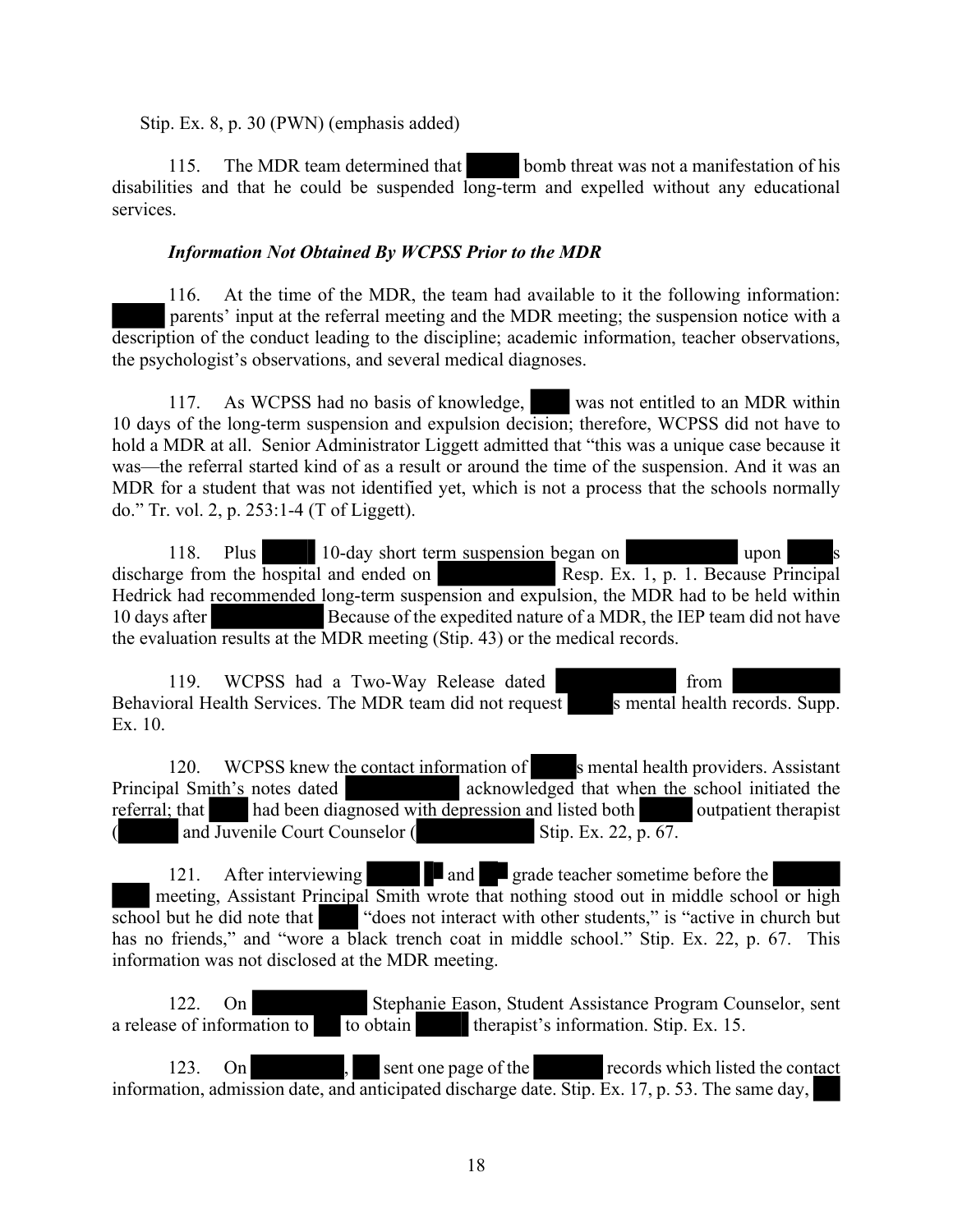emailed one page of the crisis team report which noted that had "verbalized thoughts to hurt or kill others." Stip. Ex. 18, p. 55. A discharge order was also emailed which indicated that the discharge diagnosis was "unspecified Bipolar Disorder." Stip. Ex. 19, p. 57. The Hospital Course section with mental health status, condition, and treatment procedures is illegible. *See* Stip. Ex. 19, p. 57.

124. signed a second release on for M.D., psychiatrist, to release information. Supp. Ex.  $14$ . As of May 4, 2021, WCPSS had all of contact information: phone number, fax number, and email address documented on its release form. *See* Supp. Ex. 14.



126. Mr. McGrogan did not fax the signed release until the day before the meeting. Stip. 38; Stip. Ex. 24, p. 80; Stip. Ex. 29 at 11:12; Tr. vol. 2, p. 371:1-6.

127. After he faxed the release, Mr. McGrogan did not attempt to contact any providers to gather additional information. Tr. vol. 2, p. 371:14-19.

128. At the meeting, mother explained all the times she had provided releases and shared information, but the team refused to consider the information from the medical providers shared by the Parents because the team claimed it did not have the records. Stip. Ex. 29, 01:33:00 ( $\blacksquare$  – "you didn't look it up even though I provide the release"); Stip. Ex. 24, p. 88.

129. Had WCPSS obtained mental health records, they would have discovered the following disturbing information about mental health status. The records are particularly disturbing and include  $\overline{16}$  pages of clinical information, diagnoses, and recommendations.

130. A summary of clinical findings includes the following:

In interview, patient presents as calm, cooperative, and engaging. He indicates that he "is weird," has difficulty making friends and maintaining meaningful relationships with his peers, has abnormal extracurricular and sexual interests . . . and has been the victim of bullying for many years. States two female friends recently blocked him from social media communication which was hurtful. Patient also voices several frustrations with political and social interworkings of this country. For the past several months, patient has endorsed frequent thoughts, elaborate plan, and intent to blow up his entire school with homemade bombs on September 11, 2021. States he will make several homemade bombs using a substance called nitro thermite, hide them in sweatshirts, place them at the bottom of several structural pillars within the school, and make a thermodynamic detonation device using radio waves in hopes that the ceiling will fall down and crush all 2000 students. States he stays awake late at night developing this plan. Patient states, "I feel like everyone hates me in school and I wanted to say 'I hate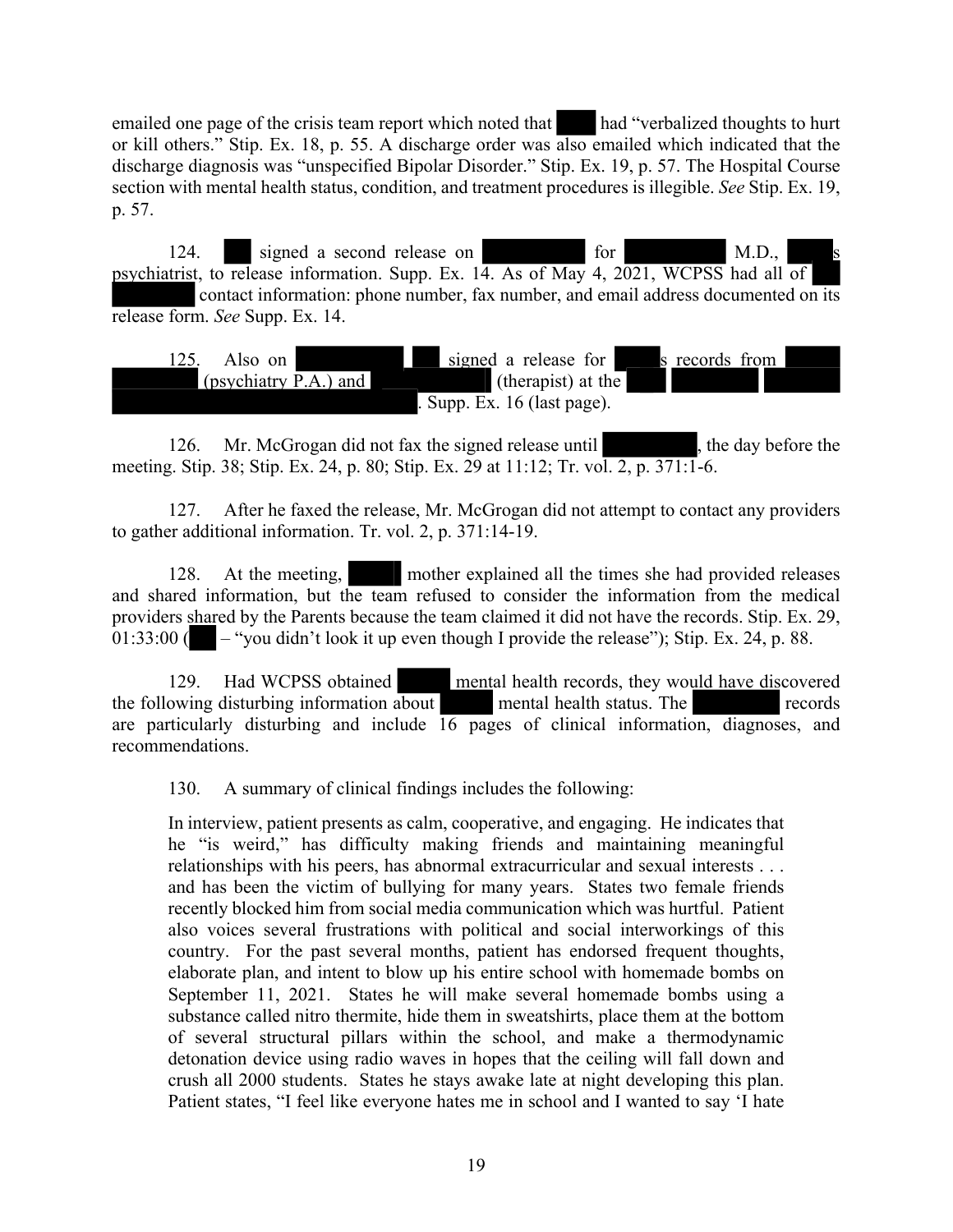you too' in the most extreme way possible." Patient indicates that he also thought about purchasing a firearm and shooting students in the school, but aborted that plan as that would not be as effective, stating "If everyone doesn't die, the mission will be a failure." He states, "change comes from tragedy" and hopes his actions will insight political and social action. Patient has been researching how to make explosives and obtain firearms on the Internet in the recent past. States his mother recently gave him \$5000 in cash for food and plans to use this money to purchase the materials he needs to carry out his plan. He also harbors thoughts, plan, and intent to blow himself up after he blows up his school because he does not want to deal with the aftermath of the situation. He has attempted to hang himself with a belt in his closet twice in the past at ages 14 and 15. He has a history of aggression towards younger brother (), but not within the recent past.

Supp. Ex. 16, pp.10-11.

131. Petitioners failed to prove by a preponderance of the evidence that access to this documentation would have changed the MDR team's decision. However, failure to consider it was a procedural violation.

## *Parental Participation*

132. Petitioners have alleged that the Parents were denied full participation in the special education process because of language barriers and procedural errors.

133. Petitioners' native language is primary language is English.

134. The school made available interpreters at the two relevant IEP meetings on April and May  $\blacksquare$ . At both meetings, attendees testified that the interpreters were not used very much by Petitioners, but that Petitioners appeared to understand the conversation. That is doubtful.

135. WCPSS admits that the MDR documentation "should have been provided in the Petitioners' native language" but it was not provided in and not requested by the parents. Resp. Pro FD p. 17, ¶ 68. The Parents are not responsible for requesting a translation of the MDR documentation. The Prior Written Notice must contain a full explanation of the procedural safeguards written in the native language of the parents and written in an easily understandable manner. 20 U.S.C. § 1415(d)(2); 34 C.F.R. § 300.503(c)(iii).

136. None of the Referral Meeting or the MDR documents were written in and none of the documents advised the Parents that they could request translation of the IEP documents. *See* Stip. Ex. 1-8.

137. During the contested case hearing, clearly needed interpreter services. She also did not understand how the Referral, MDR, and disciplinary processes differed, especially the consequences of the adverse MDR decision.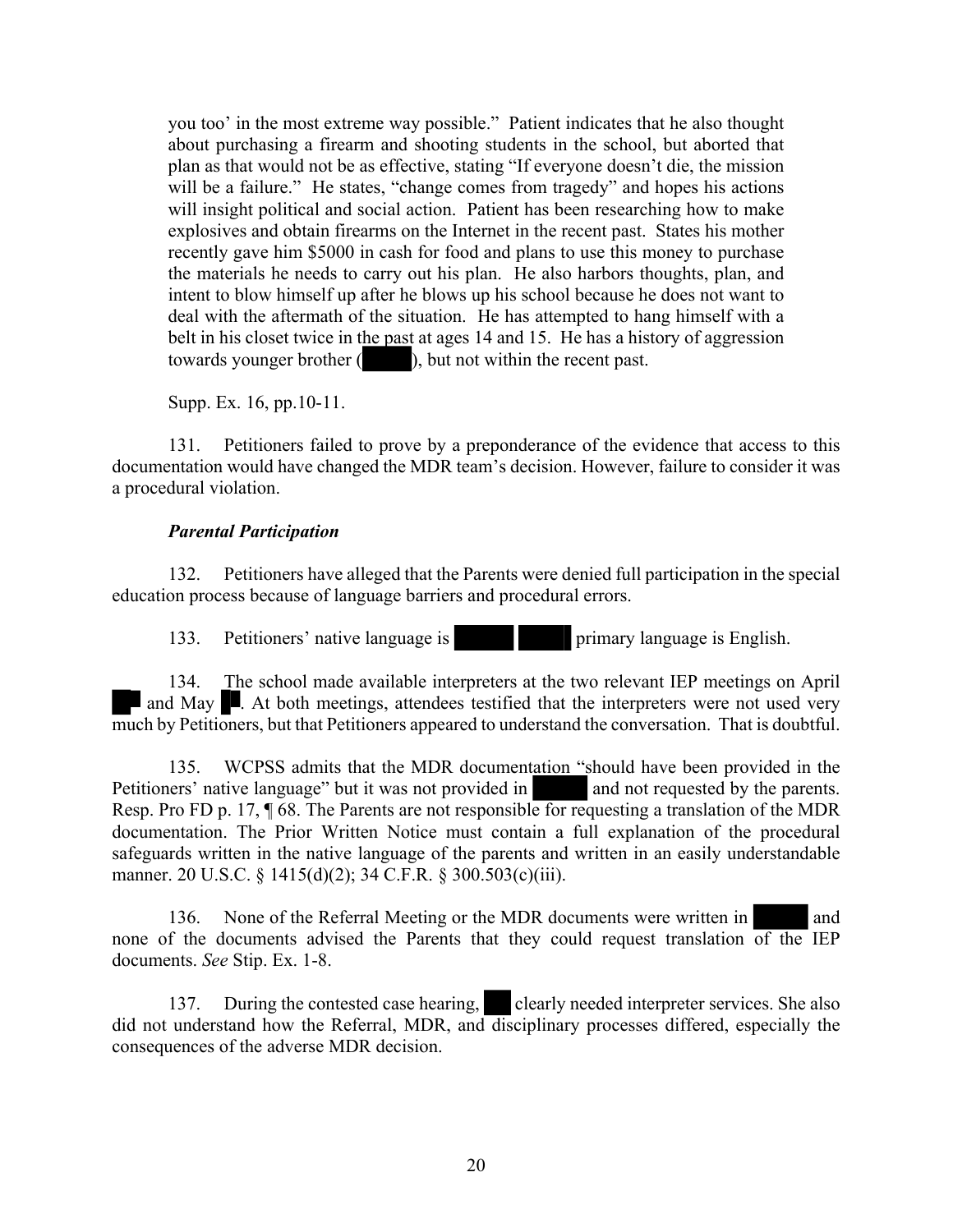138. While Petitioner and father were significantly denied participation in the decision-making process during the MDR meeting, Petitioners failed to prove by a preponderance of the evidence that had the violations not occurred, the results would have been different.

## **The MDR Team Could Reconvene to "Redo" the MDR if is a "Child With a Disability"**

139. However, the alleged procedural violations, even if established, did not impede right to a FAPE. The alleged violations would not have changed the MDR outcome, and Respondent had legal authority for the expulsion. It was conduct, not the procedural issues, that impeded his access to a FAPE.

140. According to Senior Administrator Liggett, if outside evaluation information comes in after the MDR, the IEP team could reconvene to discuss a "redo" of the MDR. Tr. vol. 2, p. 243:12-22. (T of Liggett) But, in the context for a student who is not yet eligible for special education, the IEP team is not expected to "redo" the MDR because that student has no rights. Tr. vol. 2, pp. 248:18-249:5 (T of Liggett) Unlike other students, at the time of the MDR was "suspected" to be an eligible student and in the eligibility process.

141. The MDR team did not have sufficient information at the time of the meeting to make the manifestation determination. If the MDR team later obtains additional information, it may change the initial MDR decision. There is no set time in which they have to reconvene the MDR "to make sure that [the student is] getting their services." Tr. vol. 2, pp. 251:21-252:4 (T of Liggett). But it is usually within the same school year. *Id*. The MDR needs to be "redone" to consider additional information including all the mental health records, WCPSS evaluation reports, and receive input from s mental health providers.

#### **Summary of Procedural Violations**

142. The Undersigned finds that WCPSS committed the following procedural violations in conducting the MDR meeting and significantly impeded the Parents' meaningful participation in the decision-making process.

- 1. The Parents were not advised that the IEP documents could be translated in
- 2. While an interpreter was present, the Parents were not advised that this was their right to use the interpreter's services without concern of imposition to the team.
- 3. The MDR team did not obtain all medical documentation.
- 4. The MDR team did not have access to the psychological and speech-language evaluation reports.
- 5. The MDR team did not invite treating mental health providers to attend the meeting.

143. While the MDR meeting was procedurally flawed because Petitioners failed to prove the substantive denial of FAPE and the "basis of knowledge", Petitioners cannot prove was denied a free and appropriate public education. But that does not mean they have no remedy because even without a denial of FAPE, a hearing officer can order WCPSS to reconvene the MDR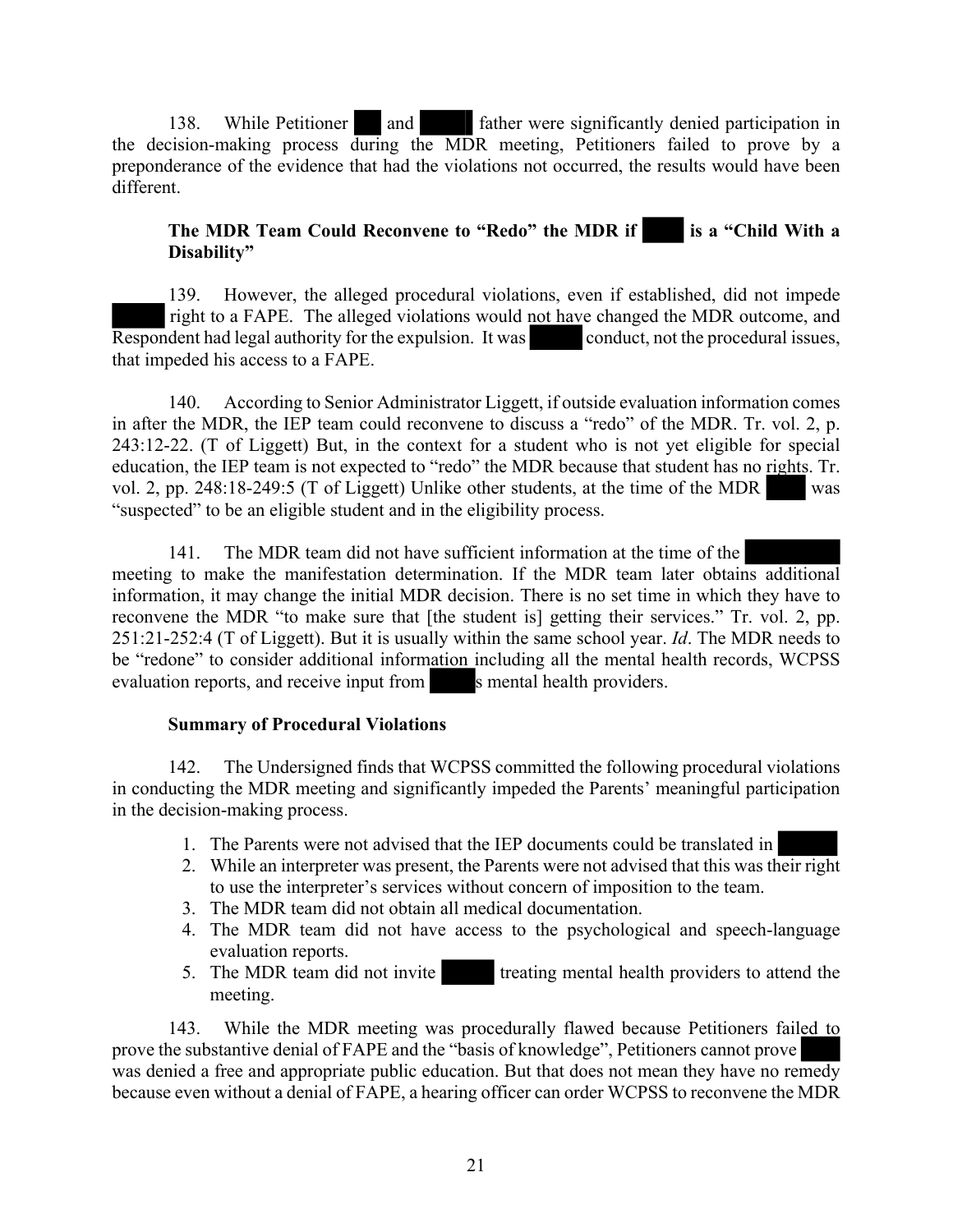and comply with the procedural requirements under IDEA. However, as the Eligibility Determination Meeting is pending, if is found ineligible, there would be no need for another MDR. If found eligible, the MDR would have to be reconvened without judicial intervention.

## **CONCLUSIONS OF LAW**

Based on the above Findings of Fact, relevant laws, and legal precedent, and by a preponderance of the credible evidence, the Undersigned concludes as follows:

## **General Legal Framework**

1. The Office of Administrative Hearings has jurisdiction over claims relating to the identification, evaluation, educational placement, or provision of a free appropriate public education ("FAPE") pursuant to Chapters 115C and 150B of the North Carolina General Statutes and the Individuals with Disabilities Education Act ("IDEA"), 20 U.S.C. § 1400 *et seq*. and implementing regulations, 34 C.F.R. Part 300. 20 U.S.C. § 1415 and N.C. Gen. Stat. § 115C-109.6(a) control the issues to be reviewed. Stip. 1.

2. This Final Decision incorporates and reaffirms the conclusions of law contained in the previous Orders entered in this litigation.

3. The Individuals with Disabilities Education Act ("IDEA") is the federal statute governing education of students with disabilities. The federal regulations promulgated under IDEA are codified at 34 C.F.R. Part 300. Stip. 2.

4. The controlling State law for students with disabilities is N.C. Gen. Stat. § 115C, Article 9 and the corresponding State regulations. Stip. 4.

5. To the extent that the foregoing Findings of Fact contain Conclusions of Law, or that these Conclusions of Law are Findings of Fact, they are intended to be considered without regard to their given labels. *Charlotte v. Heath*, 226 N.C. 750, 755, 40 S.E.2d 600, 604 (1946); *Peters v. Pennington*, 210 N.C. App. 1, 15, 707 S.E.2d 724, 735 (2011). *Warren v. Dep't of Crime Control*, 221 N.C. App. 376, 377, 726 S.E.2d 920, 923, *disc. rev. den*., 366 N.C. 408, 735 S.E.2d 175 (2012); *Watlington v. Rockingham Co. Dep't of Social Servs*, COA17-1176 (2 October 2018).

6. The Petitioners, by and through his mother, and Respondent Wake County Board of Education are correctly designated, the Parties received proper notice of the hearing, and venue is proper.

7. Respondent, Wake County Board of Education, is a local education agency receiving monies pursuant to the IDEA. Stip. 3. The WCPSS is subject to the provisions of applicable federal and State laws and regulations, specifically 20 U.S.C. § 1400 *et seq*.; 34 C.F.R. § 300 *et seq*.; and N.C. Gen. Stat. § 115C-106 *et seq*.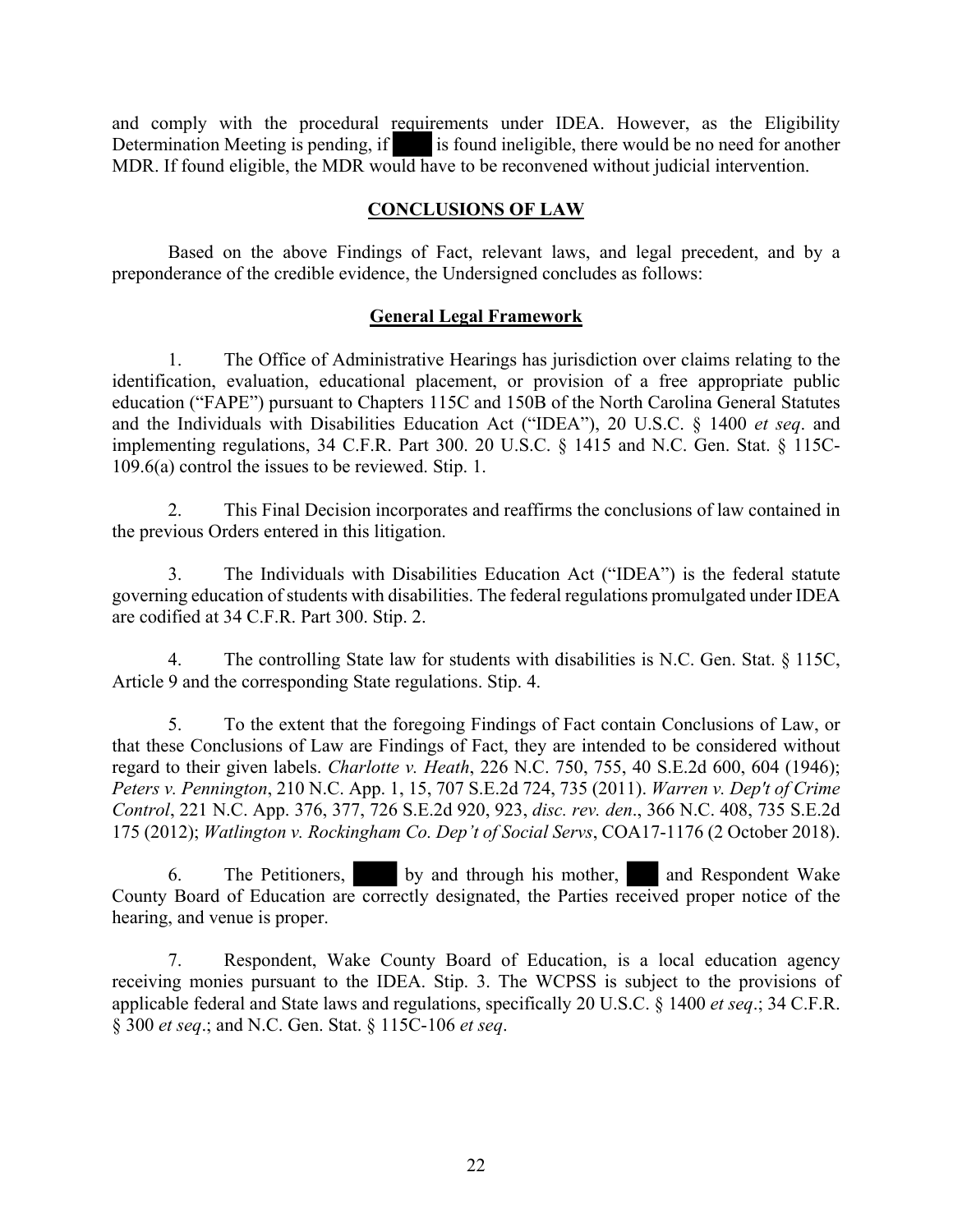8. As the Party requesting the hearing, the burden of proof lies with Petitioners, and the standard of proof is by a preponderance of the evidence. *See Schaffer ex rel. Schaffer v. Weast*, 546 U.S. 49, 62 (2005); N.C. Gen. Stat. § 150B-25.1(a).

#### *Jurisdiction*

9. "Subject matter jurisdiction, more specifically, is 'the power to pass on the merits of [a] case.'" *Matter of A.P*., 371 N.C. 14, 17, 812 S.E.2d 840, 842 (2018) (quoting *Boyles v. Boyles*, 308 N.C. 488, 491, 302 S.E.2d 790, 793 (1983)); *see also* 6A Strong's North Carolina Index 4th: Courts § 8, at 423-27 (2013) (discussing subject matter jurisdiction generally). The jurisdiction of a court over the subject matter of an action depends upon the authority granted to it by the Constitution and laws of the sovereignty, and is fundamental." *Henderson Cty. v. Smyth*, 216 N.C. 421, 421 (1939).

10. Upon receipt of a Prior Written Notice ("PWN"), parents of students who are not yet eligible to receive services under the IDEA are entitled to file a due process complaint regarding the district's decisions related to the identification, evaluation, educational placement, or provision of FAPE. 34 C.F.R. § 300.507(a). Parents challenging the decisions made during a Manifestation Determination Review ("MDR") as documented in a Prior Written Notice are entitled to an expedited hearing. 34 C.F.R. §§ 300.532(a), (c).

11. The Parties stipulated to the jurisdiction of the Office of Administrative Hearings over claims relating to the identification, evaluation, educational placement, or provision of a free appropriate public education ("FAPE") pursuant to Chapters 115C and 150B of the North Carolina General Statutes and the Individuals with Disabilities Education Act (IDEA), 20 U.S.C. § 1400 *et seq*. and implementing regulations. 34 C.F.R. Part 300; 20 U.S.C. § 1415, and N.C. Gen. Stat. § 115C-109.6(a) controls the issues to be reviewed (specifically including manifestation determinations). Stip. 1.

12. At hearing, Respondent refused to orally stipulate to this Tribunal's jurisdiction over the expedited hearing challenging s right to an expedited hearing. Tr. vol. 1, pp. 27:20-28:4. After the hearing, the Parties jointly submitted an Amended Pre-Hearing Order including the above stipulation. *See* Amend. Pre-Hearing Order, p. 1.

13. Prior to the hearing, Respondent moved to dismiss the expedited petition for lack of subject matter jurisdiction because WCPSS had no "basis of knowledge" that was a "child with a disability"; therefore, he was not subject to the protections of the IDEA and had no right to an expedited hearing. Respondent does not dispute that this Tribunal has jurisdiction over expedited hearings under 20 U.S.C. § 1415(k)(4)(B).

Regardless of the Parties' stipulation, this Tribunal can dismiss for lack of subject matter jurisdiction anytime and herein reconsiders this jurisdictional question. N.C. Gen. Stat. § 1A-1, Rule 12(h)(3).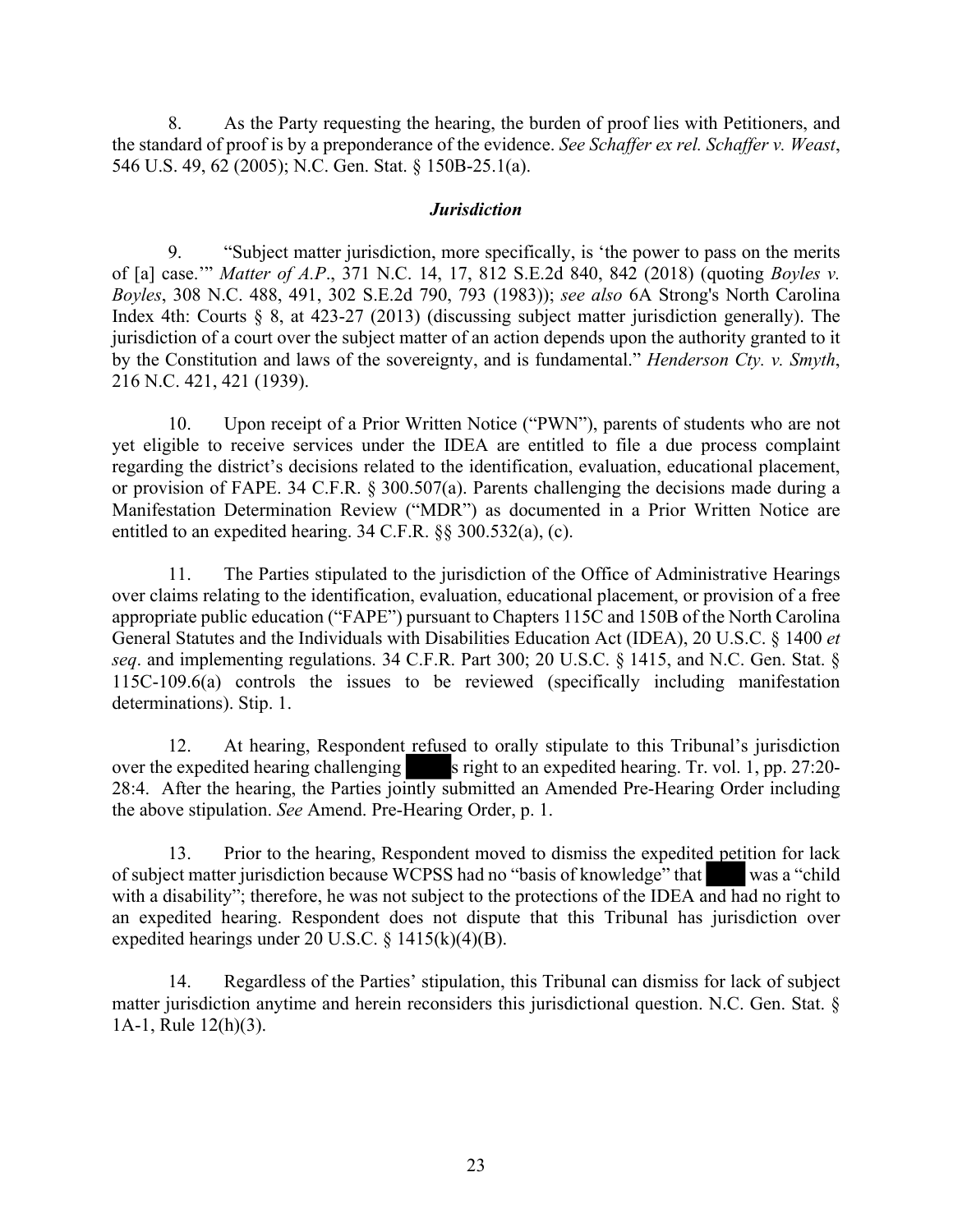#### *Professional Judgment and Due Regard to Educators*

15. The professional judgment of teachers and other school staff is an important factor in evaluating an IEP. "Local educators deserve latitude in determining the individualized education program most appropriate for a disabled child. The IDEA does not deprive these educators of the right to apply their professional judgment." *Hartmann by Hartmann v. Loudon Cty. Bd. of Educ*., 118 F.3d 996, 1001 (4th Cir. 1997); *see also, Rowley*, 458 U.S. at 207 (stating that "courts must be careful to avoid imposing their view of preferable educational methods upon the States."). The IDEA "requires great deference to the views of the school system rather than those of even the most well-meaning parents." *A.B. ex rel. D.B. v. Lawson*, 354 F.3d 315, 328 (4th Cir. 2004).

16. When deciding an administrative case, "due regard" must be given "to the demonstrated knowledge and expertise of the agency with respect to facts and inferences within the specialized knowledge of the agency." N.C. Gen. Stat. § 150B-34(a).

17. When disagreements arise between parents and schools over the provision of FAPE, "[b]y the time any dispute reaches court, school authorities will have had a complete opportunity to bring their expertise and judgment to bear on areas of disagreement." *Endrew F. ex rel. Joseph F. v. Douglas Cty. Sch. Dist. RE-1*, 137 S. Ct. 988, 1001 (2017). Therefore, the Court empowered any reviewing court to "fairly expect" the school district "to be able to offer a cogent and responsive explanation for their decisions . . ." *Id.*

18. Respondent asserts that School Psychologist McGrogan is due deference because of his expertise because he is a school psychologist. While Mr. McGrogan is trained to evaluate students, he is not a clinical psychologist or psychiatrist. During the hearing, Mr. McGrogan made general observations about depression and bipolar symptoms, but he was not asked about his expertise in how symptoms of depression or bipolar disorder manifest for this particular student, After the MDR decision, he acknowledged he needed to speak with mental health providers as he did not ask any of them before the MDR meeting their opinions about how disabilities manifested. Stip. Ex. 29, 01:18:21-01:18:51 (statements of McGrogan). Little deference was given to his testimony that the MDR decision was correct. However, because Petitioners failed to meet their burden of proof on the substantive issue, this lack of deference did not penalize Respondent.

#### **Protections for Students Not Yet Eligible for Special Education Services**

19. It is undisputed that at the time of the incident, had not been identified as a student with special needs subject to the protections of the IDEA. *See* 20 U.S.C. § 1415(k)(5)  $\&$ (6).

20. "A child who has not been determined to be eligible for special education and related services under this part and who has engaged in behavior that violated a code of student conduct, may assert any of the protections provided for in this part if the public agency had knowledge (as determined in accordance with paragraph (b) of this section) that the child was a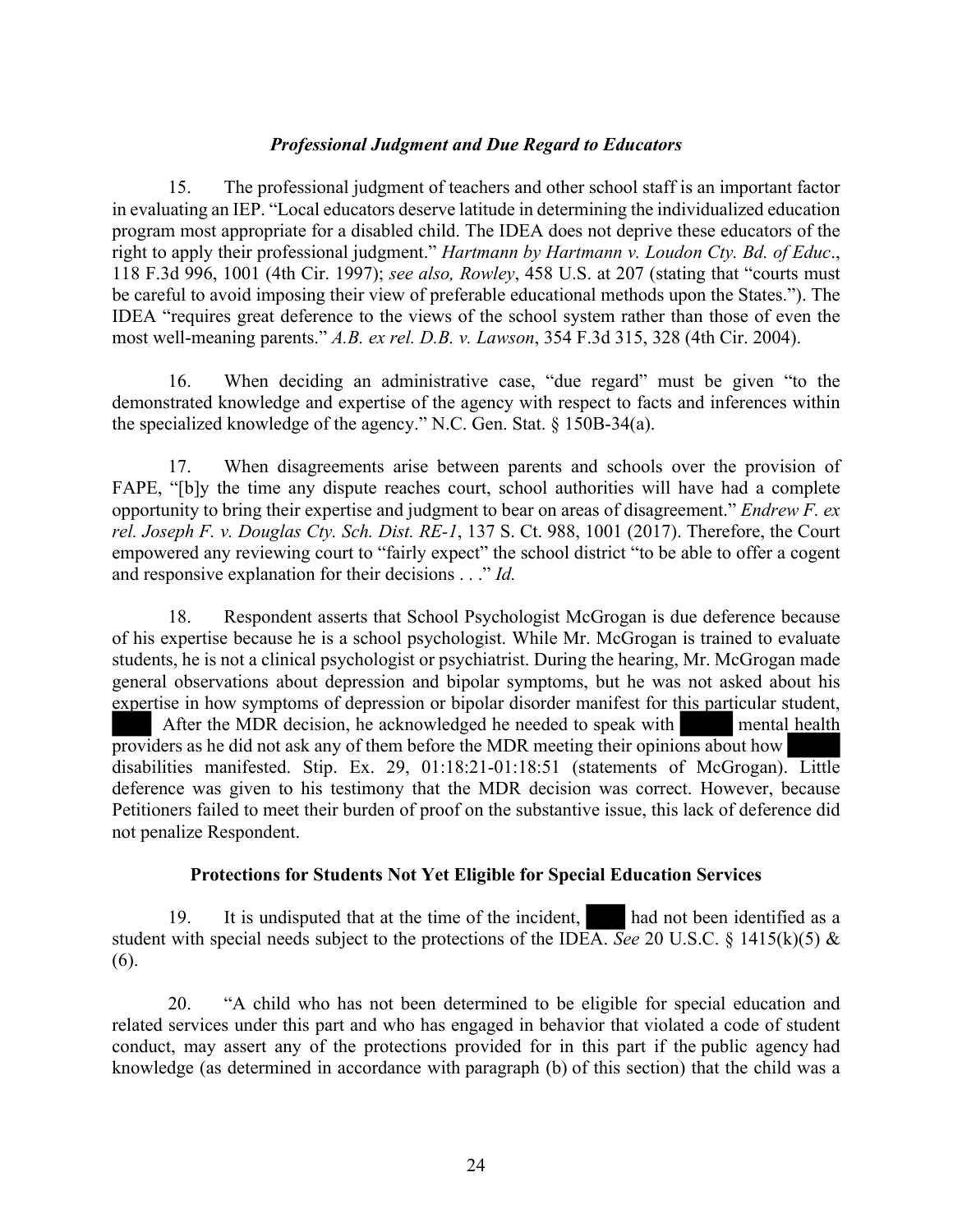child with a disability before the behavior that precipitated the disciplinary action occurred." 34 C.F.R. § 300.534(a); 20 U.S.C. § 1415(k)(5).

21. A child who has not been determined to be eligible for special education and related services must be afforded various protections under certain circumstances. 20 U.S.C. § 1415(k)(5)(B); 34 C.F.R. § 300.534.

## *"Basis of Knowledge"*

22. Even though was not eligible for special education at the time of the incident, certain exceptions apply which can afford him protection if applicable. The protections and services that *must* be provided differ depending on whether a district is deemed to have a "basis of knowledge" that the child was a child with a disability before the behavior that precipitated the disciplinary action occurred or whether the district did not have knowledge that a child is a child with a disability "*prior to taking disciplinary measures against the child*." *Compare* 34 C.F.R. § 300.534(a) *with* 34 C.F.R. § 300.534(d)(1) (emphasis added).

23. WCPSS must be deemed to have a "basis of knowledge" that is a child with a disability if before the behavior that precipitated the disciplinary action occurred -

(1) parent(s) expressed concern in writing to supervisory or administrative personnel of the appropriate educational agency, or a teacher of the child, that the child is in need of special education and related services;

(2) parent(s) requested an evaluation of the child pursuant to  $\S$ § 300.300 through 300.311; or

(3) The teachers of or other personnel of the LEA, expressed specific concerns about a pattern of behavior demonstrated by directly to the director of special education of the agency or to other supervisory personnel of the agency.

20 U.S.C. § 1415(k)(5)(B)(i-iii); 34 C.F.R. § 300.534(b)(1-3).

24. If a school district does not have a "basis of knowledge" pursuant to § 300.534(b), the child *may* be subjected to disciplinary measures applied to children without disabilities who engage in comparable behaviors while the district conducts an expedited evaluation of the child; but the district is not *obligated* to provided educational services during that time. 34 C.F.R. § 300.534(d)(1)-(2)(i-ii) (emphasis added). Such children are neither entitled to the protections of the IDEA, including the right to a MDR and an expedited hearing, nor is the school district required to conduct a MDR.

25. If is determined to be a "child with a disability", taking into consideration information from the evaluation conducted by the agency *and information provided by the parents*, WCPSS *must* provide special education and related services, and the child is entitled to all protections related to discipline under Section 300.530 through 300.536. 34 C.F.R. § 300.534(d)(iii) (emphasis added). The term "child with a disability" is a legal term of art under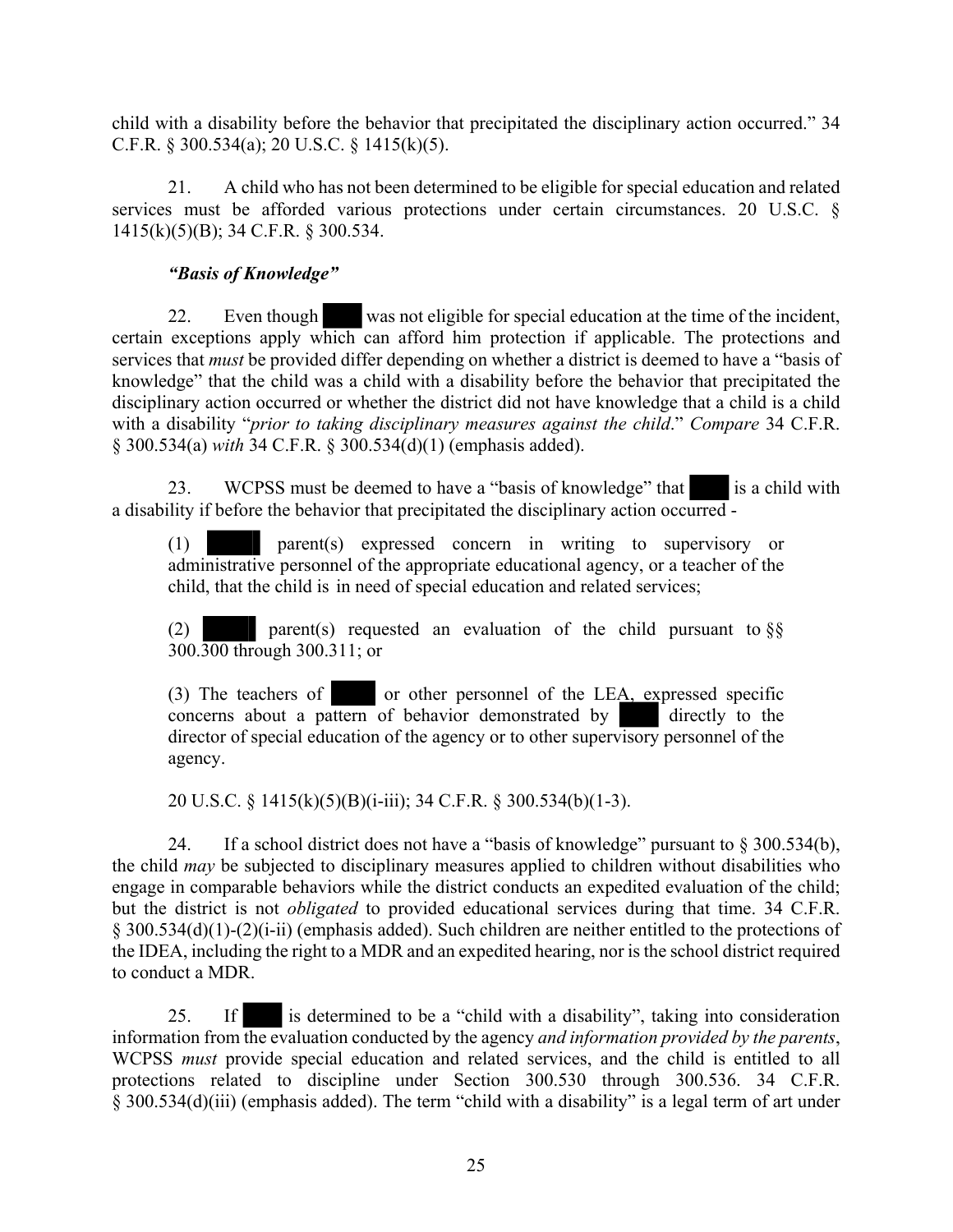20 U.S.C. § 1401(3)(A)(i)&(ii) (meets one of 13 disabling conditions and requires special education).

26. In summary, if engages in behavior that violates a code of student conduct prior to a determination of his eligibility for special education and related services and the public agency is deemed to have "knowledge" of his disability, may assert the disciplinary protections under IDEA, including the manifestation determination review (MDR) provisions under 20 U.S.C. § 1415(k)(1)(E) and 34 C.F.R. § 300.530(e) even if has not been found eligible for special education and related services." *Letter to Nathan*, 73 IDELR 240 (OSEP 2019).

27. Prior to the bomb threat, WCPSS did not have any "basis of knowledge" to suspect that may be a "child with a disability". The protections of the IDEA do not apply to with respect to the disciplinary incident that occurred prior to WCPSS actually having a "basis of knowledge."

28. The "protections" referred to in the regulations include, among other things, the right to an MDR under 34 C.F.R. § 300.530(e), the right to prior written notice under 34 C.F.R. § 300.503, the right to file a due process complaint under 34 C.F.R. § 300.507, the right to an expedited due process hearing under 34 C.F.R. § 300.532(c), and the right to appeal the decision from such a hearing under 34 C.F.R.  $\S 300.532(c)(5)$ .

29. Respondent argues that the mere fact WCPSS provided a gratuitous MDR anyway does not create a right for and that this "gratuitous process does not create additional rights" to IDEA's protections. Resp. Final Pro. FD, p. 18, ¶ 35. Petitioners counter that the protections do apply because WCPSS choose voluntarily to hold the MDR and issued a Prior Written Notice. As such, Petitioners argue that the MDR should have been conducted in a substantively and procedurally appropriate manner. The IDEA does not address this unique situation.

30. While the IDEA does not prohibit WCPSS from voluntarily conducting an MDR, it does state specific conditions that apply if there is no "basis of knowledge". Such as, does not have to be subjected to the disciplinary measures applied to nondisabled students and that any requests for evaluations must be expedited. 34 C.F.R.  $\S$  300.534(d)(1) & (2).

31. Arguably due to the school counselor sending the student email to Principal Hedrick with threatening text message, the behavior incident and "basis of knowledge" occurred almost simultaneously. In addition, the WCPSS initiated the eligibility process after<br>Principal Hedrick met with s Parents on and the Principal documented in writing their concerns. Resp.  $\overline{Ex}$ .  $\overline{8}$  (Dr. Hedrick's notes of the meeting). Thereafter, the eligibility determination and the manifestation determination processes tracked at the same time. Moreover, the requested evaluations were expedited to accommodate the MDR deadline.

32. Foremost, WCPSS is commended for deciding to conduct the MDR in this case. Based on its unique factual configuration, although WCPSS was not required to have an MDR because the eligibility determination was ongoing before the MDR meeting, it was reasonable for them to conduct a MDR.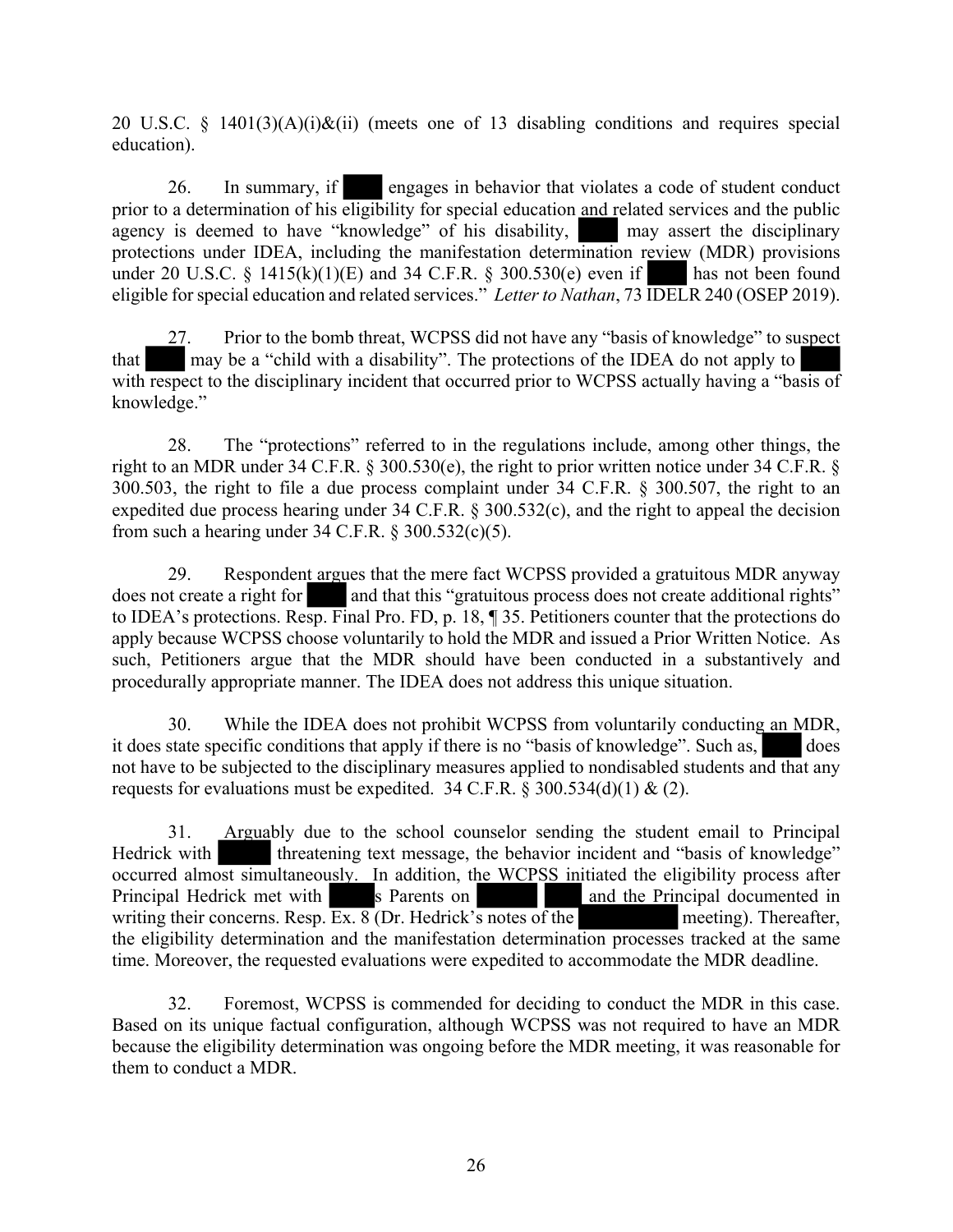33. Although not mandatory, once WCPSS choose to conduct the MDR, the MDR process should have been procedurally and substantively in compliance with the IDEA.

34. In conducting the MDR, WCPSS committed several procedural violations which will be addressed further below. Because procedural violations are harmless if s conduct was not a manifestation of his disabilities as a "child with a disability", the substantive issue will be considered first.

## **ISSUE 1: WAS THE MDR DECISION SUBSTANTIVELY APPROPRIATE?**

Based on Findings of Fact and Conclusions of Law, as well as the evidence in the record and credible testimony, the Petitioners failed to prove by a preponderance of the evidence that the MDR was substantively flawed or even required as discussed below.

## **Manifestation Determination Reviews**

35. In general, a student with a disability (or one protected as described above) may be removed from school for a disciplinary violation for more than ten (10) days only if "the behavior that gave rise to the violation of the school code is determined not to be a manifestation of the child's disability." 34 C.F.R. § 300.530(c). Any removal for more than 10 consecutive school days is a change of placement. 34 C.F.R. § 300.536(a)(1).

36. The team must conduct an MDR within ten (10) days of the student's change of placement to determine "[i]f the conduct in question was caused by, or had a direct and substantial relationship to, the child's disability . . . . " 34 C.F.R.  $\S$ § 300.530(e)(1).

37. During the MDR "the LEA, the parent, and relevant members of the child's IEP Team (as determined by the parent and the LEA) must review all relevant information in the student's file, including the child's IEP, any teacher observations, and any relevant information provided by the parents . . . ." 34 C.F.R. § 300.530(e). However, this list is not exhaustive because it would be "impractical to list all the possible relevant information that may be in a child's file . . . . . " 71 Fed. Reg. 46,719 (2006).

38. The behavior is considered a manifestation (1) "if the conduct in question was caused by, or had a direct and substantial relationship to, the child's disability," or (2) "if the conduct in question was the direct result of the LEA's failure to implement the IEP." 34 C.F.R. §  $300.530(e)(1)$ . The second basis is not relevant to this case because did not have an IEP.

39. The IDEA is "sufficiently clear that decisions regarding the manifestation determination must be made on a case-by-case basis" because "the child should not be punished for behaviors that are a result of the child's disability." 71 Fed. Reg. 46720 (2006).

40. If the behavior was a manifestation of the child's disability, the school must "return the child to the placement from which the child was removed, unless the parent and the LEA agree to a change of placement . . . ." 34 C.F.R.  $\S$  300.530(f)(2).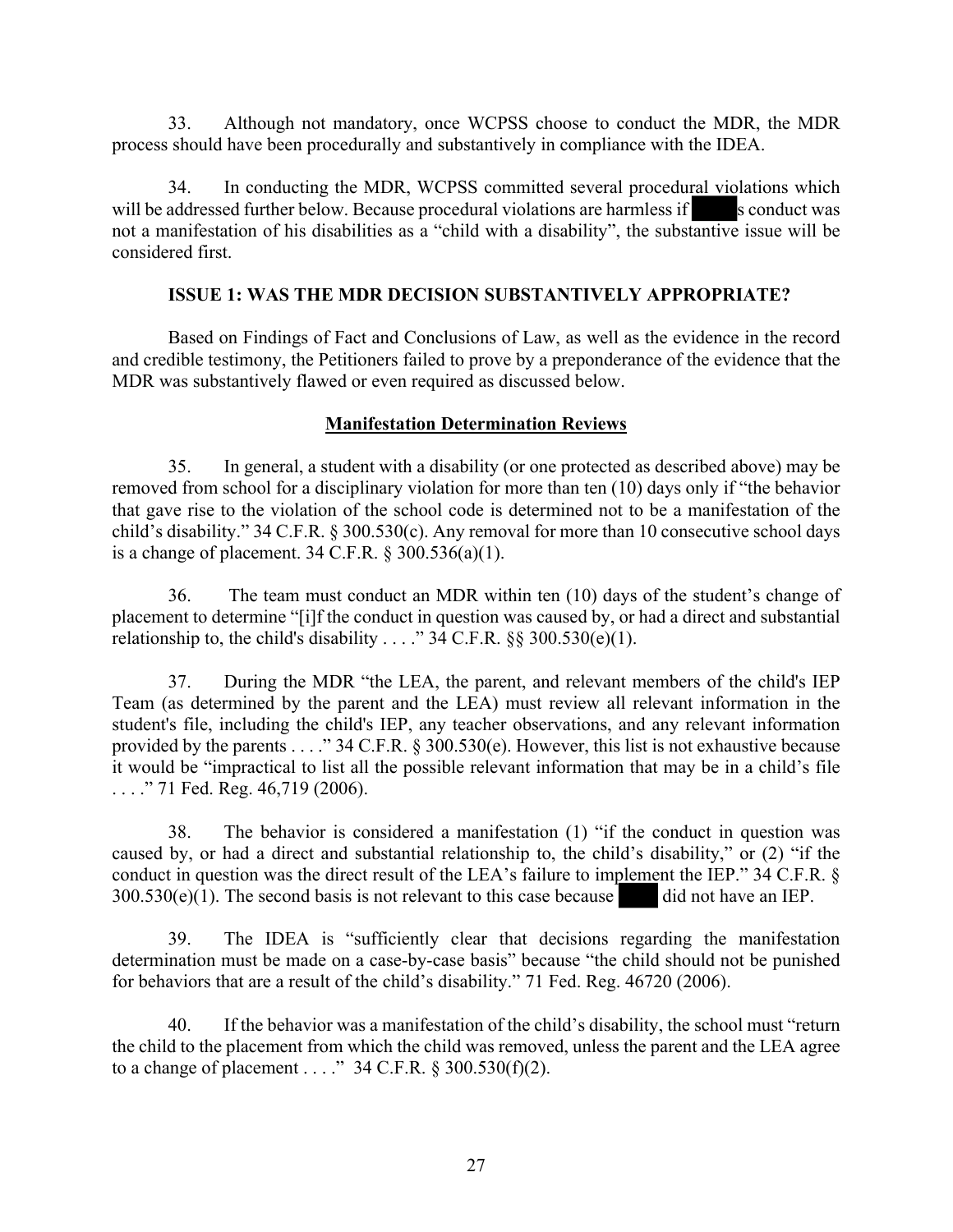41. Needless to say in a situation like this case, the stakes are high for both and WCPSS. For because he is out of school completely or in an alternative setting without education services and for WCPSS, because of the egregious nature of his conduct and safety concerns for students and staff.

42. Punishment is not the goal of a MDR proceeding; the focus is the education of a disabled student who needs specially designed instruction. When Congress reauthorized the IDEA in 2004, it revised the manifestation provisions to provide a "simplified, common sense manifestation determination process" to assure that the manifestation determination is done carefully and thoroughly with consideration of any rare or extraordinary circumstances presented." 71 Fed. Reg. 46720 (2006). "[W]hether a child's conduct is a manifestation of the child's disability is broad and flexible, and would include such factors as the inter-related and individual challenges associated with many disabilities." *Id.*

43. A manifestation determination review for a not-yet-identified student is handled similarly, but without some of the information available to an IEP team for a student who has been previously identified. (quoting the H.R. Rep. No. 108-779, at 237-245 (2004) (Conf. Rep.)). Because of the rigid 10-day timeline, any requested evaluations must be expedited but the MDR process does not include an exception to allow additional time to complete an evaluation prior to conducting the MDR. *Letter to Nathan*, 73 IDELR 240 (OSEP 2019). As a result, as in this case, the MDR team may be unable to obtain all necessary information, including finalized evaluation reports, before the MDR deadline.

44. A parent who disagrees with the results of the manifestation determination may request, and is entitled to, an expedited due process hearing, which must occur within twenty (20) days of receipt of the complaint. 34 C.F.R. § 300.532(a) & (c). obviously disagreed with the MDR results and hence, the reason for this case.

## **Expedited Evaluations**

45. Whether or not the conduct is a manifestation of the child's disability, the child is still entitled to expedited evaluations if requested by parent(s) or as in this case, school staff.

46. Under the IDEA, "[i]f a request is made for an evaluation of a child during the time period in which the child is subjected to disciplinary measures under § 300.530, the evaluation must be conducted in an expedited manner."  $34$  C.F.R. §  $300.534(d)(2)(i)$ ; 20 U.S.C.  $§ 1415(k)(5)(D)(ii).$ 

47. There is no specific timeframe for conducting the expedited evaluation; however, it "should be conducted in a shorter period of time than a typical evaluation," which must be conducted within sixty (60) days of receiving parental consent. 20 U.S.C.  $\frac{$1414(a)(1)(C)(i)(I)}{I}$ .

48. The psychological and speech-language evaluations were expedited in this case, but the reports were not completed until the end of May , after the MDR decision.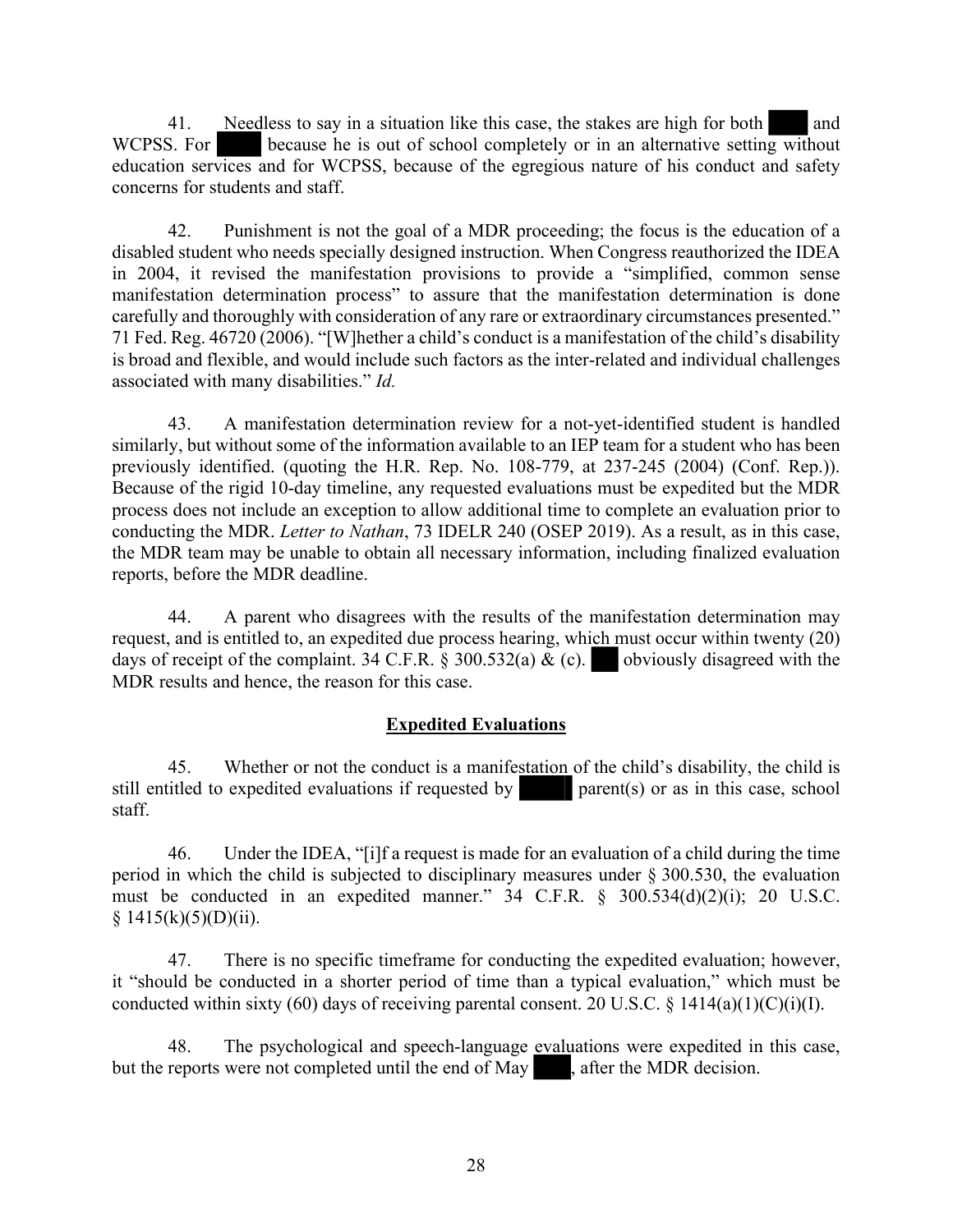## **Information Available to the MDR Team Supported that Conduct Was Not A Manifestation of His Disability But the MDR Was Premature**

49. Ultimately, the substantive issue in this case turns on whether there is evidence that conduct was a manifestation of a suspected disability. Petitioners' case fails for three reasons: 1) Petitioners did not meet their burden of proof at the hearing; 2) all available evidence does not sufficiently connect conduct to any suspected disability; and 3) the MDR was premature.

## **1.** *Petitioners Did Not Meet Their Burden of Proof*

50. First, key evidence missing from Petitioners' case included:

- Any testimony from a physician, therapist, psychologist, or psychiatrist who could connect a general diagnosis of depression, bipolar disorder, or even autism to a planned-out threat of mass homicide against the school;
- Any evidence to show how diagnoses manifested themselves, other than statements in various parts of the record that he felt lonely or isolated, and two attempts to commit suicide;
- Any specific documentary evidence connecting diagnoses with his behavior;
- Any expert testimony identifying aspects of history or current behavior that would actually connect diagnoses to his misconduct. behavior that would actually connect

51. Petitioners did not produce sufficient evidence that conduct was a manifestation of a suspected disability. In their Draft Proposed Final Decision, Petitioners appear to have abandoned this issue because Petitioners offered no legal argument that conduct was a manifestation of his disabilities. *See* Pet's Draft Proposed FD pp. 15-23 (Conclusions of Law).

52. But, in their Final Proposed Decision, Petitioner implies that Petitioners' expert testified that the "MDR team reached the wrong conclusion regarding whether conduct was a manifestation of his disabilities. Tr. vol. 1, p. 91:1-19  $\ell$ was a manifestation of his disabilities. Tr. vol. 1, p. 91:1-19  $\overline{()}$ incorrect conclusion)." Pet's Final Pro. FD, p. 31, ¶ 175. Petitioners misstate Dr. testimony. Dr. testified that the team did not have enough information to suspect that autism was a factor, not that autism, or any other suspected disability of was causally linked to his misconduct.

53. The most glaring omission in Petitioners' case was the lack of any testimony from a clinical psychological, psychiatric expert, or even treating mental health providers. Without such evidence, Petitioners cannot prove that the manifestation determination decision was wrong.

54. In effect, Petitioners ask this Tribunal to find that simply *because* now has several mental health diagnoses and *because* he made a threat of mass homicide, those two must be substantially related such that the misconduct was a manifestation of a suspected disability. Put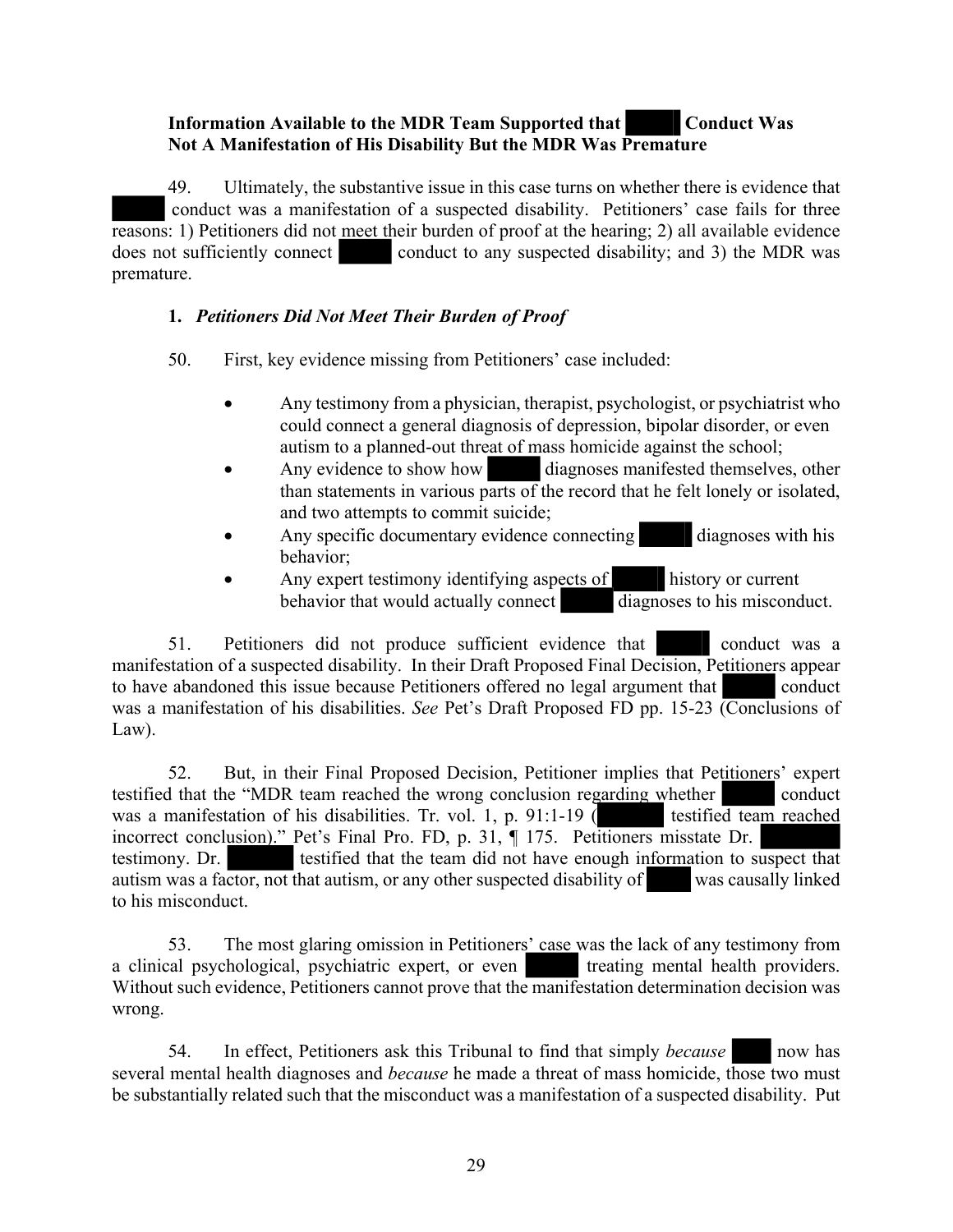differently, Petitioners assume that because the misconduct was so egregious, it could only be the product of a disability. Petitioners did not present sufficient evidence to make that causal connection.

55. This logic is also deeply problematic from a standard-setting perspective. A threat of mass violence against a school is always so egregious that it raises questions about the mental health of the student making the threat. If that alone is sufficient to find a manifestation of a suspected disability in the absence of any other evidence, then threats of mass violence will effectively be *per se* manifestations of previously unknown disabilities.

56. Most importantly, the fact that had a mental illness diagnosis or even multiple diagnoses does not mean he was a "child with a disability" under the IDEA. *See* 20 U.S.C. § 1401(3). Petitioners must also prove that he needs or, at a minimum, is "suspected" of needing special education and related services to access the general curriculum either academically and/or functionally, for his entitlement to the protections of the IDEA. While Petitioners alluded to communication deficits and social skills training, they proffered no expert testimony or other evidence that actually needed special education.

57. It is also Petitioners' burden to prove that the IEP team's decision was substantively wrong. To do so, Petitioners needed to prove that the misconduct was, in fact, a manifestation of suspected disabilities. *See, e.g., Farrin v. Maine Sch. Admin. Dist. No. 59*, 165 F. Supp. 2d 37, 52 (D. Me. 2001) ("Plaintiffs apparently assume that drug selling and "impulsivity" are related. However, they have failed to support their assumption with any concrete evidence beyond suggesting that the decision to sell drugs is such a poor one that only a behavioral disability could prompt Jacob to make it."); *Princeton City School District*, 108 LRP 71164 (OH SEA 2008) (finding that the petitioner failed to meet her burden of proof because "there was no qualified expert offered by Plaintiff to support her apparent argument that student's behavior on May 16, 2008, was a manifestation of his possible diagnosis of oppositional defiant disorder," "there was no credible testimony as to exactly what, if any, connection there would be between the possible or preliminary diagnosis . . . and the actions of student on May 16, 2008," and "[t]here was no evidence presented as to what that diagnosis means [or] how it may manifest itself in this student").

58. Petitioners failed to prove by a preponderance of evidence that behavior was a manifestation of his disability or that was a "child with" or "suspected of" having a disability and therefore entitled to an MDR.

## **2.** *No Evidence in History Behavior Was a Manifestation*

59. Second, even had Petitioners crossed the threshold of the burden of production in this case, the greater weight of the evidence, combined with the presumption of correctness afforded to the school's decisions and where deference is due, requires a decision in favor of the Respondent.

60. Here, the evidence in the record shows that there was nothing in history to suggest that a behavior like this was a manifestation of his suspected disabilities. While Petitioners accuse the MDR team of focusing too heavily on a behavioral "pattern," Respondent's witness Barbara Liggett cogently explained why that is a relevant factor in the determination. Petitioners'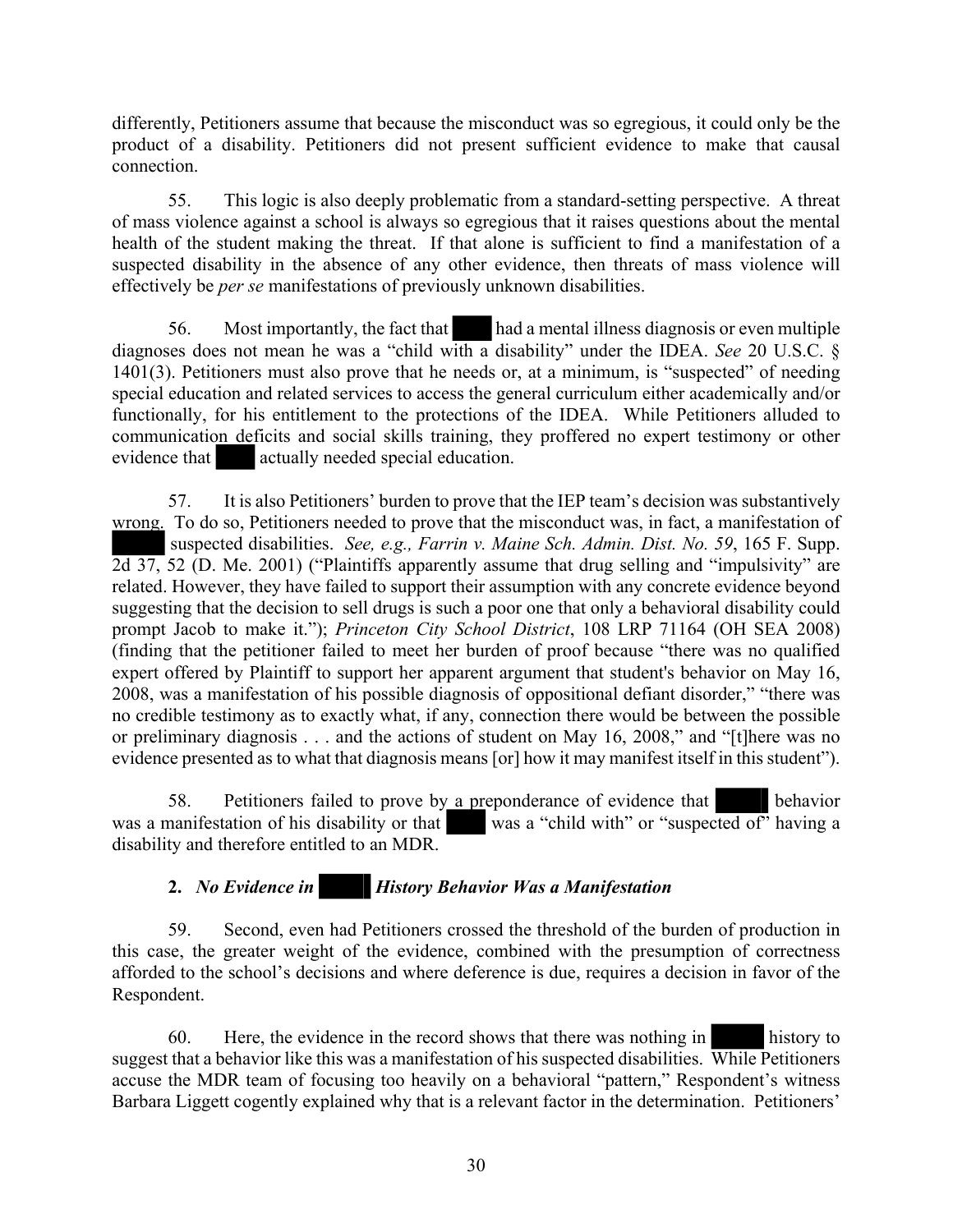own expert admitted that an MDR team should be examining past behavior as part of its consideration. Tr. vol. 2, p. 247:6-17 (T of

61. On the other hand, Respondent goes too far in its assertion that only School Psychologist McGrogan was "qualified to speak to the conditions has been diagnosed with" and that "[a]mong the witnesses presented at this hearing, Mr. McGrogan's testimony is deserving of the greatest weight." Resp. Pro. FD p. p. 23, ¶ 73 (*citing* Tr. vol. 2, 356:1-358:7 (T of McGrogan)). The Undersigned disagrees and questions whether a school psychologist, with no clinical experience or training, could authoritatively address the causal connection between severe mental illnesses and his conduct without at least some consultation with mental health providers.

62. Mr. McGrogan even admitted as much at the end of the MDR meeting, when he said he wanted to talk to "therapist if he could get a release", which he already had at that time, "to have a conversation about what's going on." Stip. Ex. 29, 01:18:21-51 (recorded statements of McGrogan). In fact, during the MDR meeting, School Psychologist McGrogan offered no explanation about how depression, bipolar, or social-communication deficits did or did not manifest. *See* Stip. Ex. 29 (recording of MDR meeting).

63. Mr. McGrogan also did not draw attention at the MDR meeting to the behavioral patterns which he later detailed in final report. In his Psychological Evaluation report completed on May , he explained that has a "previous history of suicidal attempts in and along with a history of chronic and severe depressive symptoms such as feelings of hopelessness, helplessness, worthlessness, and isolation." Supp. Ex. 5, p. 2 (not Bate stamp number). During evaluation, reported to McGrogan that he made the threat because "he felt hopeless and that he does not have any friends . . . he just comes to school but does not interact with people , . . . he does not know what to talk about and is scared to talk to others, so he does not interact." Supp. Ex. 5, p. 3.

64. Granted, the information available to the MDR team at the time of the MDR clearly had its deficiencies, but Petitioners' own expert testified that conduct: "was – this is not a manifestation of his disability  $\dots$ ". Tr. vol. 1, p. 99:9 (T of

**3.** *The MDR Was Premature Because Was Not Yet a "Child With A Disability"*

65. Third, the MDR was not required because had not been determined as a "child with a disability" prior to the MDR meeting. So, the MDR was held prematurely.

66. If there is no "basis of knowledge", certain conditions must apply for even holding the MDR. 34 C.F.R. § 300.534(d).

67. One of the conditions has already been met that a request for an evaluation must be made during the time period that is subjected to disciplinary measures including his suspension or expulsion. 34 C.F.R.  $\sqrt[5]{300.534(d)(2)(i)}$ . In that situation, as it was in this case, the evaluation must be expedited, but the child's educational placement, home bound or otherwise, cannot change.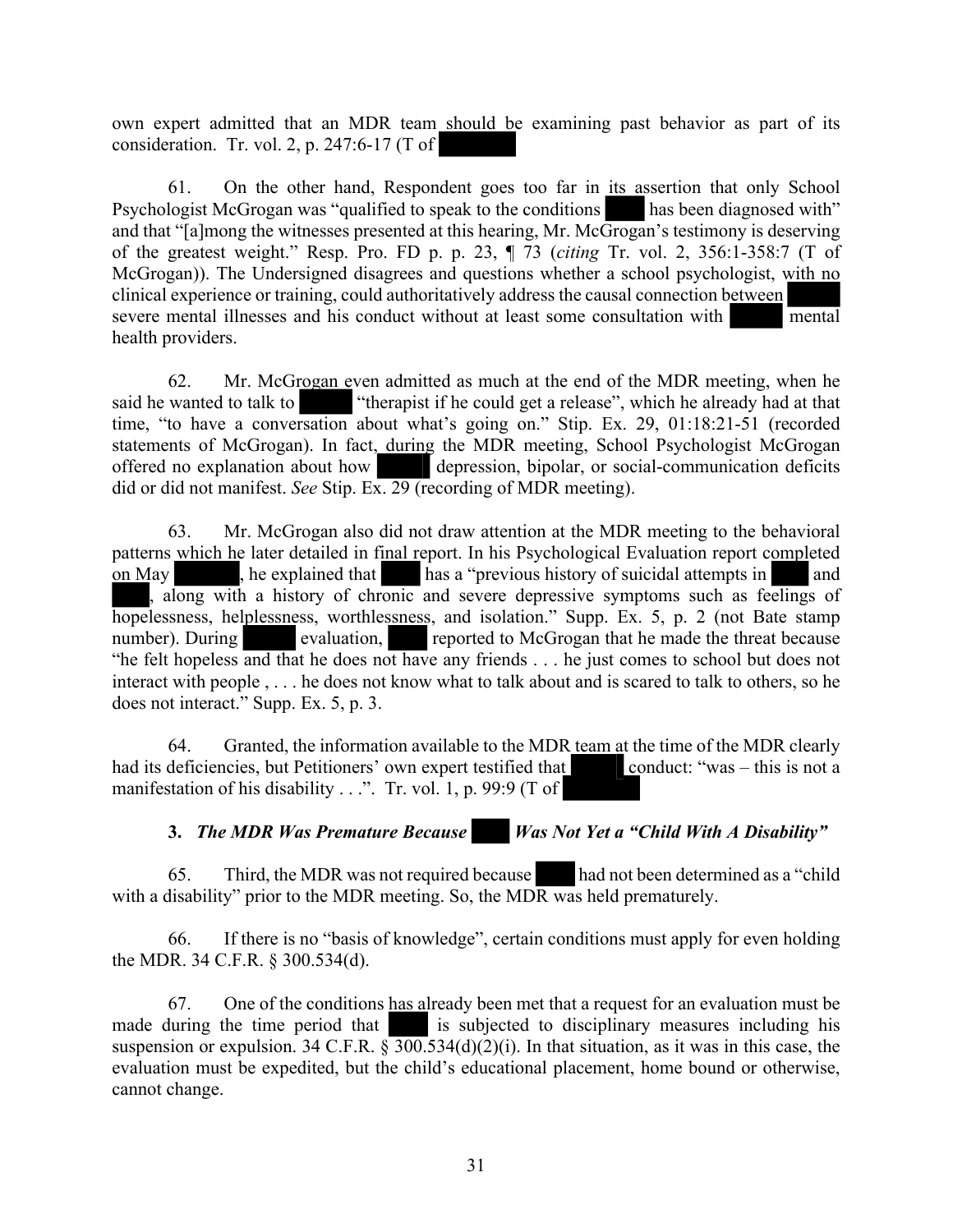68. An eligibility meeting must be held to determine if is a "child with a disability" as defined by IDEA. 34 C.F.R.  $\S 300.534(d)(iii)$ . That means not only must meet one of the disabling conditions but also that he is in need of special education.  $20 \text{ U.S.C. }$  §  $1401(3)(A)(i)$ . If is determined to be a "child with a disability" then, and only then, are the protections of 300.530 through 300.536 (MDR and expedited hearing) made available to him.

69. Since WCPSS had no "basis of knowledge", an MDR was not required until such time as: 1. the evaluations were completed, *and* 2. was actually determined to be a "child with a disability". As both of these prerequisites had not been met at the time as of the MDR was premature.

70. Given that, as of was not entitled to the protections of the IDEA as laid out in 20 U.S.C. § 1415 and its implementing regulations, he cannot sustain a claim under IDEA against the disciplinary action taken against him. He cannot, for example, invoke the right to an expedited hearing under 20 U.S.C. § 1415(k)(4)(B). He cannot, in fact, invoke the right to a manifestation determination or a due process hearing regarding his discipline at all. *See* 20 U.S.C.  $§ 1415(k)(5)(A).$ 

71. At the time of the behavioral incident that led his expulsion, was not entitled to any IDEA protections, and subsequent developments (such as the school's referral after his release from involuntary commitment) do not create retroactive rights. Because of this, this Tribunal lacks subject matter jurisdiction, and the Expedited Petition must be dismissed.

72. That does not mean, however, that can never have another MDR or that his rights in that regard are not further protected.

73. If at any time during the disciplinary period, is later determined by the IEP team or adjudicated to be a "child with a disability", has an ongoing right under the IDEA to another MDR and to an expedited hearing to contest that MDR if the decision is adverse. 20 U.S.C.  $\S$  1415(k)(5)(D). This decision does not foreclose his future rights.

74. Since Petitioners cannot prove the substantive issue that was denied educational opportunities under the IDEA and the MDR decision was premature, the numerous procedural violations are essentially harmless.

## **ISSUE 2: WAS THE MDR PROCEDURALLY APPROPRIATE?**

75. Even though a denial of FAPE did not occur, WCPSS could be ordered to "redo" the MDR and properly follow the procedural requirements for a MDR under 20 U.S.C. §  $1415((f)(3)(E)(iii)$ . While this is an option, the better course is for the IEP team to finish the eligibility determination and then, if is found eligible, conduct another MDR. 34 C.F.R.  $\S$  $300.534(d)(2)(iii)$ .

76. For purpose of review and to prevent recurrence of these procedural violations in any subsequent MDR, the Undersigned concludes that based on Findings of Fact and Conclusions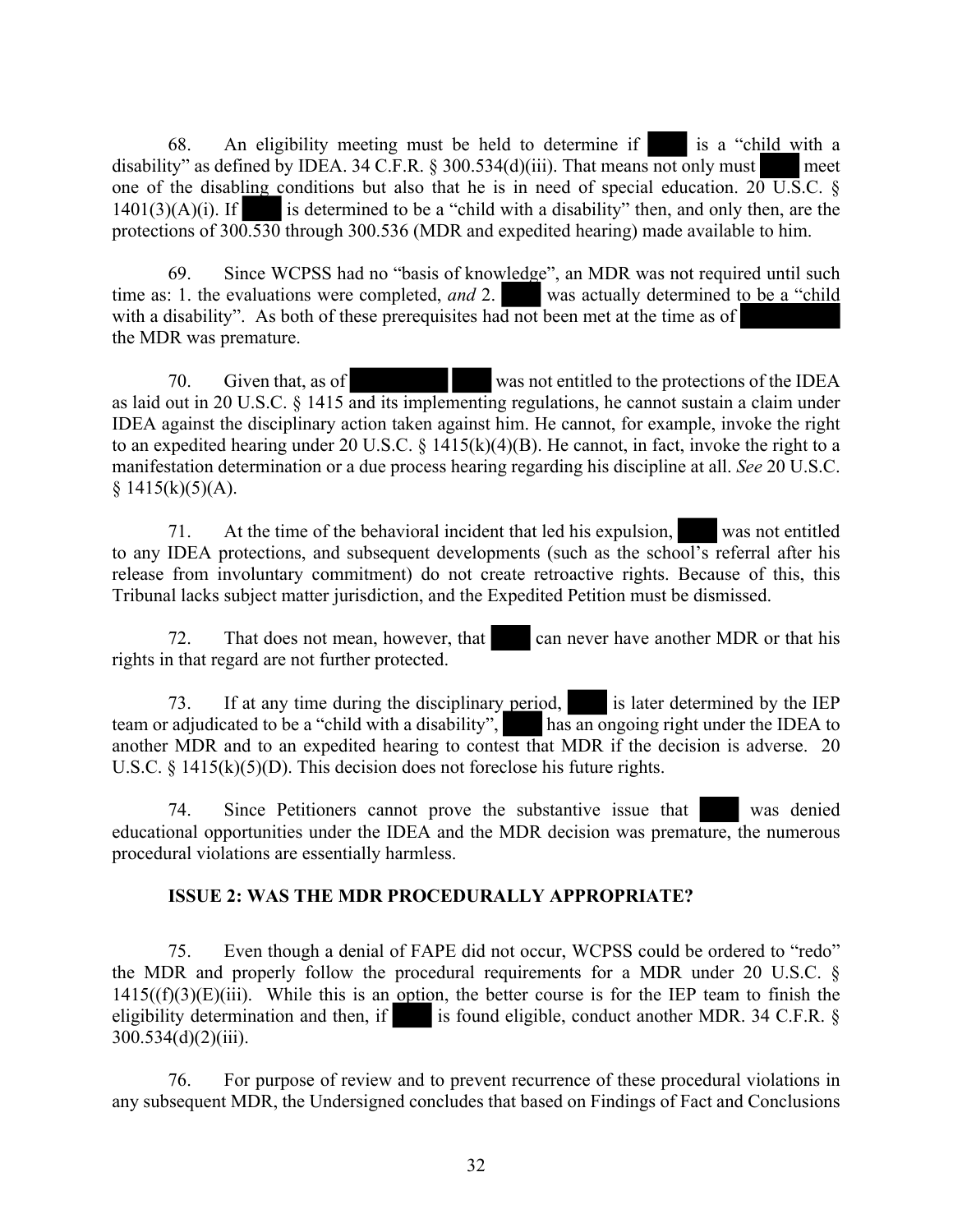of Law as well as the evidence in the record and credible testimony, the Petitioners proved by a preponderance of the evidence that the MDR was procedurally flawed as discussed below, but that the procedural violations were harmless as follows.

## **Procedural Violations**

77. A hearing officer may find that a child with as disability did not receive a free appropriate public education **only if** the procedural inadequacies (i) impeded the child's right to a free appropriate public education; (ii) significantly impeded the parents' opportunity to participation in the decision-making process regarding the provision of a free appropriate public education to the parents' child; or (iii) caused a deprivation of educational benefits." 20 U.S.C. § 1415(f)(3)(E)(ii) (emphasis added); N.C. Gen. Stat. § 115C-109.8(a).

78. A substantive procedural violation is one that causes a "child with a disability" including a "child with a suspected disability" to lose any educational opportunity. *Burke Cnty. Bd. of Educ. v. Denton*, 895 F.2d 973, 982 (4th Cir. 1990). does not fit into either one of these categories because WCPSS had no "basis of knowledge" to know or suspect he was a "child" with a disability."

## **Parental Participation and Predetermination**

79. Parents are guaranteed the right "to examine all records relating to [their] child and to participate in meetings with respect to the identification, evaluation, and educational placement of the child, and the provision of a free appropriate public education to that child." 34 C.F.R. § 300.322(a); N.C. Gen. Stat. § 115C-109.3(a). Meaningful participation occurs where a parent has the opportunity to ask questions, express his or her opinions, and explain disagreement with components of the IEP, *Endrew F. ex rel. Joseph F. v. Douglas Cty. Sch. Dist. RE-1*, 137 S. Ct. 988, 1001 (2017) (during the IEP process, parents and staff should have the opportunity to "fully air their respective opinions."). "When Congress passed the IDEA, it placed great importance in the role of parents in crafting an adequate and individualized education for each disabled student." *Hendrick Hudson Bd. of Educ. v. Rowle*y, 458 U.S. 205–06 (1982).

80. "IDEA grants parents independent, enforceable rights. These rights, which are not limited to certain procedural and reimbursement-related matters, encompass the entitlement to a free appropriate public education for the parents' child." *Winkelman v. Parma City Sch. Dist.*, 550 U.S. 516, 533 (2007).

#### *Native Language*

81. Parents were not able to meaningfully participate at the MDR meeting because the documentation and proceeding was not delivered in their native language. is the Parents' primary language.

82. "The public agency must take whatever action is necessary to ensure that the parent understands the proceedings of the IEP Team meeting, including arranging for an interpreter for parents with deafness or whose native language is other than English." 34 C.F.R. § 300.322(e).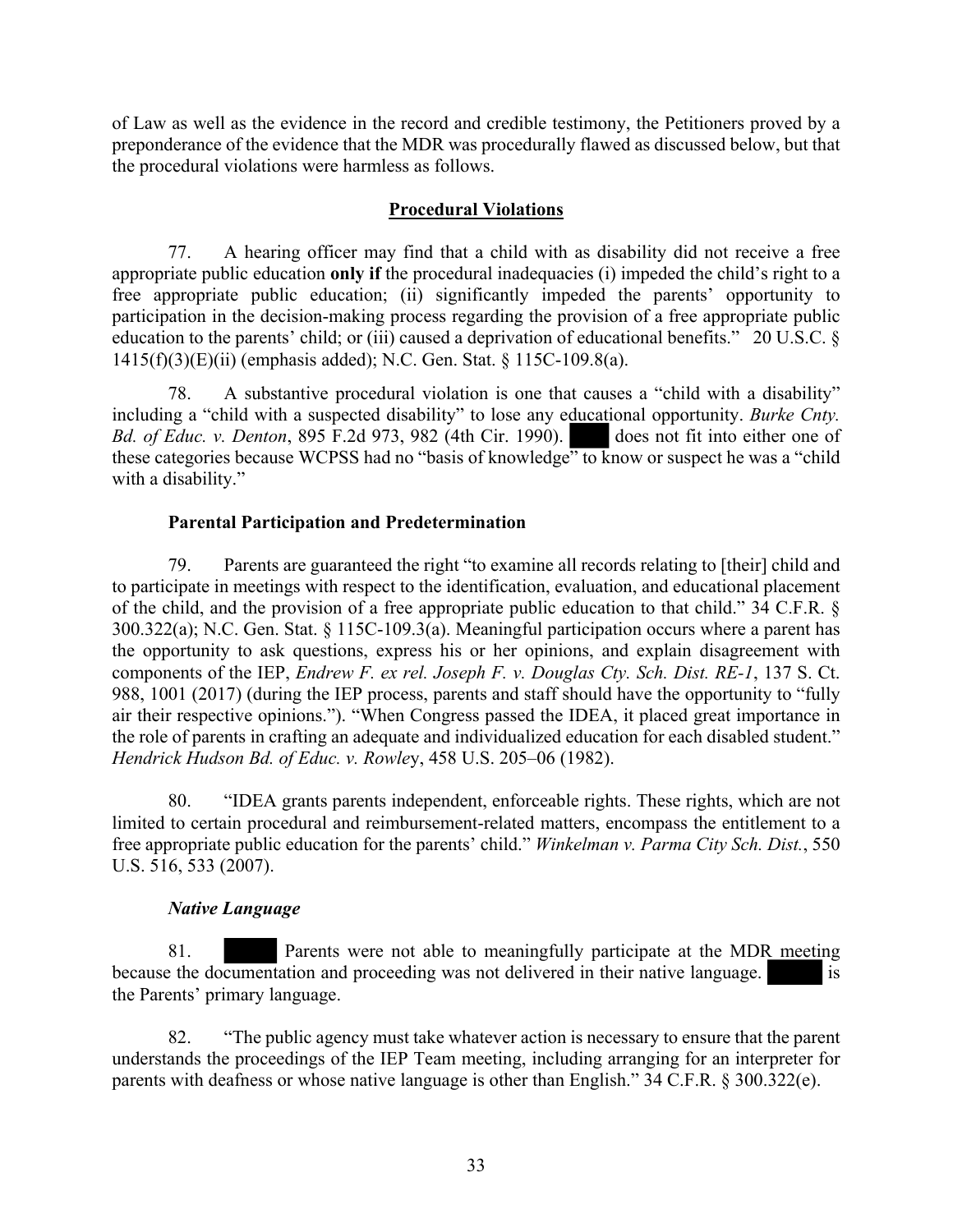83. Parents of children with disabilities must receive all discipline notices regarding the removal of their child because of a violation of a code of student conduct and the procedural safeguards notice in their native language. 34 C.F.R. § 300.530(h).

84. Likewise, parents must receive all prior written notices in their native language. 34 C.F.R. § 300.503(c); *see also Adams County Sch. Dist.*, 55 IDELR 210 (SEA CO 2010) (state complaint officer finds a district's failure to provide PWNs in the native language of the parent of a student with a disability resulted in a denial of FAPE to the student.); *Oakland Unified Sch. Dist.*, 66 IDELR 175 (SEA CA 2015) (administrative law judge held district denied parent meaningful participation due to the failure to provide IEP documents in parent's native language).

85. The duty is on the district to provide such notices in the parents' native language. It is not the responsibility of the parent to request a translated document. 34 C.F.R.  $\S 300.503(c)(ii)$ (the notice "must be provided in the native language of the parent . . ."); 34 C.F.R. § 300.504(d) (the procedural safeguards "must meet the requirements of  $\S 300.503(c)$ ); 71 Fed. Reg. 46723 (2006) (emphasizing the district must "provide notice" to the parent consistent with § 300.504).

86. WCPSS admits that the MDR documentation should have but was not provided in But, because an interpreter was present at the MDR meeting, WCPSS asserts that it met its obligation to conduct the meeting in the Parent's native language and the Parents choose not to take advantage of the interpreter.

87. While WCPSS technically may have met its obligation by providing an interpreter, the recording of the MDR meeting (Stip. Ex. 29) shows that the moderator Ms. Browning spoke too quickly for interpreting and communicated in broken English throughout the MDR. admitted during the MDR to having difficulty communicating with her own son because he only spoke English. Her ability to understand the MDR members' English would have been similarly if not more difficult.

88. The cultural differences were also evident during the meeting with being very submissive and not speaking until after the decision was made. *See* Stip. Ex. 29 (recording). Based on the recording, it is not clear how much understood of the meeting, but she credibly testified at the hearing that in other meetings she "tried to understand what they [the teachers] were saying" but had difficulty. Tr. vol. 1, p. 112:12-15.

## *Predetermination*

## *Premeeting Meeting Held on May*

89. Petitioners complain that all of the MDR members, except for them, attended a Premeeting meeting on May and that during this Premeeting, school staff predetermined the MDR decision. Stip. Ex. 24, p. 79. Respondent counters that the purpose of the Premeeting was for "preparing roles and making sure the paperwork was in order for the meeting." Tr. vol. 2, pp. 304:25-305:9 (T of Smith).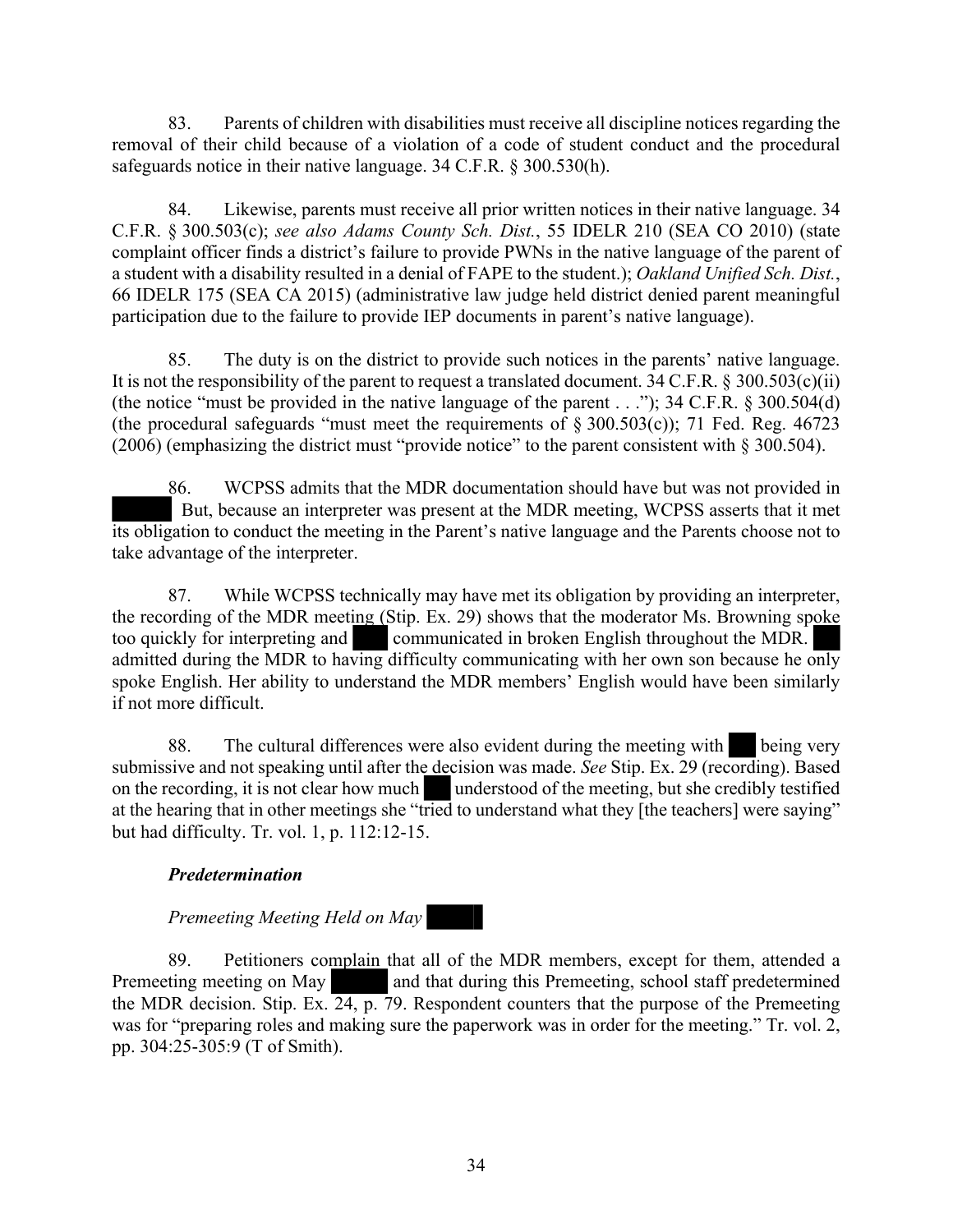90. Predetermination occurs when the LEA makes educational decisions too early in the planning process, in a way that deprives the parents of a meaningful opportunity to fully participate as equal members of the IEP team. *R.L. v. Miami-Dade Cnty. Sch. Bd*., 757 F.3d 1173, 1188 (11th Cir. 2014). A denial of meaningful participation by the parent, including predetermination by the IEP team, is a procedural violation. *See, e.g., Hanson ex. rel. Hanson v. Smith*, 212 F.Supp.2d 474, 486 (D. Md. 2002).

91. School district team members' preparation for an IEP meeting, or entering the meeting with opinions and recommendations, does not constitute predetermination. *Doyle v. Arlington Cnty. Sch. Bd*., 806 F. Supp. 1253, 1262 (E.D.Va. 1992), *aff'd*, 39 F.3d 1176 (4th Cir. 1994) ("[S]chool officials must come to the IEP table with an open mind. But this does not mean they should come with a blank mind."). Schools should give thought to the issues to be discussed at the meeting. *E.g. Doyle*, 806 F.Supp. at 1262 ("[W]hile a school system must not finalize its placement decision before an IEP meeting, it can, and should, have given some thought to that placement.").

92. "[A]ny pre-formed opinion the state might have must not obstruct the parents' participation in the planning process. Parental '[p]articipation must be more than a mere form; it must be *meaningful*.' It is not enough that the parents are present and given an opportunity to speak at an IEP meeting." *R.L. v. Miami-Dade Cnty. Sch. Bd*., 757 F.3d 1173, 1188 (11th Cir. 2014) (quoting *Deal v. Hamilton Cnty. Bd. of Educ., 392 F.3d 840, 858* (6th Cir. 2004) (emphasis in original)).

93. A school has predetermined the outcome of a meeting when it is "clear that 'there was no way that anything [the student's parents] said, or any data [they] produced, could have changed the [Board's] determination of the appropriate placement." *R.L. v. Miami-Dade Cnty. Sch. Bd.*, 757 F.3d 1173, 1188 (11th Cir. 2014).

94. Assistant Principal Smith credibly testified that the MDR team did not discuss the manifestation questions or make any decision at the Premeeting. Tr. vol. 2, pp. 304:22-305:5. However, he did not explain why the team had not collected all the medical records or communicated with mental health providers which cast doubt on the stated purposes of the Premeeting. Nor did School Psychologist McGrogan explain why he had not contacted therapist even though he admitted after the MDR decision that he "wanted to talk to the therapist ... to have a conversation about what's going on ...". Stip. Ex. 29, 01:18:21-01:18:51 (recorded statements of McGrogan).

95. While WCPSS did not predetermine the outcome of the MDR meeting at the Premeeting, they did not gather all necessary information for making the determination despite having releases from

## **Adequacy of the Manifestation Determination Review on**

96. The MDR team did not adequately consider all the information available at the MDR meeting. The MDR decision was made within the first 30 minutes of the 1<sup>1</sup>/<sub>2</sub>-hour meeting.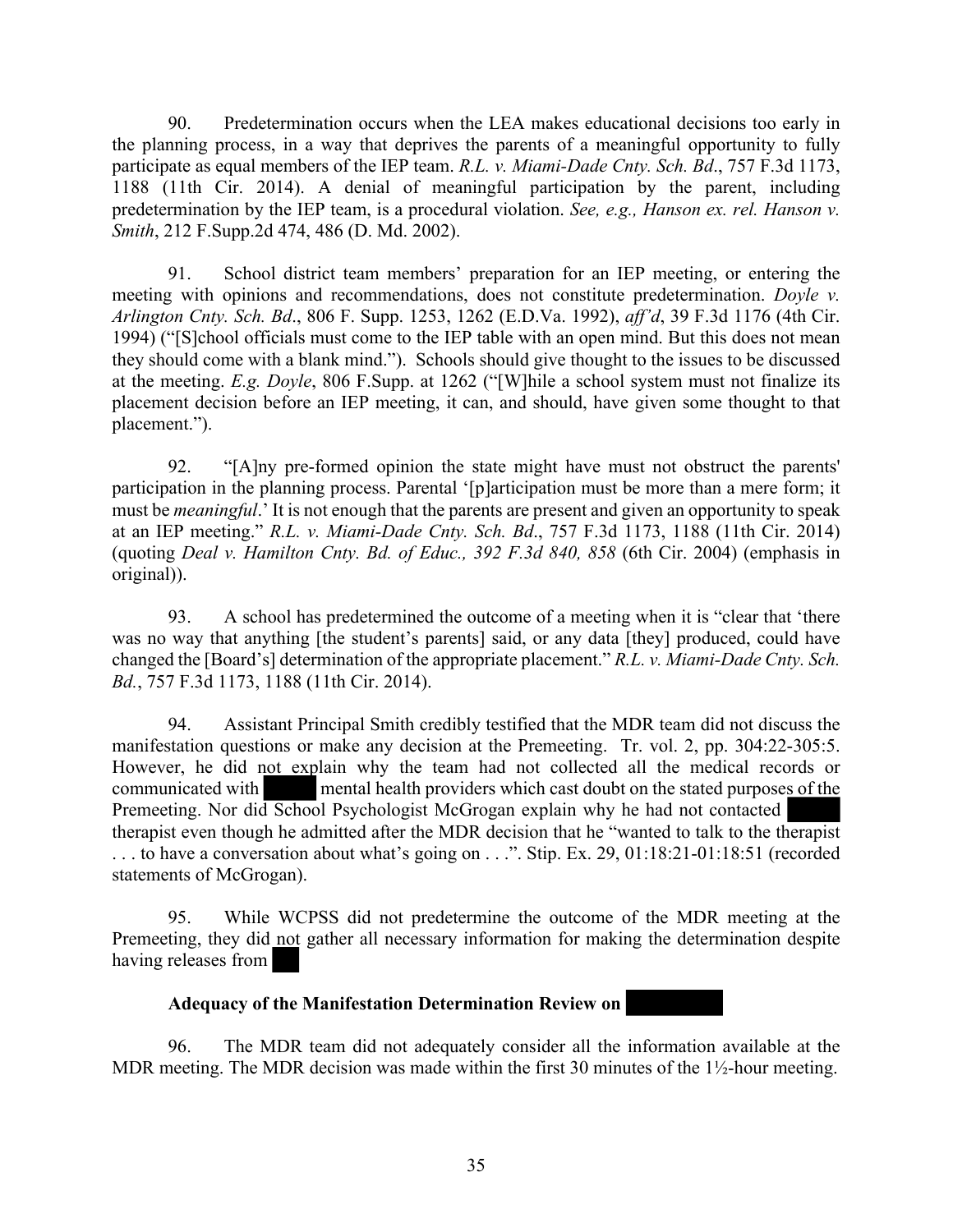97. During those 30 minutes, the moderator did not review the disciplinary event or discuss data including the teacher observations from and and grade teachers as documented in Assistant Principal Smith's notes of (Stip. Ex. 22) and Dr. documented in Assistant Principal Smith's notes of notes of about therapies (Stip. Ex 23). *See* Stip. Ex. 29. The case manager did not obtain all disciplinary records related to the suspension including the historical information contained in the student's transmittal e-mail sent to the school counselor and then to Principal Hedrick. Nor did Principal Hedrick disclose its contents to the entire MDR team.

98. After the MDR decision, spoke at length in broken English trying to explain that "lots of people teasing [ because he is weird," "his sensitivity and definitely had a problem in that he "cannot tell them not to tease him," "it is smothering in his mind"; he is "miserable"; "Covid-19 really big for him because he is not in school," and "this change is routine" really hard for Stip. Ex. 29. The MDR team did not address the significant negative impact of virtual instruction, due to Covid-19, on mental state.

99. The MDR team also did not address the "fact" that was mentally ill when he made the threat. Dr. opined that the MDR team "over fixated" on the "pattern of behavior" and did not pay attention to what the doctors said, "who formally spent time with him and diagnosed the depression and the bipolar." Tr. vol. 1, p. 84:19-85:14 (T of What was "sorely lacking" is that the MDR team did not address any of this. Tr. vol. 1,  $\overline{p. 85:15-18}$ .

100. The MDR team did not invite therapist/mental health providers to the MDR meeting even though provided their contact information on May . Stip. Exs. 17-19. mentioned several times during the MDR meeting that he was "not a doctor" and that "the therapist or doctor could judge not by us." Stip. Ex. 29. Dr. even questioned whether was "completely rationale" at the time of the incident and that consideration of his mental health diagnoses was "sorely lacking." Simply having a mental health diagnosis or being irrational at the time of the conduct does not, however, mean that needed special education and related services.

101. Had the MDR team invited the therapist/mental health providers, they would have had important information about mental state close to the time of the incident. During his involuntary hospital admission, the records documented that was "delusional", had "current feeling of hopelessness, helplessness, worthlessness and isolation;" "reported history of chronic severe depression symptoms, includes at least two previous suicide attempts;" "current presentation is also concerning for possible psychosis which need to be ruled out;" his thought processes presented as "circumstantial, bizarre, illogical thinking with indications of paranoid delusions and grandiose thinking." Supp. Ex. 16, p. 15 (not Bate stamp).

102. WCPSS' failure to consider all relevant and obtainable information at the MDR meeting denied Petitioners, and the school-based members of the MDR team, meaningful opportunity to fully participate as members of the MDR.

## **Procedural Violations Did Not Interfere With the Provision of FAPE to**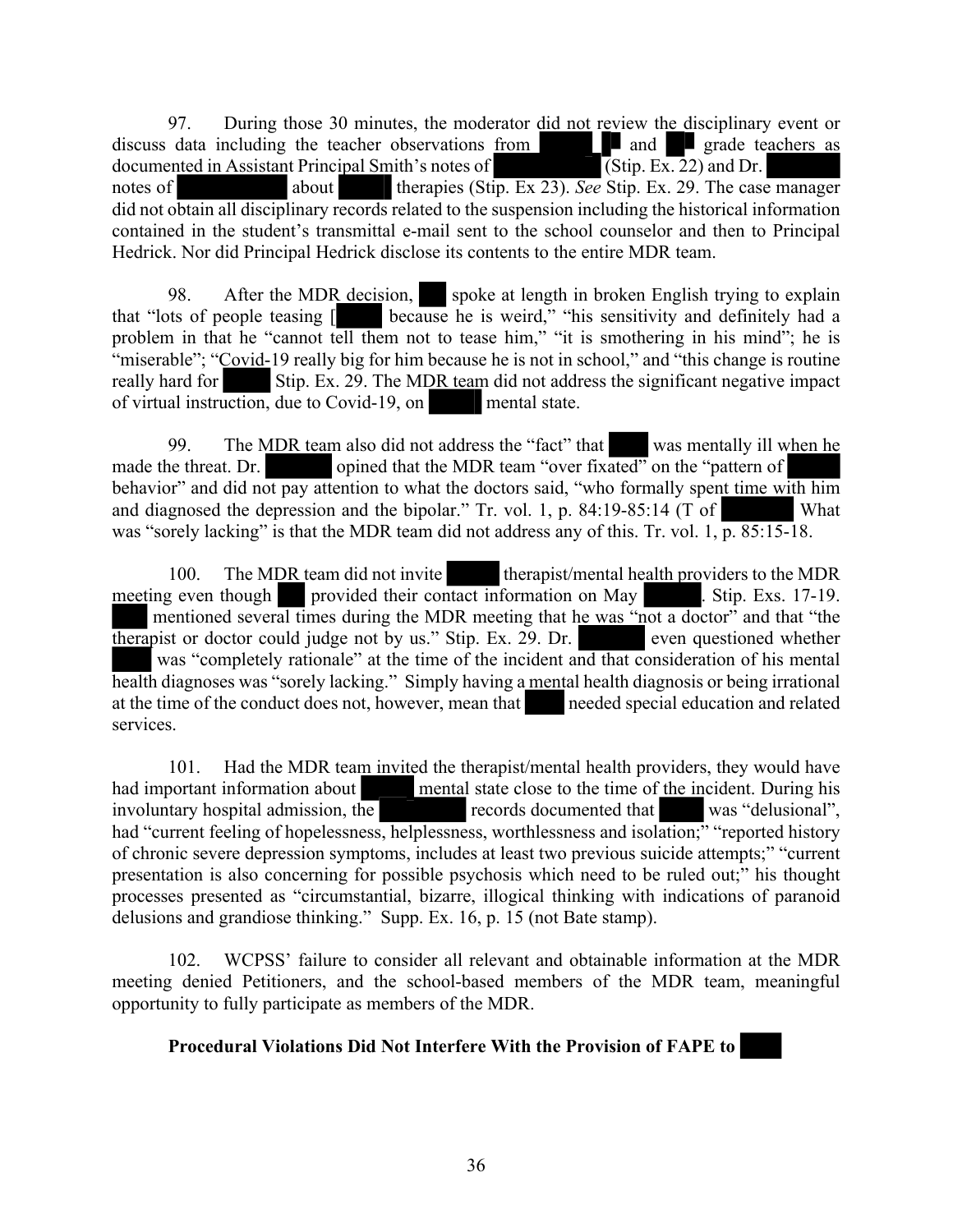103. Again, despite the numerous procedural violations, to the extent that the procedural violations do not actually interfere with the provision of FAPE, these violations are not sufficient to support a finding that a district failed to provide a FAPE. *Gadsby v. Grasmick,* 109 F.3d 940, 956 (4th Cir. 1997). If a disabled child received (or was offered) a FAPE in spite of a technical violation of the IDEA, the school district has fulfilled its statutory obligations. *Burke County Bd. of Educ. v. Denton,* 895 F.2d 973, 982 (4th Cir.1990).

104. In a manifestation determination review, a procedural failure such as not reviewing certain relevant information is harmless unless it is shown that the additional information would have caused a different result in the substantive decision. *Farrin v. Maine Sch. Admin. Dist. No. 59*, 165 F. Supp. 2d 37, 51 (D. Me. 2001) (finding procedural error of failing to consider relevant assessment would only have caused harm "[i]f the information would have caused the PET to find that Jacob's behavior was indeed a manifestation of his disability").

105. While there were a number of procedural violations that significantly impacted the Parents' opportunity to participate in the decision-making process at the MDR, ultimately Petitioners failed to prove at the hearing the substantive issue that WCPSS had a "basis of knowledge" or the prerequisite conditions applicable for the "no basis of knowledge" analysis; therefore, the procedural violations were harmless.

106. In rendering this decision, the Undersigned recognizes that has been diagnosed with mental illness that was not of his making, and like is relieved that he is finally getting the ongoing treatment he needs to manage his disorders and be able to access his education when made available to him.

## **FINAL DECISION**

**BASED ON THE FOREGOING**, the Undersigned hereby finds proper authoritative support of the Conclusions of Law noted above, and it is hereby **ORDERED, ADJUDGED, AND DECREED** that:

1. Petitioners did not meet their burden of proof on all issues pending in this matter.

2. was not entitled to the protections of the IDEA at the time of the conduct that led to his suspension because WCPSS did not have a "basis of knowledge" prior to the conduct, and therefore, WCPSS was not required to hold a Manifestation Determination Review ("MDR"). This Tribunal lacks subject matter jurisdiction to grant him relief for a denial of a FAPE on the substantive violation issue.

3. In the alternative, even though WCPSS held a gratuitous MDR, Petitioners failed to prove by a preponderance of the evidence the substantive issue that s conduct was a manifestation of his disabilities.

4. Although WCPSS failed to comply with the procedural requirements during the MDR, Petitioners failed to meet their burden to prove that any of the alleged procedural violations caused educational harm to as a "child with a disability".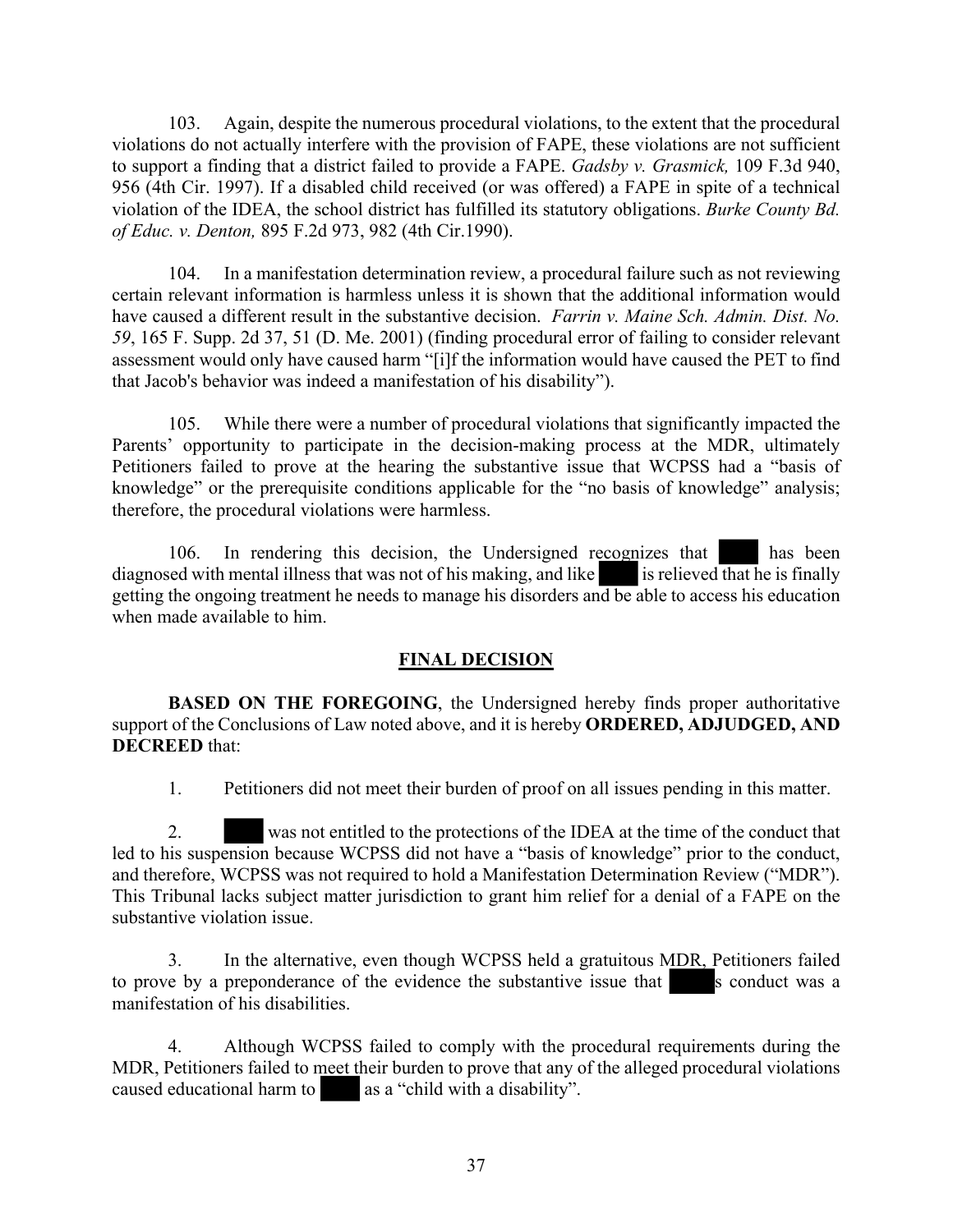- 5. Petitioners' Motion to Consolidate is **MOOT**.
- 6. Respondent is the prevailing party.

7. Based on the foregoing Findings of Fact and Conclusions of Law, it is hereby **ORDERED** that all of Petitioners' claims are **DISMISSED WITH PREJUDICE**.

8. **While Petitioners' claims regarding the MDR** are DISMISSED, and Decision cannot and does not foreclose stright to another MDR along with **this Final Decision cannot and does not foreclose substantive and procedural protections afforded to and his Parents during that process.**

## **NOTICE OF APPEAL**

In accordance with the Individuals with Disabilities Education Act and North Carolina's Education of Children with Disabilities laws, the parties have appeal rights regarding this Final Decision.

Under North Carolina's Education of Children with Disabilities laws (N.C.G.S. §§ 115C-106.1 *et seq*.) and particularly N.C.G.S. §§ 115C-109.9, "any party aggrieved by the findings and decision of a hearing officer under G.S. 115C-109.6 or G.S. 115C-109.8 may **appeal the findings and decision within 30 days after receipt of notice of the decision by filing a written notice of appeal with the person designated by the State Board** under G.S. 115C-107.2(b)(9) to receive notices. The State Board, through the Exceptional Children Division, shall appoint a Review Officer from a pool of review officers approved by the State Board of Education. The Review Officer shall conduct an impartial review of the findings and decision appealed under this section."

Inquiries regarding further notices, timelines, and other particulars should be directed to the Exceptional Children Division of the North Carolina Department of Public Instruction, Raleigh, North Carolina prior to the required close of the appeal filing period.

## **IT IS SO ORDERED**.

This the day of September, 2021.

tacas

Stacey Bice Bawtinhimer Administrative Law Judge